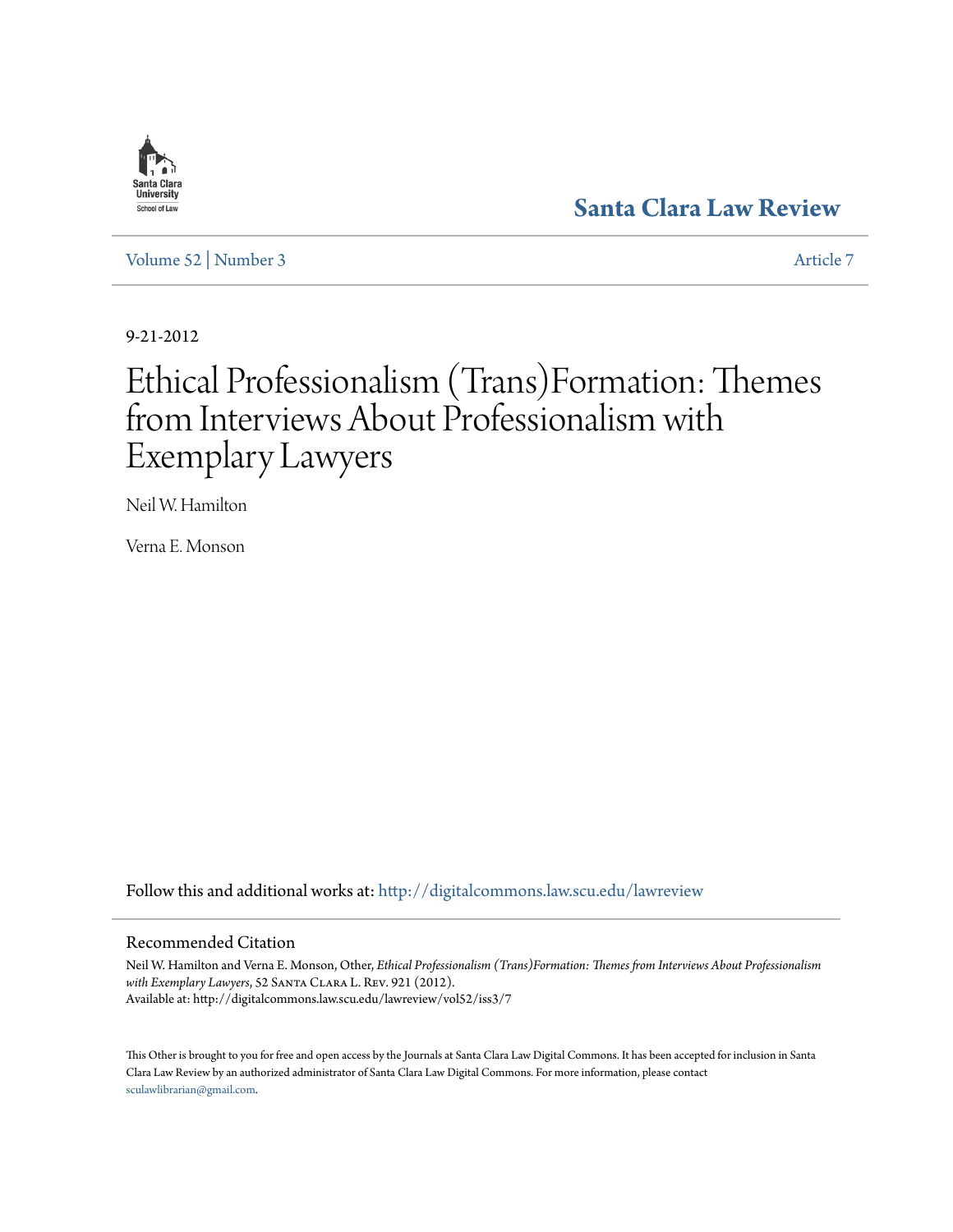# **ETHICAL PROFESSIONAL (TRANS)FORMATION: THEMES FROM INTERVIEWS ABOUT PROFESSIONALISM WITH EXEMPLARY LAWYERS**

### **Neil W. Hamilton\* and Verna E. Monson\*\***

I. Introduction A. The Need for a Paradigm Shift

 \* Neil W. Hamilton is Professor of Law and Director of the Holloran Center for Ethical Leadership in the Professions at the University of St. Thomas School of Law where he teaches professional responsibility, administrative law, and ethical leadership. Hamilton's scholarship focuses on empirical approaches to instruction and research on professionalism or the formation of an ethical professional identity in legal education, which the Carnegie Foundation calls "the most overlooked aspect of professional preparation." Hamilton is a recent recipient of the "Outstanding Service to the Profession" award by *Minnesota Lawyer*.

 \*\* Verna Monson, Ph.D., is Research Fellow at the Holloran Center for Ethical Leadership in the Professions at the University of St. Thomas School of Law. Dr. Monson is an educational psychologist specializing in ethics education in the professions, emphasizing the development of meaningful and sustainable methods of student assessment and program evaluation for legal education. Before joining the Holloran Center, Monson worked with the Center for the Study of Ethical Development at the University of Minnesota. She is a member of the American Educational Research Association, the American Evaluation Association, and the American Psychological Association.

 We wish to give our most sincere thanks to each of the twelve lawyer exemplars who participated in our research. We were personally inspired by our conversations with them, and appreciate their willingness to review transcripts and respond to requests for clarification or permission to publish selected quotes.

 We are deeply grateful to Anne Colby, Muriel J. Bebeau, and Robert Kegan whose research and scholarship were rich sources of inspiration and guidance throughout the research process. We also thank Deb Helsing, who provided training in using the Subject-Object Interview, for her comments and suggestions on an earlier version of this paper.

 Last, many thanks to the student editors of the Santa Clara Law Review for their editorial review, comments, and suggestions, which were always approached with professionalism.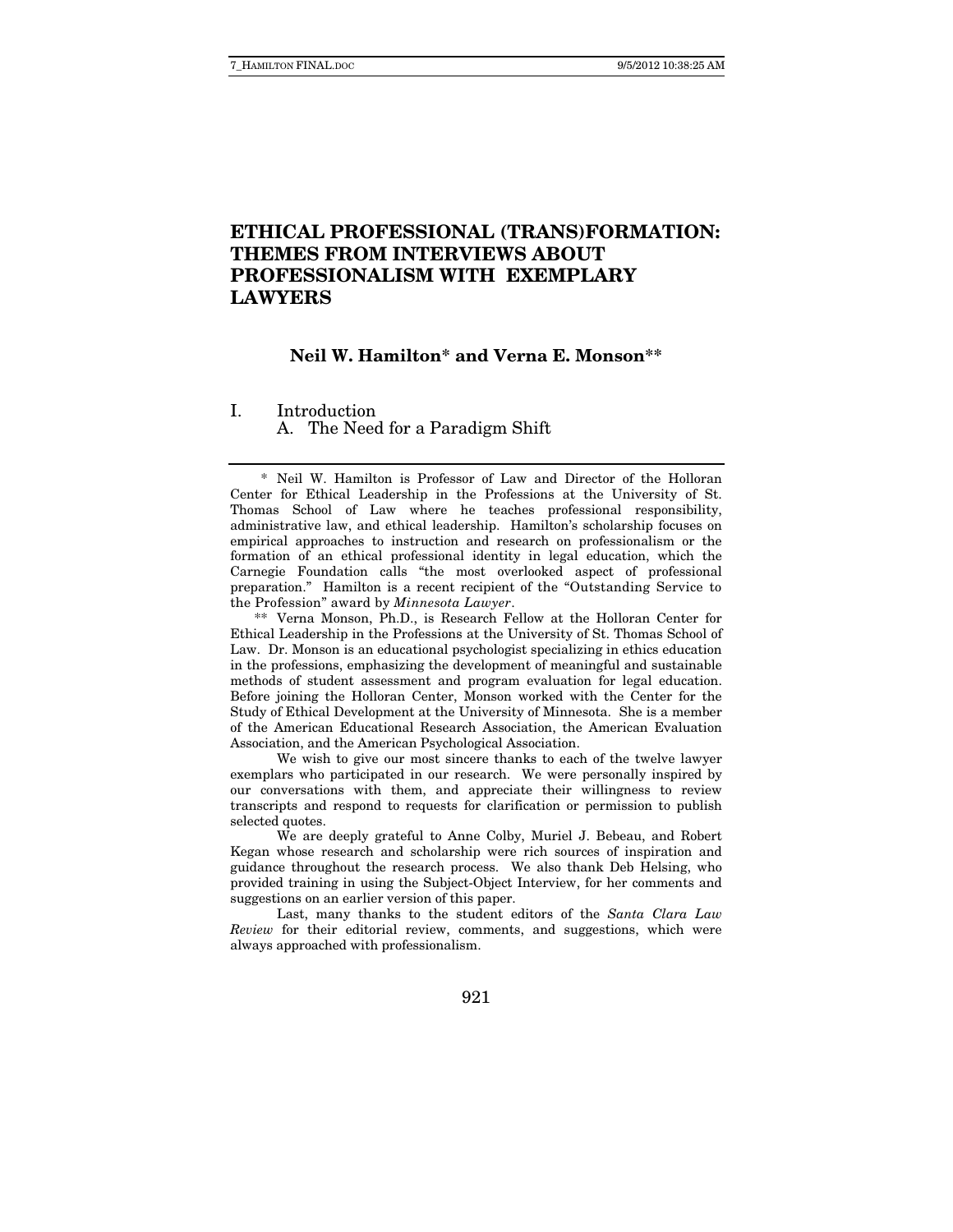- B. Skepticism About Professional Formation
- C. New Empirical Evidence Rebutting the Skepticism
- D. Purpose of This Study and Overarching Research Questions
- II. Theoretical Perspectives
	- A. Building on Earlier Scholarship on Professionalism and Moral Identity
		- B. Background on Moral Identity
		- C. Moral Identity as Lifelong Growth in "Mental Complexity"
		- D. Summary and Research Questions
- III. Methodologies
	- A. Interview Method
	- B. Participants and Sampling
	- C. Data Sources
	- D. Interview Context and Process
	- E. Data Analysis
- IV. Results: Key Themes and Evidence of Developmental Stages
	- A. The Meaning and Elements of Professionalism
	- B. Participants' Response to the Interview
	- C. Major Themes
		- 1. Professionalism as Moral Compass or Moral Core
		- 2. Commitment and Responsibility to Others
		- 3. Toward a Living Definition of Professionalism
			- a. Continuous Dynamic Growth in Understanding
			- b. Reflection and Learning from Mistakes
			- c. Ways of Self-Transformational Growth
- V. Discussion and Conclusion
	- A. Comparison with Past Studies
	- B. Limitations of the Present Study and Future Research Topics
	- C. Implications for Law Schools
	- D. Conclusion

# I. INTRODUCTION

The purpose of this Article is to explore the critical need for a fundamental paradigm shift in legal education, focusing on fostering each student's ethical professional identity. The Article then defines the educational goal of fostering an ethical professional identity by reporting on an empirical study of how peer-honored exemplary lawyers understand an ethical professional identity. Higher education in other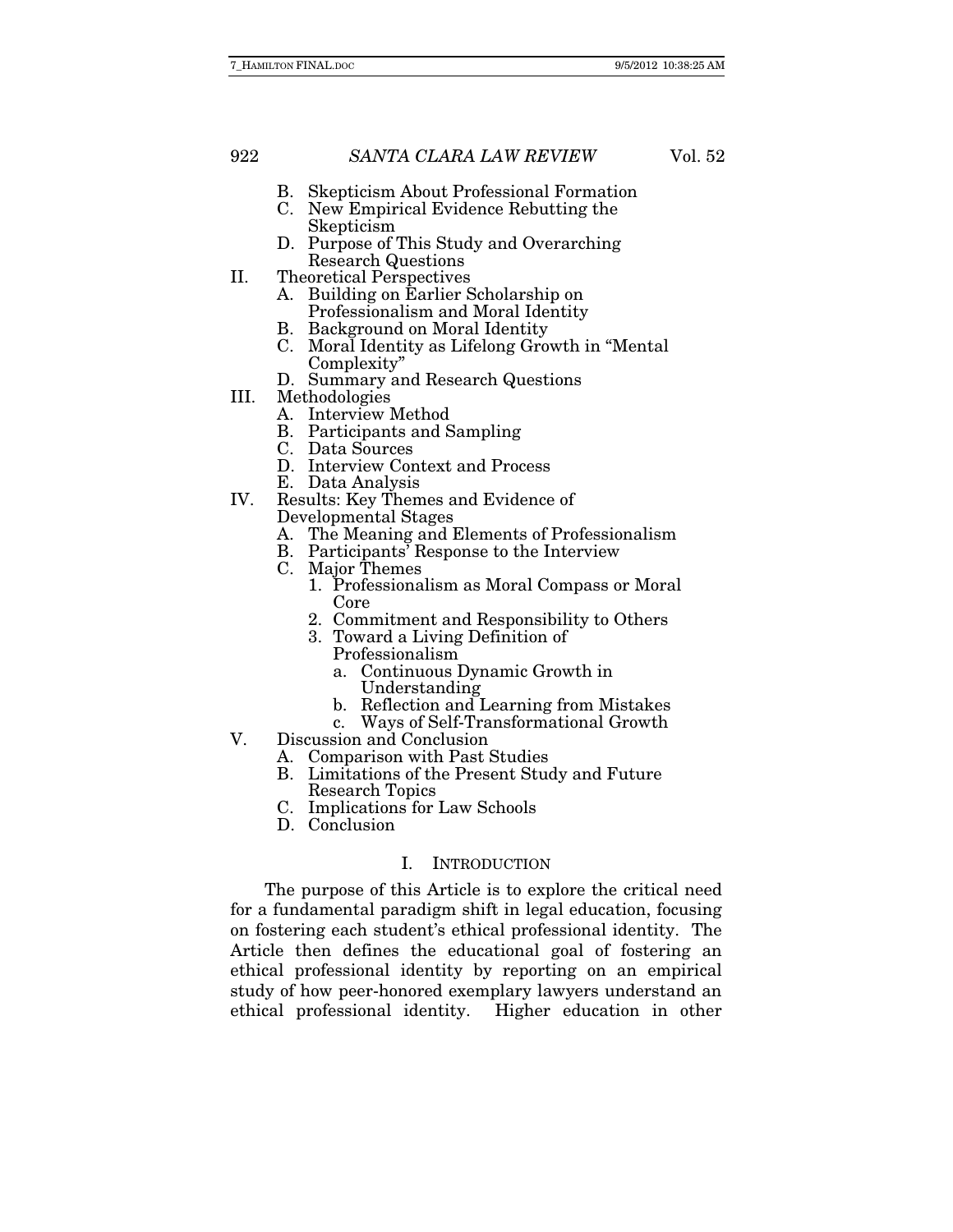professions faces similar challenges to define, foster, and assess the elements of an ethical professional identity. This study provides a useful model for research or evaluation of ethical professional identity.

# A. The Need for a Paradigm Shift

There is growing pressure on law schools to do more to foster each student's ethical professional identity or professionalism.1 For example, in July 2011, the Standards Review Committee of the ABA's Section of Legal Education proposed changes regarding professionalism to Accreditation Standard 302 on Learning Outcomes.<sup>2</sup> The proposed

 2. See Draft for July Meeting, Program of Legal Education, American Bar Association 1 (July 9, 2011), available at http://www.americanbar.org/ content/dam/aba/migrated/2011\_build/legal\_education/committees/standards\_re view\_documents/july2011meeting/20110621\_ch\_3\_program\_of\_legal\_education\_

 <sup>1.</sup> The terms "professionalism" and "ethical professional identity" are used as synonyms in this literature. See Neil Hamilton, Professionalism Clearly Defined, 18 PROF. LAW., no.4, 2008 at 4 [hereinafter Hamilton, Defined]; Neil Hamilton, Assessing Professionalism: Measuring Progress in the Formation of an Ethical Professional Identity, 5 U. ST. THOMAS L.J. 470, 472–73 (2008) [hereinafter Hamilton, Assessing]; Neil Hamilton & Verna Monson, The Positive Empirical Relationship of Professionalism to Effectiveness in the Practice of Law, 24 GEO. J. LEGAL ETHICS 137, 141, 143 (2011) [hereinafter Hamilton & Monson, Empirical Relationship]. The Carnegie Foundation study of medical education uses "'professional formation' rather than 'professionalism' to emphasize the developmental and multifaceted nature of the construct." MOLLY COOKE, DAVID M. IRBY & BRIDGET C. O'BRIEN, EDUCATING PHYSICIANS: A CALL FOR REFORM OF MEDICAL SCHOOL AND RESIDENCY 108 (2010) [hereinafter EDUCATING PHYSICIANS]. "By professional formation [Carnegie] mean[s] 'an ongoing self-reflective process involving habits of thinking, feeling and acting.' These habits of thought, feeling and action ideally develop in ways that allow learners to demonstrate 'compassionate, communicative, and sociallyresponsible physicianhood.'" Id. at 41 (citations omitted). We also use transformational professionalism, linking lifespan developmental psychologist Robert Kegan's work to Carnegie and to an assessment methodology that is used in organizational development. See ROBERT KEGAN, IN OVER OUR HEADS: THE MENTAL DEMANDS OF MODERN LIFE 185 (1994); see also WILLIAM M. SULLIVAN, ANNE COLBY, JUDITH WELSH WEGNER, LLOYD BOND & LEE S. SHULMAN, EDUCATING LAWYERS: PREPARATION FOR THE PROFESSION OF LAW 17–19 (2007) [hereinafter EDUCATING LAWYERS]. We distinguish the concept of transformational professionalism, or a contextual expansion of consciousness that Kegan describes, from increased intelligence. Neuroscientist Antonio Damasio describes a parallel concept of "extended consciousness," stating that it "is not the same as intelligence . . . [it] has to do with making the organism aware of the largest possible compass of knowledge . . . ." See ANTONIO R. DAMASIO, THE FEELING OF WHAT HAPPENS: BODY AND EMOTION IN THE MAKING OF CONSCIOUSNESS 198 (1999).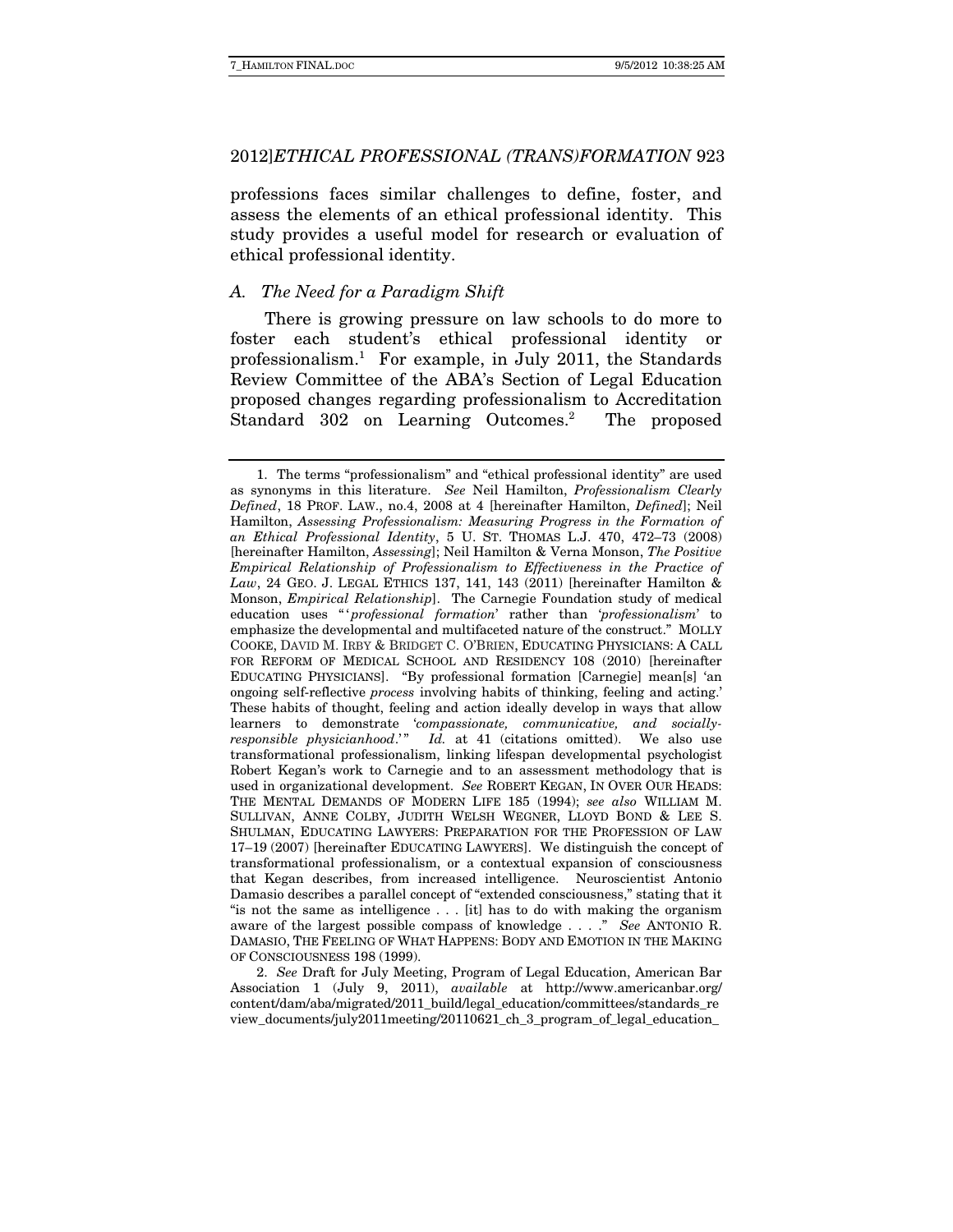language requires the learning outcomes for each accredited law school to include competency as an entry-level practitioner in the following areas:

[T]he professional skills of . . . (ii) the exercise of professional judgment consistent with the values of the legal profession and professional duties to society, including recognizing and resolving ethical and other professional dilemmas.

. . . . [and]

[K]nowledge and understanding of the following values: . . . (ii) the legal profession's values of justice, fairness, candor, honesty, integrity, professionalism, respect for diversity, and respect for the rule of law  $\dots$ .<sup>3</sup>

These proposed changes to legal education's accreditation standards reflect an increasing awareness across the peerreview professions, including law, that higher education must do more to foster each student's ethical professional identity. In 2010, the Carnegie Foundation for the Advancement of Teaching completed over ten years of in-depth studies of education for the professions including the clergy, lawyers, engineers, nurses and physicians.<sup>4</sup> Lee Shulman, president of the Carnegie Foundation during these studies of the professions, emphasized "[i]n every field we studied, we concluded that the most overlooked aspect of professional preparation was the formation of a professional identity with a moral core of service and responsibility around which the habits of mind and practice could be organized."<sup>5</sup>

clean\_copy.authcheckdam.pdf.

<sup>3.</sup> Id.

 <sup>4.</sup> See PATRICIA BENNER ET AL., EDUCATING NURSES: A CALL FOR RADICAL TRANSFORMATION (2010); EDUCATING PHYSICIANS, supra note 1; CHARLES R. FOSTER, EDUCATING CLERGY: TEACHING PRACTICES AND PASTORAL IMAGINATION (2006); SHERI D. SHEPPARD ET AL., EDUCATING ENGINEERS: DESIGNING FOR THE FUTURE OF THE FIELD (2009); EDUCATING LAWYERS, supra note 1.

 <sup>5.</sup> EDUCATING PHYSICIANS, supra note 1, at ix. Our operationalization of Carnegie's concept of professionalism, which includes a "moral core," stems from two sources: (1) Hamilton's review and synthesis of the professionalism literature in law and medicine, see Hamilton, Assessing, supra note 1, at 477– 82, and (2) from the work of James R. Rest, see James R. Rest, A Psychologist Looks at the Teaching of Ethics, 12 HASTINGS CENTER REP. 29, 29 (1982) [hereinafter Rest, Psychologist] and James R. Rest, Morality, in 3 HANDBOOK OF CHILD PSYCHOLOGY: COGNITIVE DEVELOPMENT 556, 556 (Paul H. Mussen et al.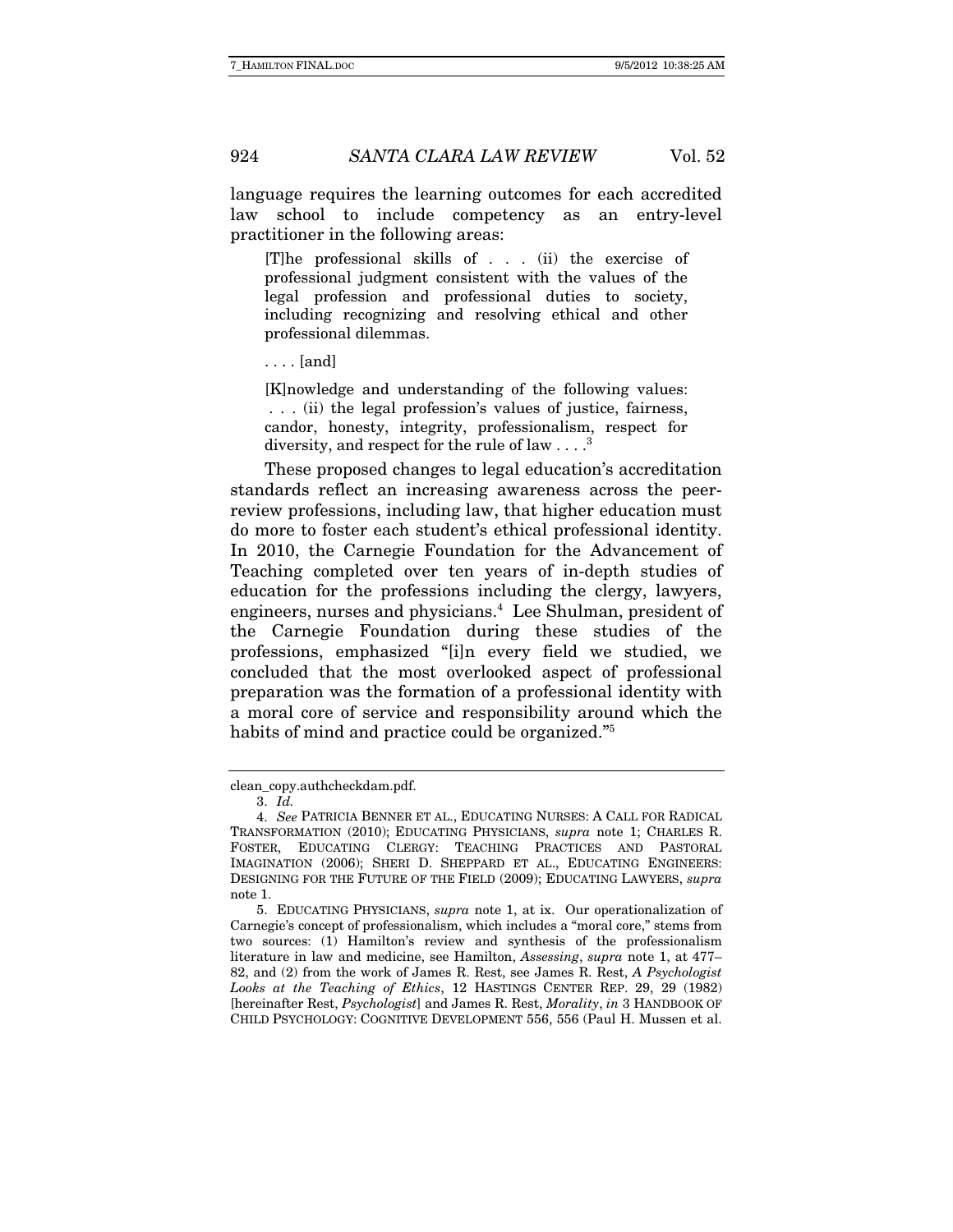In order to provide legal education and the profession with more insights on the challenge of professional identity, Educating Lawyers reports on an in-depth case study of sixteen law schools. Their direct and urgent advice has become something of a roadmap for law schools in meeting the changing demands of the profession and society.

Ours is an era marked by a growing body of lawyers trained by an increasing number of law schools who then enter unstable and highly competitive domains of practice . . . . The result has been confusion and uncertainty about what goals and values should guide professional judgment in practice, leaving many lawyers "wandering amidst the ruins of those past understandings." Not in spite of but precisely because of these social pressures, legal education needs to attend very seriously to its apprenticeship of professional identity. Professional education is highly formative. Under today's conditions, students' great need is to begin to develop the knowledge and abilities that can enable them to understand and manage these tensions in ways that will sustain their professional commitment and personal integrity over the course of their careers. In a time of professional disorientation, the law schools have an opportunity to provide direction.6

#### Educating Lawyers continues:

To neglect formation in the larger public purposes for which the profession stands and their meaning for individual practitioners is to risk educating mere legal technicians for hire in the place of genuine professionals.

eds., 4th ed. 1983). Rest's Four Component Model (FCM) of moral behavior posits that four distinct psychological capacities explain moral behavior, including (1) sensitivity (or perceptual clarity and empathy), (2) moral judgment and reasoning, (3) moral motivation (also character and identity), and (4) moral implementation. Rest, Psychologist, supra note 5, at 29. Rest's FCM, applied to the professions, provides measurement tools and is informed by over three decades of research and curriculum development. Kegan's theory of identity development is used as a proxy for component three: moral motivation and identity. See generally JAMES R. REST, MORAL DEVELOPMENT: ADVANCES IN RESEARCH AND THEORY 3 (1986) [hereinafter REST, MORAL DEVELOPMENT]. For a review and discussion of research on ethical development in the professions, see generally Muriel J. Bebeau, Promoting Ethical Development and Professionalism: Insights from Educational Research in the Professions, 5 U. ST. THOMAS L.J. 366, 369–79 (2008) [hereinafter Bebeau, Ethical Development].

 <sup>6.</sup> EDUCATING LAWYERS, supra note 1, at 128.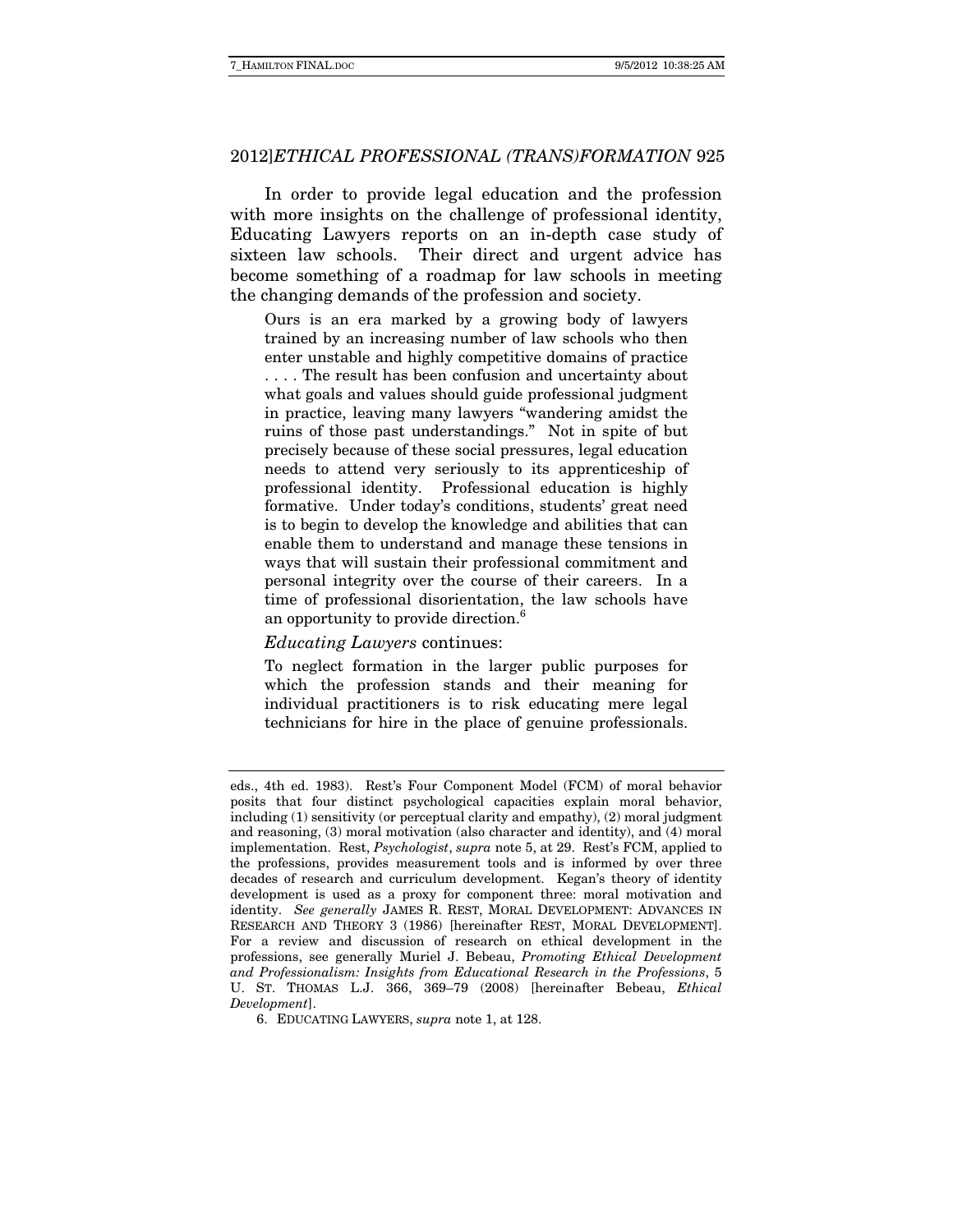Therefore, the goal of professional education cannot be analytical knowledge alone or, perhaps, even predominantly. Neither can it be analytical knowledge plus merely skillful performance. Rather, the goal has to be holistic: to advance students toward genuine expertise as practitioners who can enact the profession's highest levels of skill in the service of its defining purposes.<sup>7</sup>

Educating Physicians, the last of the Carnegie studies published in 2010 based on an extensive literature review and fourteen site visits, puts even more emphasis on the importance of ethical professional identity for effective practice in a profession. "[F]ormation [i]s the fundamental goal of the learning process,"8 and "professional formation [is] the purpose that should guide medical education."9

#### B. Skepticism About Professional Formation

There is substantial skepticism among legal educators as to whether legal education can foster each student's ethical professional identity.10 For example, Richard Posner, an influential legal scholar and judge, believes "[a]s for the task of instilling ethics in law students . . . . I can think of few things more futile than teaching people to be good."<sup>11</sup> The Carnegie scholars studying legal education found extensive skepticism among law professors as to whether legal education can instigate the developmental changes that are part of ethical professional formation. Law faculties "often argue that by the time students enter law school it is too late

 <sup>7.</sup> Id. at 160.

 <sup>8.</sup> EDUCATING PHYSICIANS, supra note 1, at 41.

 <sup>9.</sup> Id. at 60, 65 ("[T]ransformation of identity should be the highest purpose of medical education.").

 <sup>10.</sup> Neil Hamilton & Verna Monson, Answering the Skeptics on Fostering Ethical Professional Formation (Professionalism), 20 PROF. LAW., no.4, 2011 at 3 (2011) [hereinafter Hamilton & Monson, Skeptics]. We note that skepticism is a necessary element of scientific inquiry; as scholars, we rely on peer review for constructive criticism of our empirical work. We distinguish, however, healthy skepticism that is accompanied by a serious consideration of the merit of empirical evidence, versus skepticism based on intractable opinions or beliefs. In the social sciences, the use of peer review serves a vital function of maintaining standards for scientific evidence and the ability to discriminate between pseudoscience and credible empirically and theoretically grounded scholarship and research.

 <sup>11.</sup> Richard A. Posner, The Deprofessionalization of Legal Teaching and Scholarship, 91 MICH. L. REV. 1921, 1924 (1993).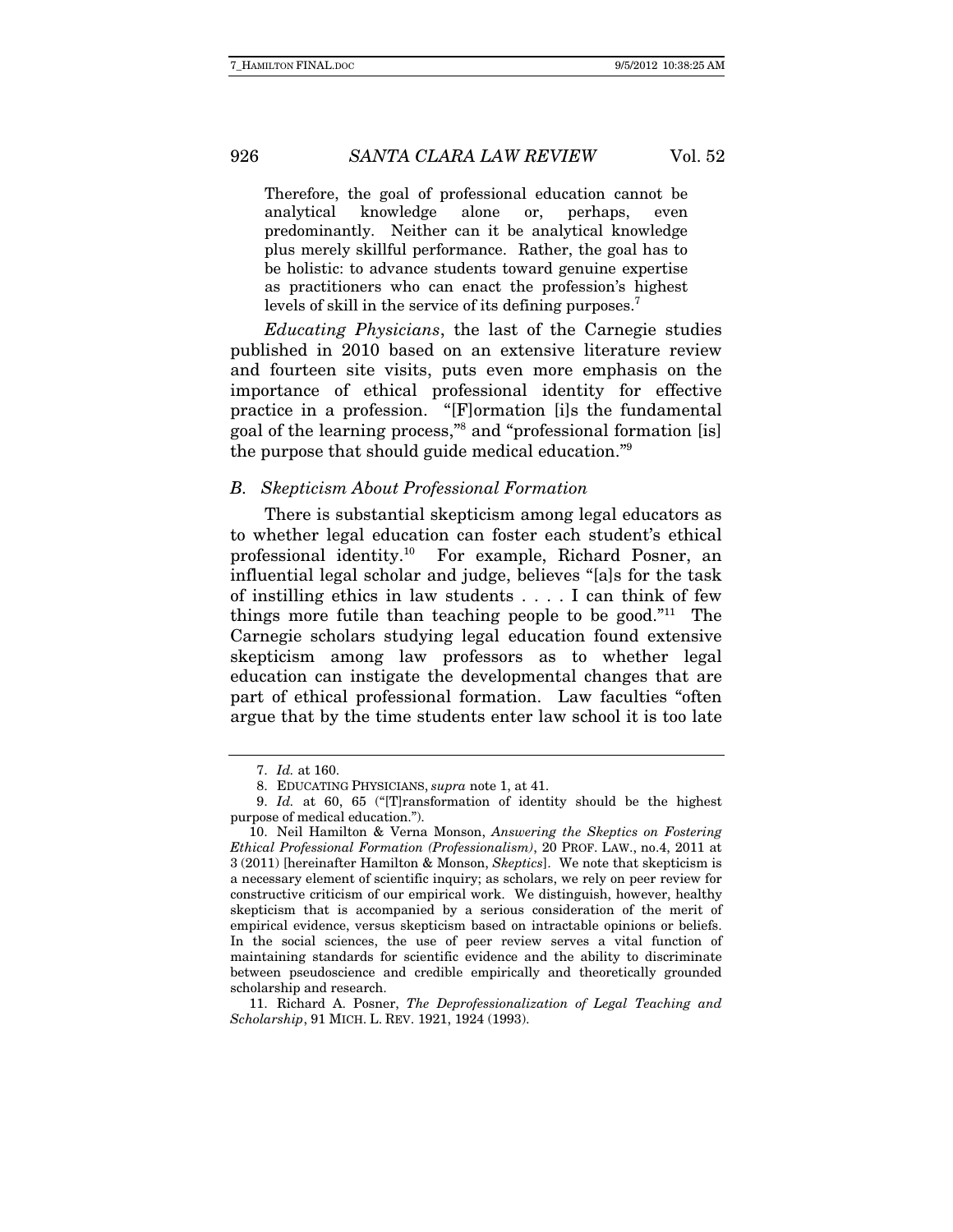to affect their ethical commitment and professional responsibility."12 Many faculty harbor concerns that the subjectivity of ethical values can potentially interfere with the all-important values underlying legal analysis: skepticism, intellectual rigor, and objectivity.<sup>13</sup>

#### C. New Empirical Evidence Rebutting the Skepticism

This skepticism, based on the belief that moral character is formed by the time one reaches adulthood, ignores thirty years of accumulating empirical evidence in how education promotes moral development<sup>14</sup> and moral psychology<sup>15</sup> on moral formation that goes far beyond the idea that morality is a matter of "being good" or of the belief that complex sociomoral problems<sup>16</sup> can be reduced to "right and wrong."<sup>17</sup>

 15. See REST, MORAL DEVELOPMENT, supra note 5. Critics of Rest and Kohlberg's approach to moral development will sometimes charge that these theories are biased against women, stemming from Kohlberg's original research conducted with boys. However, over three decades of research, involving hundreds of studies using Rest's Defining Issues Test (DIT), reveal no gender differences in moral reasoning, and when there are, women score higher. The origin of the gender bias criticism stems from CAROL GILLIGAN, IN A DIFFERENT VOICE: PSYCHOLOGICAL THEORY AND WOMEN'S DEVELOPMENT 1 (1982).

 16. Moral psychology differentiates between "macro-moral" issues and personal moral issues, with the former referring to the complex interdependencies between social institutions, for example, how a democratic society addresses the needs of all citizens, and the social contract between the professions and society. See JAMES REST ET AL., POSTCONVENTIONAL MORAL THINKING: A NEO-KOHLBERGIAN APPROACH 2–3 (1999).

17. See Hamilton & Monson, Skeptics, supra note 10.

 <sup>12.</sup> Hamilton & Monson, Skeptics, supra note 10.

 <sup>13.</sup> See id.

 <sup>14.</sup> For an overview of the use of developmental theory in higher education or organizations with respect to mentoring programs, see generally Eileen M. McGowan et al., A Constructive-Developmental Approach to Mentoring Relationships, in THE HANDBOOK OF MENTORING AT WORK: THEORY, RESEARCH AND PRACTICE 1, 5, 9, 12–14 (Belle Rose Ragins & Kathy E. Kram eds., 2007). For a comprehensive review of developmental outcomes research within higher education, see generally 2 ERNEST T. PASCARELLA & PATRICK T. TERENZINI, HOW COLLEGE AFFECTS STUDENTS: A THIRD DECADE OF RESEARCH 36–45 (2005). For a review of moral development in professions education, see generally Muriel J. Bebeau, The Defining Issues Test and the Four Component Model, Contributions to Professional Education, 31 J. MORAL EDUC. 271, 271–72 (2002) [hereinafter Bebeau, Defining Issues]; Muriel J. Bebeau, Evidence-Based Character Development, in 10 LOST VIRTUE: PROFESSIONAL CHARACTER DEVELOPMENT IN MEDICAL EDUCATION: ADVANCES IN BIOETHICS 47, 47 (Nuala Kenny & Wayne Shelton eds., 2006) [hereinafter Bebeau, Character Development].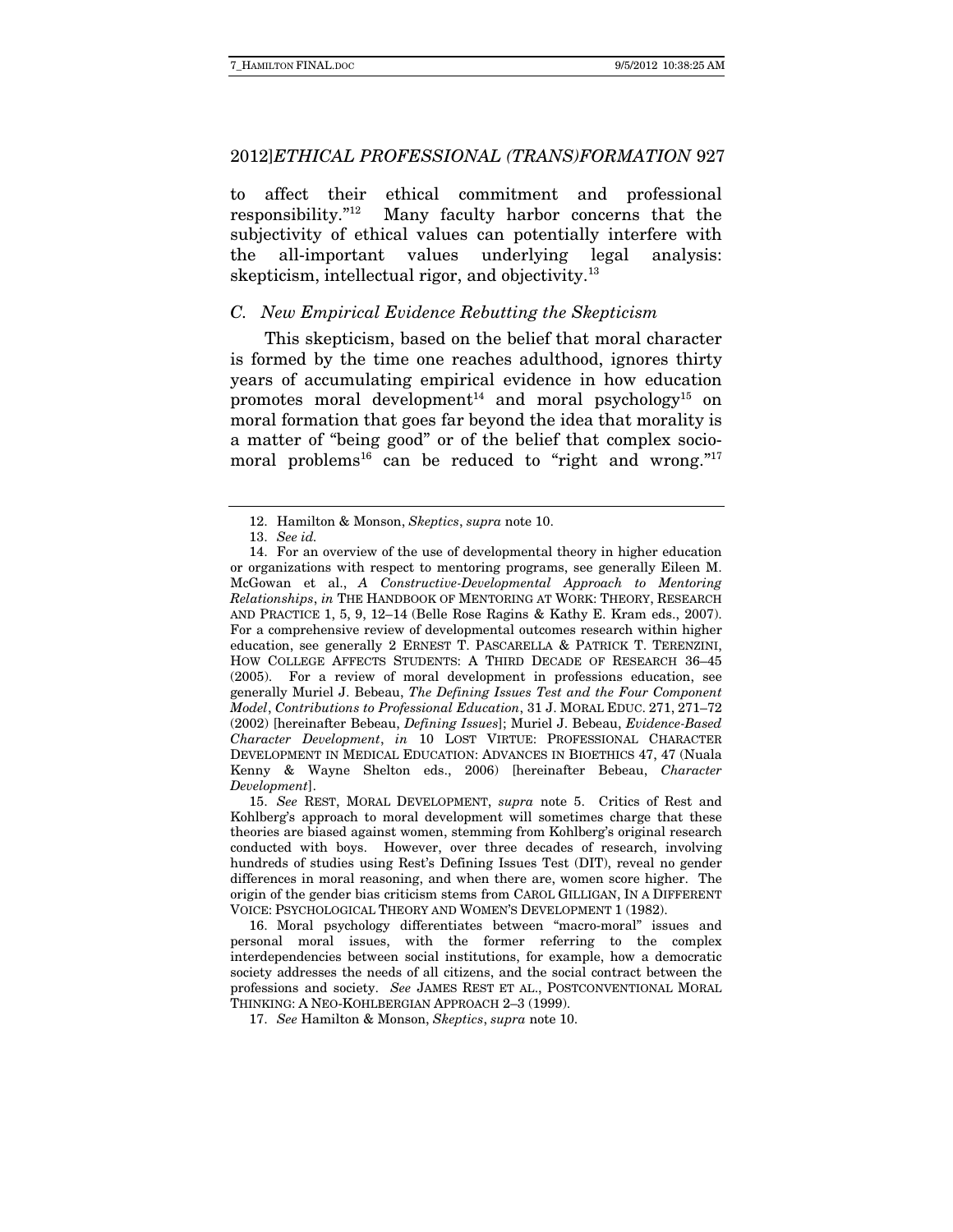Harvard human development psychologists Robert Kegan and Lisa Lahey concluded, on the basis of such long-term longitudinal research, that some people continue to grow over a lifetime from an egocentric understanding of the world to a "more penetrating, more responsible, less egocentric grasp of reality."18 Similarly, empirical studies over the last thirty years on moral reasoning find that as we progress in our education and encounter challenging life experiences, our moral reasoning and judgment become more complex moving from justifications based on self-interest to a fuller analysis of the implications of our conduct on others and society more broadly.<sup>19</sup>

 19. See Bebeau, Ethical Development, supra note 5, at 380; see generally KEGAN & LAHEY, supra note 18, at 13–14.

 <sup>18.</sup> ROBERT KEGAN & LISA LASKOW LAHEY, IMMUNITY TO CHANGE: HOW TO OVERCOME IT AND UNLOCK THE POTENTIAL IN YOURSELF AND YOUR ORGANIZATION xiii (2009). Kegan's theory of identity development describes stages or "orders of consciousness," from infancy through the lifespan, challenging conventional notions that adults cannot continue to grow or change how they view the self and others past high school or college. ROBERT KEGAN, THE EVOLVING SELF: PROBLEM AND PROCESS IN HUMAN DEVELOPMENT 11–12 (Second Vintage Books, 1982). Kegan's theory builds on the work of Jean Piaget (cognitive and moral development of children), Lawrence Kohlberg (cognitive moral development), William Perry (epistemological development of college students), and Jane Loevinger (ego development). Kegan describes his theory as "meta-psychological," in that it integrates the cognitive, emotional, and social expansion of self or consciousness. See id. at 14–15. As a meta-theory, Kegan's ideas of development as an unfolding of hidden assumptions or motivations are useful in leadership or executive coaching, or organizational change. Applied to morality, Kegan's theory aligns with the ideas of Piaget, Kohlberg, or Perry that with development, there is increased complexity of thought, awareness of others, and that with expanded consciousness, conscience or moral responsibility grows. Thus, at latter developmental stages, there is increased appreciation of diversity, capacity for critical thinking, and awareness of ethical issues. For an extensive review of Kegan's theory in relation to other lifespan developmental theories, see generally id. (Second Vintage Books, 1982). For a succinct discussion on the integral relation between consciousness, conscience, and moral responsibility, see generally VIKTOR E. FRANKL, THE DOCTOR AND THE SOUL: FROM PSYCHOTHERAPY TO LOGOTHERAPY (1986). Additional evidence that adults can grow in consciousness (and conscience) is emerging from neurosciences. See, e.g., Heleen A. Slagter et al., Mental Training as a Tool in the Neuroscientific Study of Brain and Cognitive Plasticity, 5 FRONTIERS HUM. NEUROSCIENCE 1 (2011), http://www.frontiersin.org/human\_neuroscience/ 10.3389/fnhum.2011.00017/full.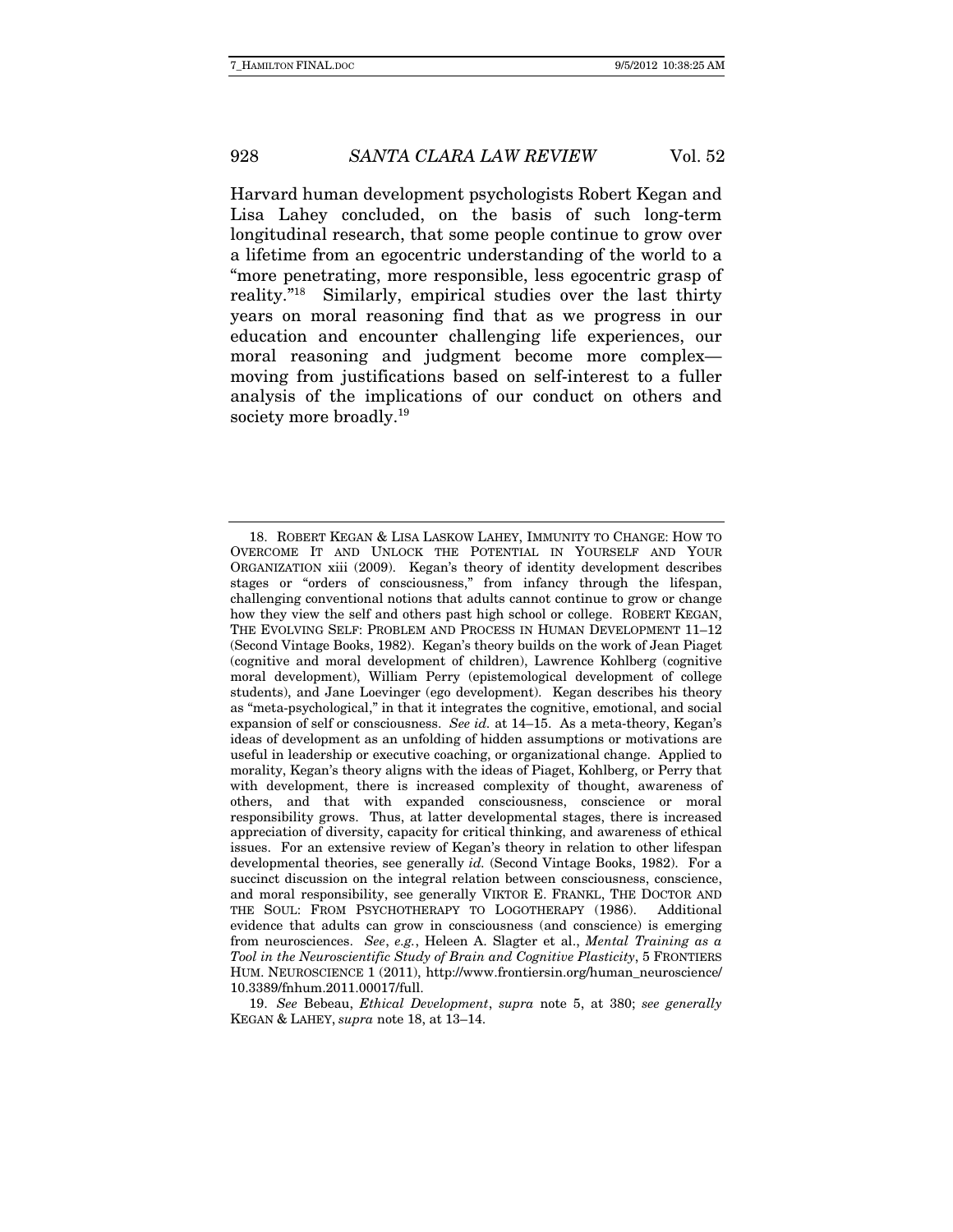Moral reasoning<sup>20</sup> may determine what we think is the morally appropriate answer to a moral problem, but does our conduct actually reflect our moral reasoning or does our selfinterest take over? Moral psychologists Daniel Lapsley and Darcia Narvaez describe the role of moral identity as pivotal in closing the gap between moral reasoning and doing what we know is right.<sup>21</sup> A recent line of applied research on moral identity in education in the professions explores the importance and prioritization of moral values in competition with other values, addressing the gap between knowing what is the right course of action, and acting upon it in one's professional role.22

Empirical "research reveals a developmental continuum of moral identity that proceeds in a sequence from selfinterest to more other-centered ways of understanding the

 <sup>20.</sup> Jonathan Haidt, The Emotional Dog and Its Rational Tail: A Social Intuitionist Approach to Moral Judgment, 108 PSYCHOL. REV. 814, 814 (2001). The idea that judgments based on intuition are more prevalent, and, in some cases, superior to more deliberate, conscious reasoning, was made popular by author Malcolm Gladwell in Blink. See MALCOLM GLADWELL, BLINK: THE POWER OF THINKING WITHOUT THINKING 14–17 (2005). Gladwell reviews scholarship on cognitive information processing, citing evidence that "rapid cognition," or what he calls "thin slicing" can be superior to more deliberate, effortful cognitive processing. Id. at 18–23. For a discussion of moral intuition in relation to the culture of law, see generally Milton C. Regan Jr., Moral Intuitions and Organizational Culture, 51 ST. LOUIS U. L.J. 941 (2007).

 <sup>21.</sup> Daniel Lapsley & Darcia Narvaez, A Social Cognitive Approach to the Moral Personality, in MORAL DEVELOPMENT, SELF, AND IDENTITY 189–212 (2004) (Daniel Lapsley & Darcia Narvaez eds., 2004) [hereinafter Lapsley & Narvaez, Social Cognitive Approach]. Note that there is some correlation between these two different capacities that are both necessary for a moral action to occur. The difference between the two capacities is easiest to see in extreme circumstances. For example, many people in Nazi Germany or the Stalinist Soviet Union knew the right thing to do in terms of moral reasoning, but their moral commitment and identity failed.

 <sup>22.</sup> See generally Augusto Blasi, Bridging Moral Cognition and Moral Action: A Critical Review of the Literature, 88 PSYCHOL. BULL. 1, 1–45 (July 1980); see also Lapsley & Narvaez, Social Cognitive Approach, supra note 21. In legal education, moral identity research is a recent line of inquiry. See Verna E. Monson & Neil W. Hamilton, Ethical Professional (Trans)formation: Early Career Lawyers Make Sense of Professionalism, 9 U. ST. THOMAS L.J. 129 (2012) [hereinafter Monson & Hamilton, (Trans)formation], available at http://ssrn.com/abstract=1733282; see also Verna E. Monson & Neil W. Hamilton, Entering Law Students' Conceptions of an Ethical Professional Identity and the Role of the Lawyer in Society, 35 J. LEGAL PROF. 385 (2011) [hereinafter Monson & Hamilton, Entering], available at http://ssrn.com/abstract=1581528.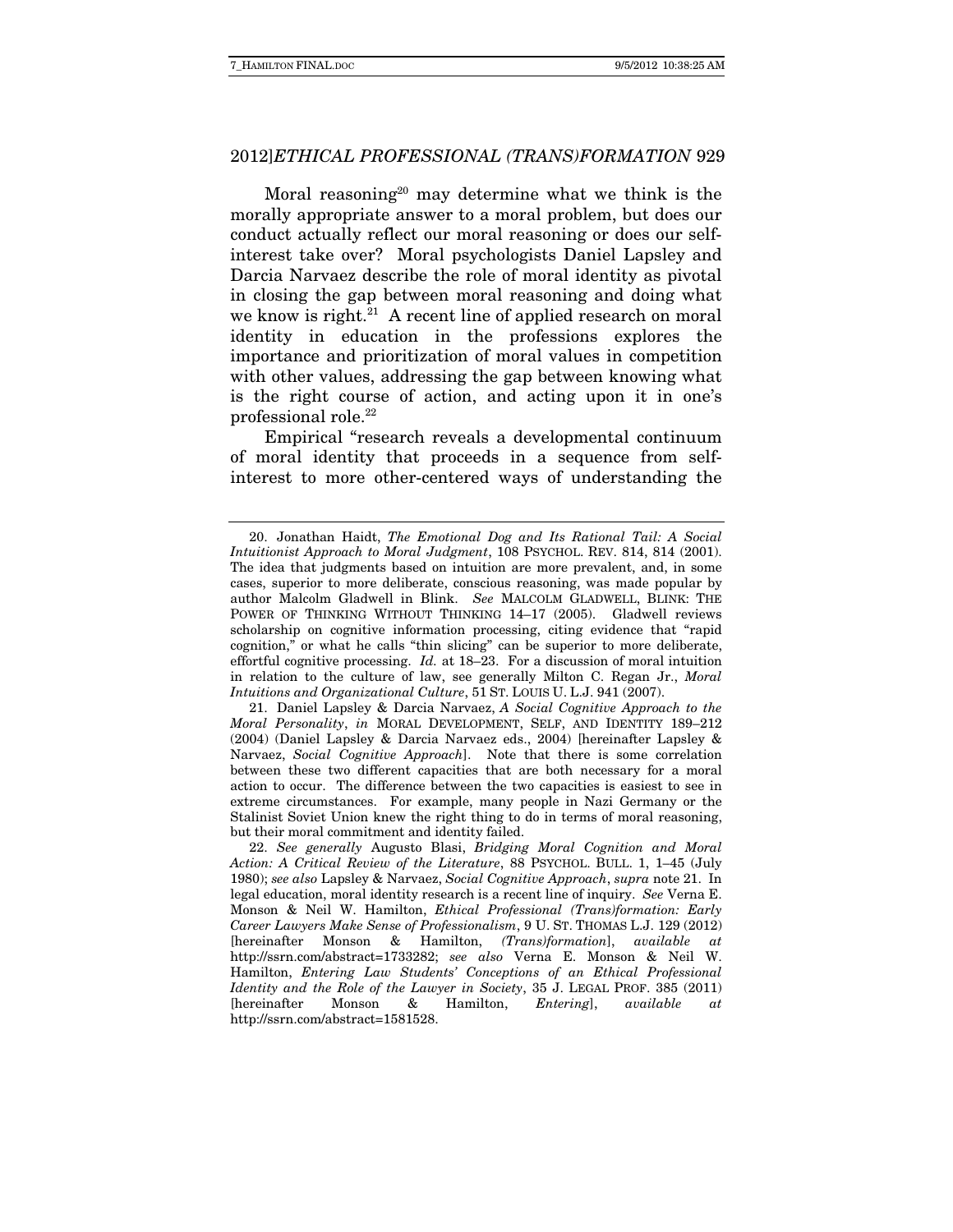moral self."<sup>23</sup> In addition, there is a growing body of empirical evidence showing that a developed ethical professional identity correlates positively with how clients and senior lawyers define professional effectiveness.<sup>24</sup> Considering these findings, as well as the evidence that refutes the assumption that education cannot foster change or growth in moral reasoning, a well-designed ethics curriculum would result in significant change in ethical capacities, including psychological, emotional, and social abilities.<sup>25</sup> This growth in moral capacities can be framed as the acquisition of expertise or competence in moral character.26 Overall expertise or competence of the professional has been called by David Leach as a "habit of reflective practice."<sup>27</sup> The distinction between novices and experts, and definition of levels of competence, has been emphasized by leaders in graduate medical education, which adopted a system of assessment of professionalism competencies in the past fifteen years.28

Finally, scholars studying the professions also reject the idea that the collective profession cannot have or, perhaps, should not have influence on the values and core ethics of aspiring members of the profession.29 Instead, these scholars

 26. Daniel Lapsley & Darcia Narvaez, Character Education, in 4 HANDBOOK OF CHILD PSYCHOLOGY: CHILD PSYCHOLOGY IN PRACTICE 189, 282 (William Damon et al. eds., 6th ed. 2006) [hereinafter Lapsley & Narvaez, Character Education].

<sup>23.</sup> See Hamilton & Monson, Skeptics, supra note 10, at 4.

 <sup>24.</sup> See Hamilton & Monson, Empirical Relationship, supra note 1, at 137, 141.

 <sup>25.</sup> See Bebeau, Ethical Development, supra note 5; MURIEL J. BEBEAU & VERNA E. MONSON, PROFESSIONAL IDENTITY FORMATION AND TRANSFORMATION ACROSS THE LIFE SPAN 1, 18 (2011); see also HOWARD GARDNER, MIHALY CSIKSZENTMIHALYI & WILLIAM DAMON, GOOD WORK: WHEN EXCELLENCE AND ETHICS MEET 11 (2001) [hereinafter GOOD WORK]; Hamilton & Monson, Skeptics, supra note 10, at 3–5.

 <sup>27.</sup> David Leach, Commentary, Competencies: From Deconstruction to Reconstruction and Back Again, Lessons Learned, 98 AM. J. OF PUB. HEALTH 1562, 1564 (2008).

 <sup>28.</sup> Id. at 1562. David C. Leach, former Executive Director of the Accreditation Council of Graduate Medical Education (ACGME), led medical schools through a multi-year process of gaining consensus on defining what professionalism competencies should be required and assessed. Id.

 <sup>29.</sup> See Ann Colby & William M. Sullivan, Formation of Professionalism and Purpose: Perceptions from the Preparation for Professions Program, 5 U. ST. THOMAS L.J. 404, 423–24 (2008) (discussing institutions of professions education serving in the role as "trustee institutions" of the profession); see also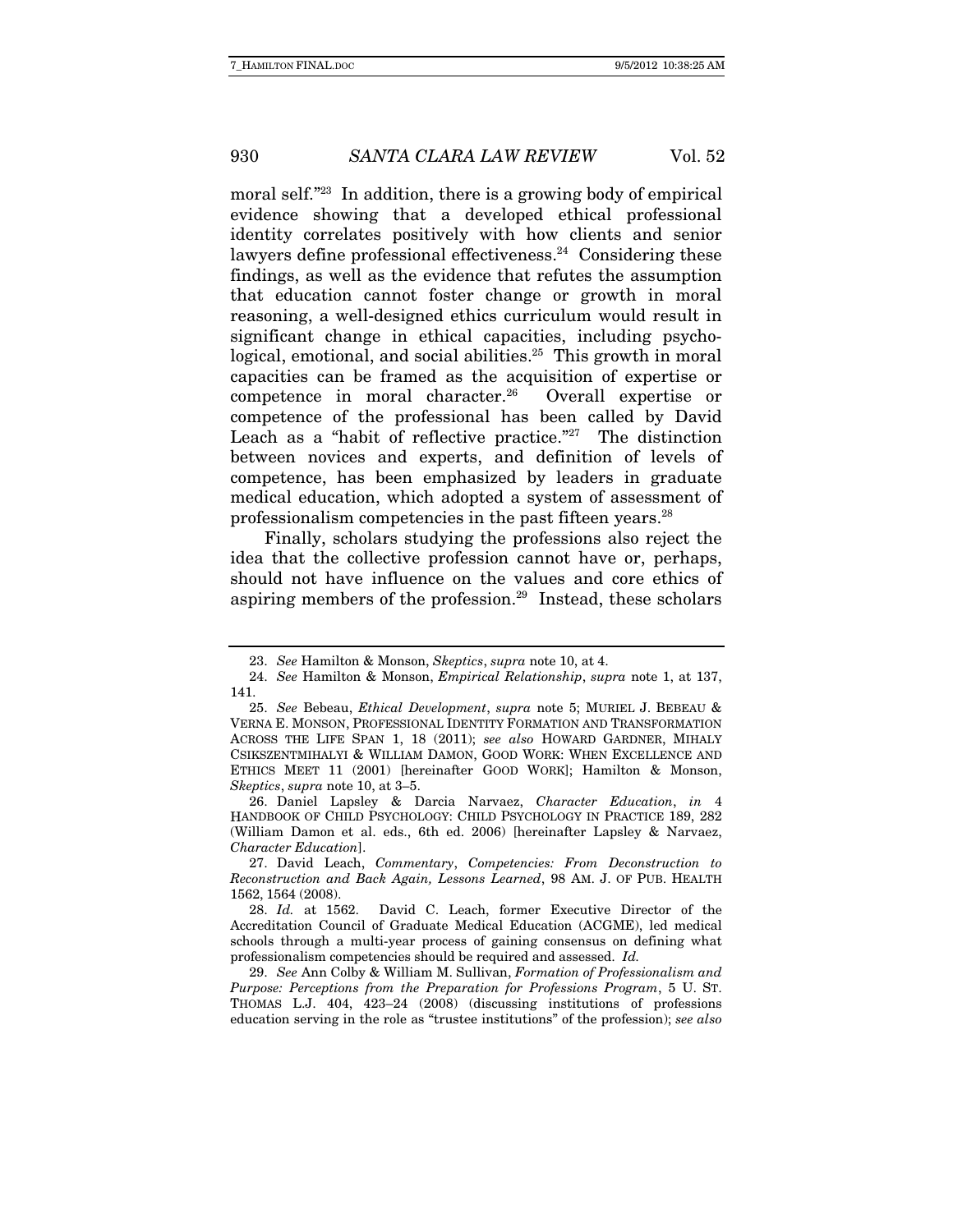view the role of higher education for the professions as one of the "trustee institutions" whose aim is to "help prevent the profession from degenerating into technical work for hire, giving up 'higher aims' to become 'hired hands.'" 30 These scholars argue that the purpose of the professions, and the authority and autonomy granted to the professions, is based on a balance of the economic interests of each profession with the duty to serve society. $31$  They explain that as this balance becomes misaligned—through an over-focus on the market aspects of the profession, away from the central values and purpose of serving society—a devolving of the profession occurs, towards that of an occupation conducted simply for short-term profit. $32$  Thus, at stake is the underlying social contract between the profession and society.33

# D. Purpose of This Study and Overarching Research Questions

Part I of this Article defines the educational goal of fostering an ethical professional identity by reporting on an empirical study of the concept of professionalism involving indepth interviews with peer-honored exemplary lawyers. The purpose of this study is to empirically explore how peerhonored attorneys, considered exemplars of professionalism, define the elements of professional identity, and second, how the exemplar of professionalism differ in their understanding of professionalism as compared to early career lawyers or law students. The reason for this second focus is to determine whether there are differences between experts and novices. The existence of a difference is an indicator of developmental capacity or competence, drawing on a methodology in character development research and industrial-organizational

William F. May, Money and the Professions: Medicine and Law, 25 WM. MITCHELL L. REV. 75 (1999). The phrase "Hired Hands" is used in the title of a book by RAKESH KHURANA, FROM HIGHER AIMS TO HIRED HANDS: THE SOCIAL TRANSFORMATION OF AMERICAN BUSINESS SCHOOLS AND THE UNFULFILLED PROMISE OF MANAGEMENT AS A PROFESSION (2007).

 <sup>30.</sup> Colby & Sullivan, supra note 29, at 423; see generally Bebeau, Character Development, supra note 14; Bebeau, Defining Issues, supra note 14.

 <sup>31.</sup> BEBEAU & MONSON, supra note 25, at 1; see also GOOD WORK, supra note 25, at 254–55.

 <sup>32.</sup> See Colby & Sullivan, supra note 29.

 <sup>33.</sup> See Hamilton, Defined, supra note 1; Hamilton, Assessing, supra note 1.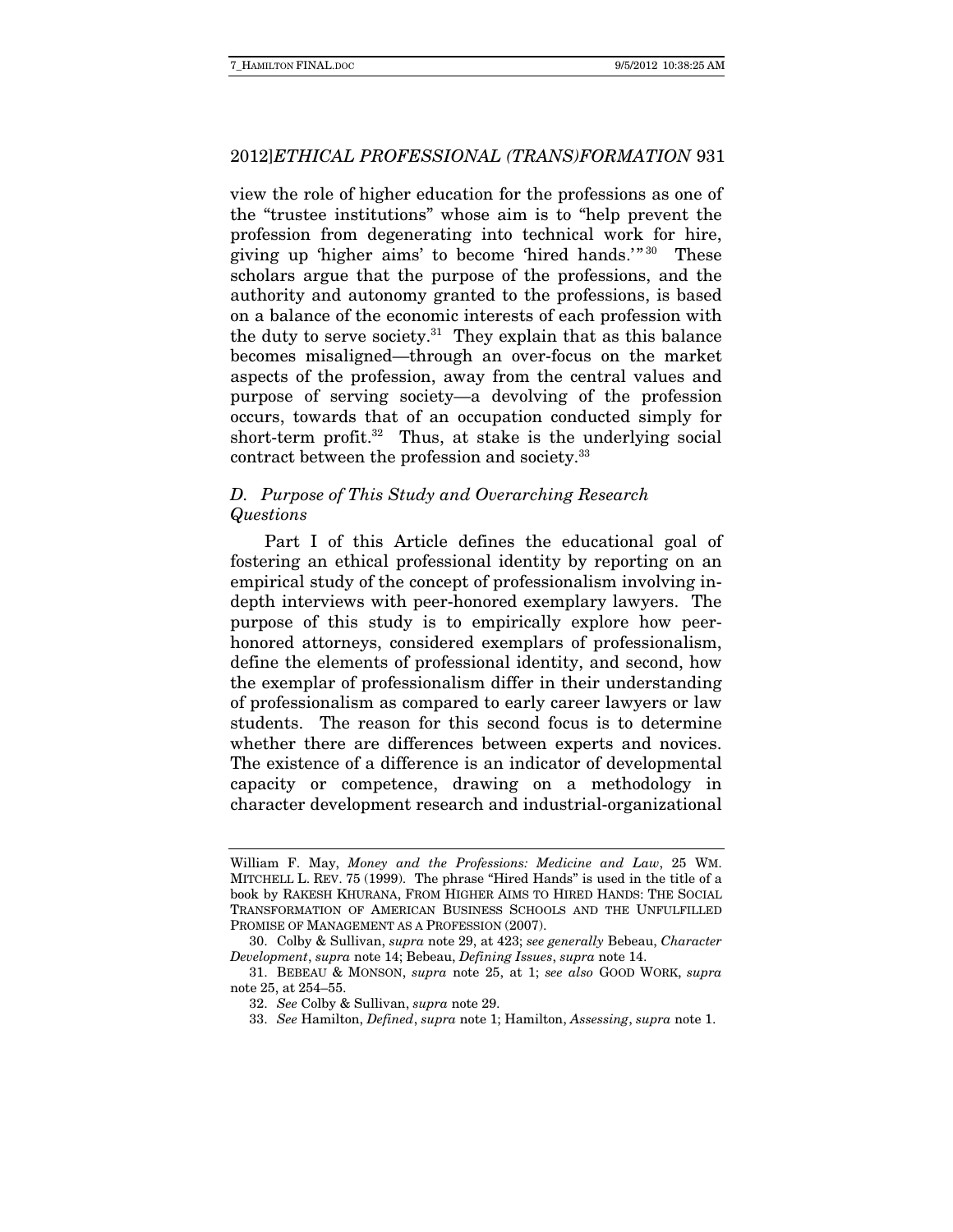psychology.34 The overarching research question was: How do peer-honored exemplary lawyers understand the meaning of professionalism?

In Part II, we provide an overview of our theoretical perspectives. In Part III, we report on our methodological approach. In Part IV, we report the results of our analysis and interpretation of in-depth interviews, focused around salient themes and issues of relevance to the legal profession. In Part V, we discuss our interpretations and implications for legal education.

### II. THEORETICAL PERSPECTIVES

# A. Building on Earlier Scholarship on Professionalism and Moral Identity

This study builds on three earlier ideas about professionalism summarized below.

(1) **Law and Professionalism**. Hamilton's analysis and synthesis of the ABA and Conference of Chief Justice Reports on professionalism defines three elements of professionalism including (a) the ethics of duty, (b) the ethics of aspiration, and  $(c)$  personal conscience.<sup>35</sup>

(2) **Professionalism and Moral Psychology**. Personal conscience36 in Hamilton's synthesis is an analog to moral behavior defined in the scholarship and research of  $Rest<sup>37</sup>$ and Bebeau,<sup>38</sup> developed over a lifespan. Rest's Four Component Model or FCM includes (a) perceptional clarity

 <sup>34.</sup> See Lapsley & Narvaez, Character Evidence, supra note 26.

 <sup>35.</sup> Hamilton, Defining, supra note 1; Hamilton, Assessing, supra note 1.

 <sup>36. &</sup>quot;Personal conscience" is an analog to Rest's Four Component Model of moral behavior. See REST, MORAL DEVELOPMENT, supra note 5, at 556. "Conscience" means moral awareness, moral sense, or moral responsibility to others. See generally FRANKL, supra note 18 (discussing the etymological roots and meaning of consciousness and conscience). Psychologist Martha Stout points out that not all individuals possess a conscience, which clinically is referred to as sociopathy, which her research indicates represents approximately four percent of the population, or one out of every twenty-five individuals. MARTHA STOUT, THE SOCIOPATH NEXT DOOR: THE RUTHLESS VERSUS THE REST OF US 9 (2005). Dr. Stout makes the point that most sociopaths do not commit crimes or appear mentally unstable.

 <sup>37.</sup> See generally REST, MORAL DEVELOPMENT, supra note 5.

 <sup>38.</sup> See generally Bebeau, Ethical Development, supra note 5.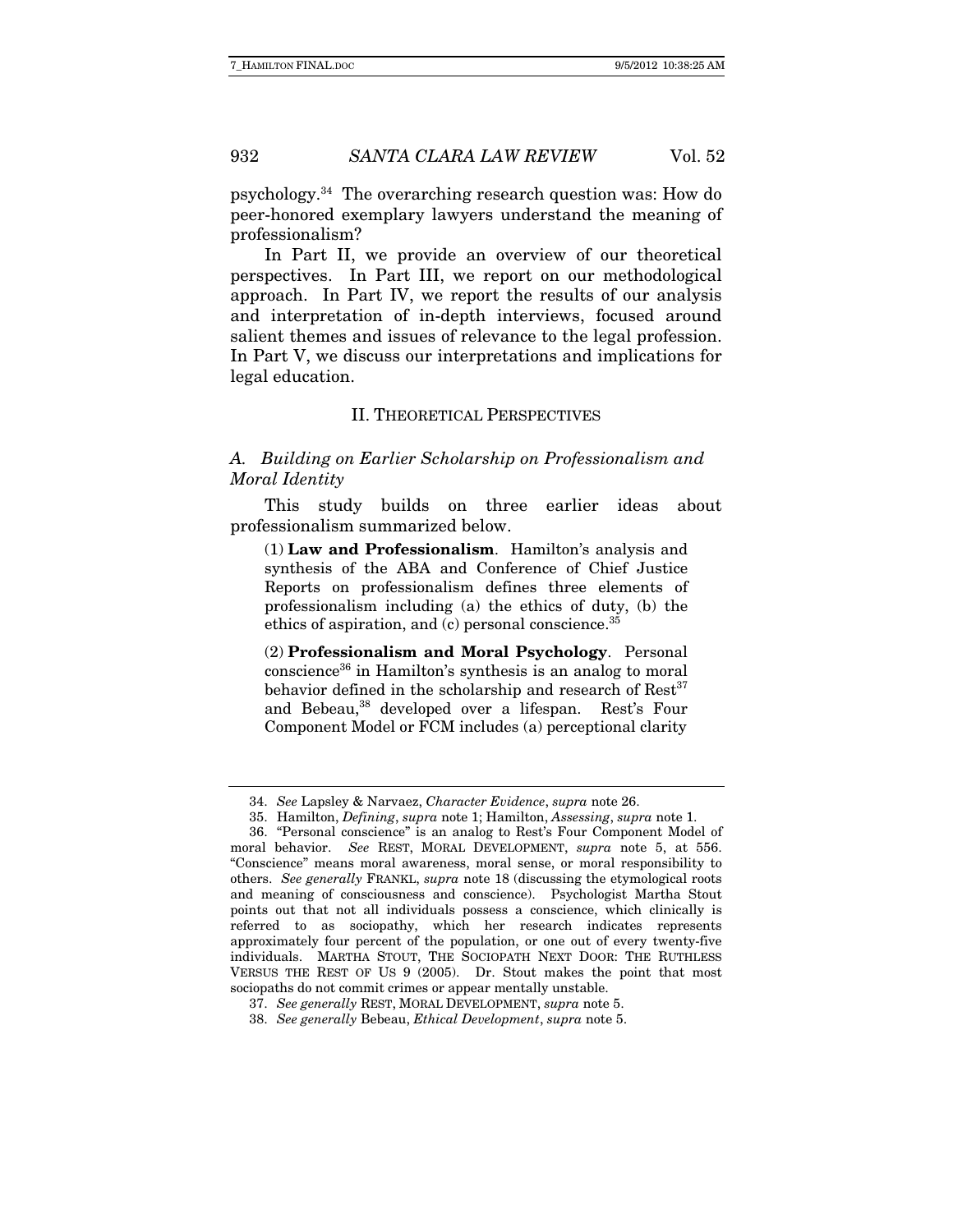and empathy, (b) moral reasoning and judgment, (c) moral identity or motivation, and  $(d)$  moral implementation.<sup>39</sup>

(3) **Moral Identity: A Starting Point**. The concept of moral identity is pivotal in closing the gap between moral reasoning (knowing what is right) and doing what we know is right.40 Section B gives some background on scholarship concerning moral identity. In Section C, we utilize Kegan's constructive-developmental theory to understand moral identity. In Section D we summarize the purpose of our study of lawyer exemplars of professionalism, and the overarching research question.

#### B. Background on Moral Identity

 What explains the underlying characteristics of professionals known consistently to act upon moral values? The concept of moral identity is used to describe a holistic combination of motivational, social, emotional, and cognitive capacities that shape our decisions and behavior. The integration of moral identity with the stations a person holds (for example, lawyer, parent, spouse, and friend) is the basis for the concept of integrity.<sup>41</sup> Howard Gardner and colleagues describe the construct as: "When a person thinks about self, or the self's occupations, in moral terms, the person experiences a sense of moral identity."42

Individuals recognized by others as representing the highest levels of moral identity are known as moral exemplars, often identified through nomination processes by peers within different occupational or professional fields.<sup>43</sup> Colby and Damon conducted in-depth interviews with twentytwo moral exemplars from a range of professions and occupations.44 They found that exemplars viewed their moral self as integral to their broader self-conceptions.<sup>45</sup> Rather

 <sup>39.</sup> Hamilton, Defining, supra note 1, at 8; Hamilton, Assessing, supra note 1, at 484–88.

 <sup>40.</sup> See supra text accompanying note 21.

 <sup>41.</sup> See ANNE COLBY & WILLIAM DAMON, SOME DO CARE: CONTEMPORARY LIVES OF MORAL COMMITMENT 293–312 (1992).

 <sup>42.</sup> GOOD WORK, supra note 25, at 163.

 <sup>43.</sup> COLBY & DAMON, supra note 41, at 25, 298.

 <sup>44.</sup> Id. at 313.

 <sup>45.</sup> Id. at 298; see also JAMES T. RULE & MURIEL J. BEBEAU, DENTISTS WHO CARE: INSPIRING STORIES OF PROFESSIONAL COMMITMENT 162–63 (Lindsay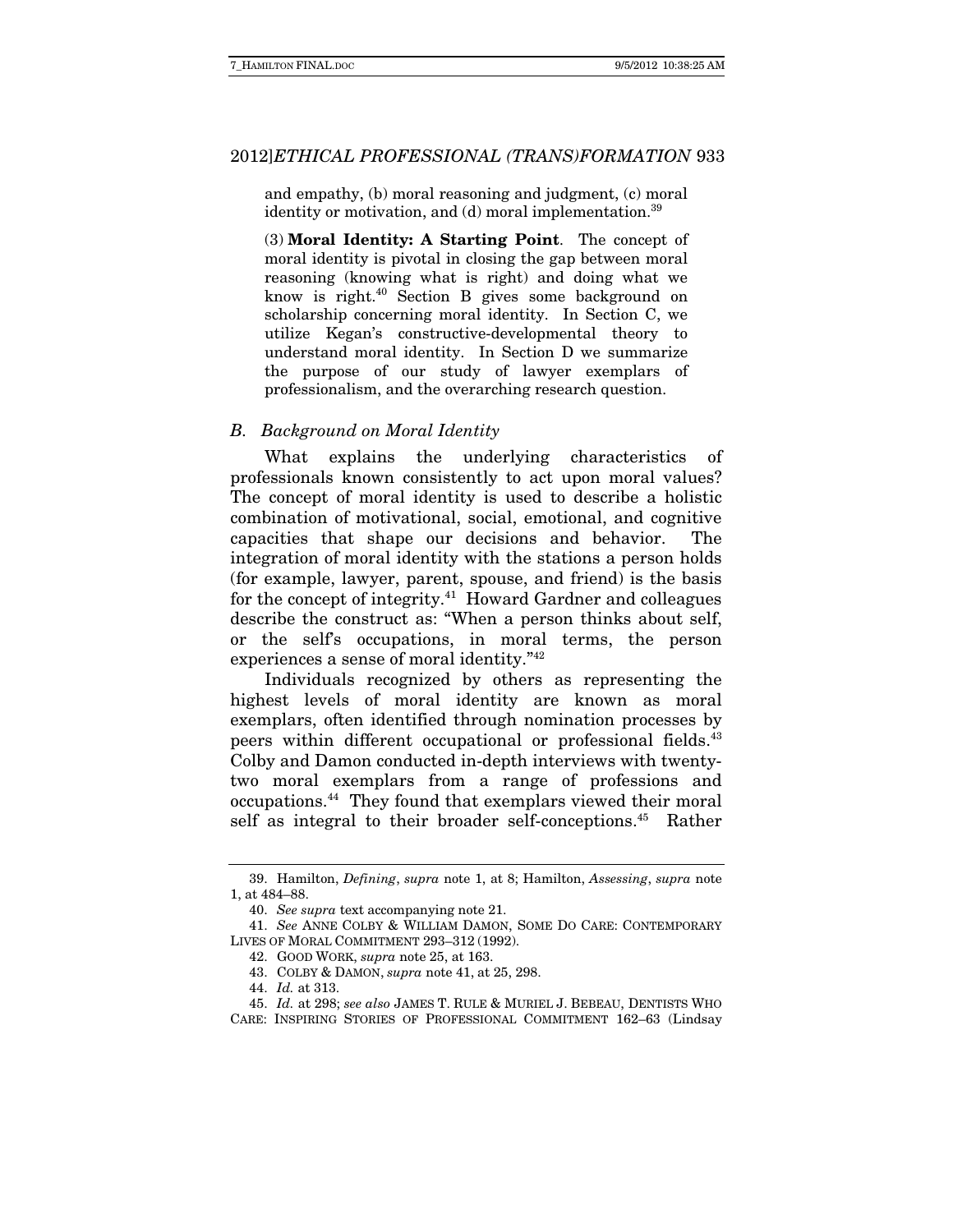than describing their choices and behaviors as morally courageous, the exemplars instead saw themselves as simply doing the right thing.46 Colby and Damon observed that,

Time and again we found our moral exemplars acting spontaneously, out of great certainty, with little fear, doubt, or agonized reflection. They performed their moral actions spontaneously, as if they had no choice in the matter. In fact, the sense that they lacked a choice is precisely what many of the exemplars reported.<sup>47</sup>

In the decade following the Colby and Damon study, Gardner and colleagues<sup>48</sup> conducted studies examining aspects of moral identity across nine professions over a tenyear period, including (1) journalism, (2) genetics and medicine, (3) law, (4) accounting, (5) fine arts, (6) education, (7) marketing, (8) banking, and (9) acting.<sup>49</sup> They defined work that is (a) high quality, (b) socially responsible, and (c) meaningful to the professional as representative of the concept of "good work."50 Like Colby and Damon, Gardner's methodology used a nomination process to seek individuals considered exemplary in their field.<sup>51</sup>

Using the good work approach in a study of seventy-four lawyers in four practice areas [criminal law (twenty-five respondents), mergers & acquisitions (seventeen respondents), cyber-law (seventeen respondents), and small-town general practice (fifteen respondents) $]$ ,<sup>52</sup> Gardner and colleagues found differences in how the occupational specialization or "communities" of lawyers conceptualized

Harmon ed., 2005).

 <sup>46.</sup> See COLBY & DAMON, supra note 41, at 303.

 <sup>47.</sup> Id.

 <sup>48.</sup> GOOD WORK, supra note 25.

 <sup>49.</sup> Id. at ix; see generally COLBY & DAMON, supra note 41; GOOD WORK, supra note 25.

 <sup>50.</sup> Id. at 313–18 app. A; see generally COLBY & DAMON, supra note 41; GOOD WORK, supra note 25.

 <sup>51.</sup> See generally COLBY & DAMON, supra note 41; GOOD WORK, supra note 25.

 <sup>52.</sup> PAULA MARSHALL & HOWARD GARDNER, GOOD WORK PROJECT REP. SERIES, THE COLLECTIVE ENTERPRISE OF LAW: THREE TYPES OF COMMUNITIES 3–5 (June 2005), available at http://www.goodworkproject.org/wp-content /uploads/2010/10/37-Law-Collective-Ent.pdf.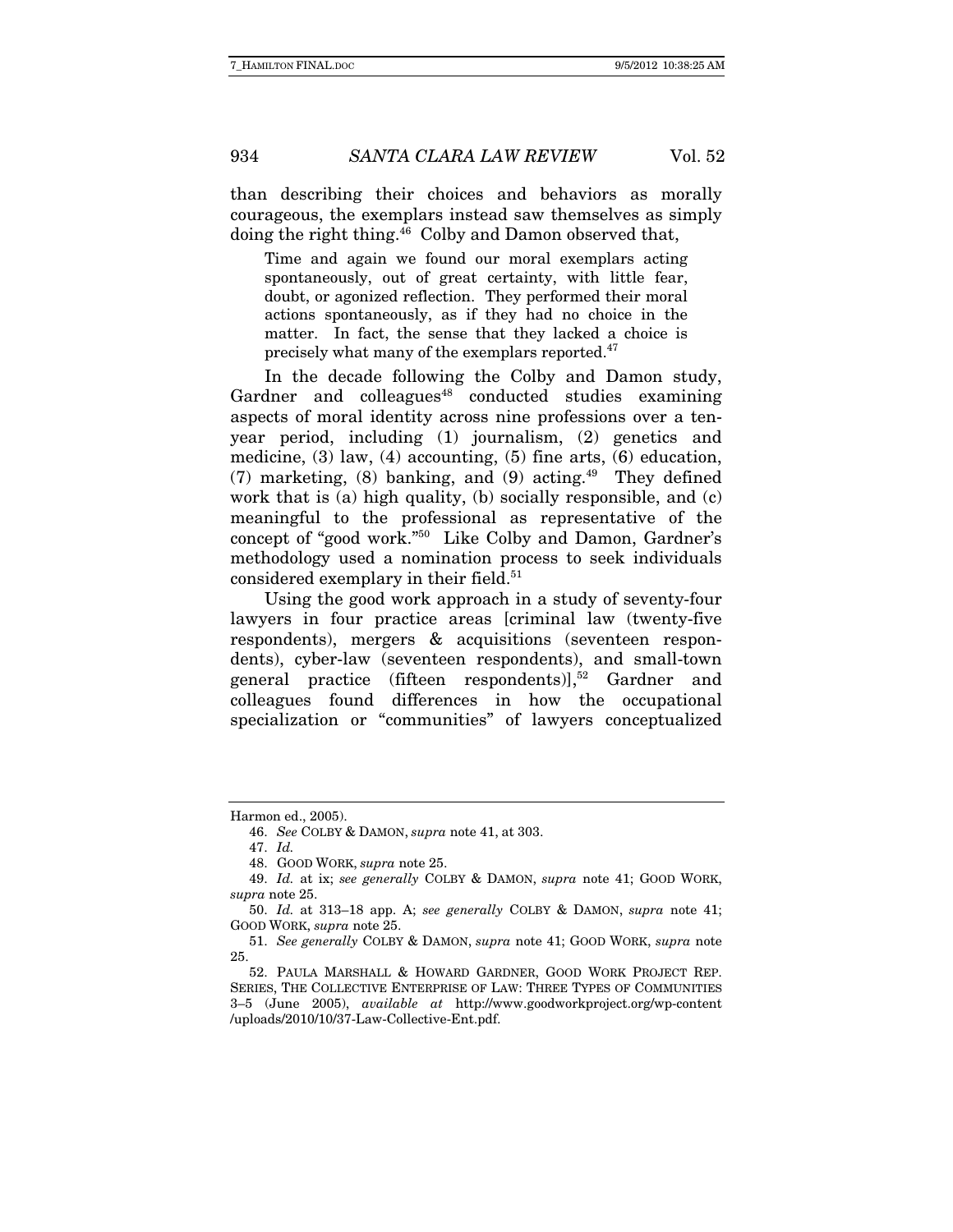their identity as professionals, as well as their moral identities.<sup>53</sup>

Among the majority of M&A lawyers in the study, researchers noted only partial alignment of the majority of responses to the criteria for "good work" set forth above. Researchers found a need for greater focus on the social contract between the profession and society, and in particular, a need for a broader view of lawyers' responsibilities:

The M&A lawyers were devoted to their work, indeed, most loved what they did and were fully engaged with the institution that supported their work. What got lost in the mix was the larger picture, not just the value of corporate responsibility, but the active role of the lawyer played in that equation and the lawyers' responsibility to something greater than the client.<sup>54</sup>

In contrast, the dominant moral identity of small-town general practitioners (and a minority of M&A lawyers) was to "have an abiding responsibility [both] to their clients . . . [and] the common belief that their professional obligation is for the benefit of the larger community; they feel an obligation to satisfy themselves beyond economic gains and they recognize the importance of respecting and working cooperatively with colleagues."55

In a study of eight influential and effective Canadian lawyers (nominated by peers) using Robert Kegan's concept of self or identity (discussed in the next section), O'Donovan-Polten investigated the meaning of life-career success in the legal profession.56 The lawyers interviewed discussed the importance of self-reflection in negotiating the meaning across different dimensions of their career experiences. O'Donovan-Polten found those lawyers' ideals<sup>57</sup> to be part of their core self-definition, motivated by social belonging and responsiveness to the needs of society. This parallels Colby

 <sup>53.</sup> Id. at 34.

 <sup>54.</sup> Id. at 14.

 <sup>55.</sup> Id. at 20, 24.

 <sup>56.</sup> SHEELAGH O'DONOVAN-POLTEN, THE SCALES OF SUCCESS: CONSTRUCTIONS OF LIFE-CAREER SUCCESS OF EMINENT MEN AND WOMEN LAWYERS 4 (2001).

 <sup>57.</sup> Id. at 172–73. We interpret "ideals" as an analog to values.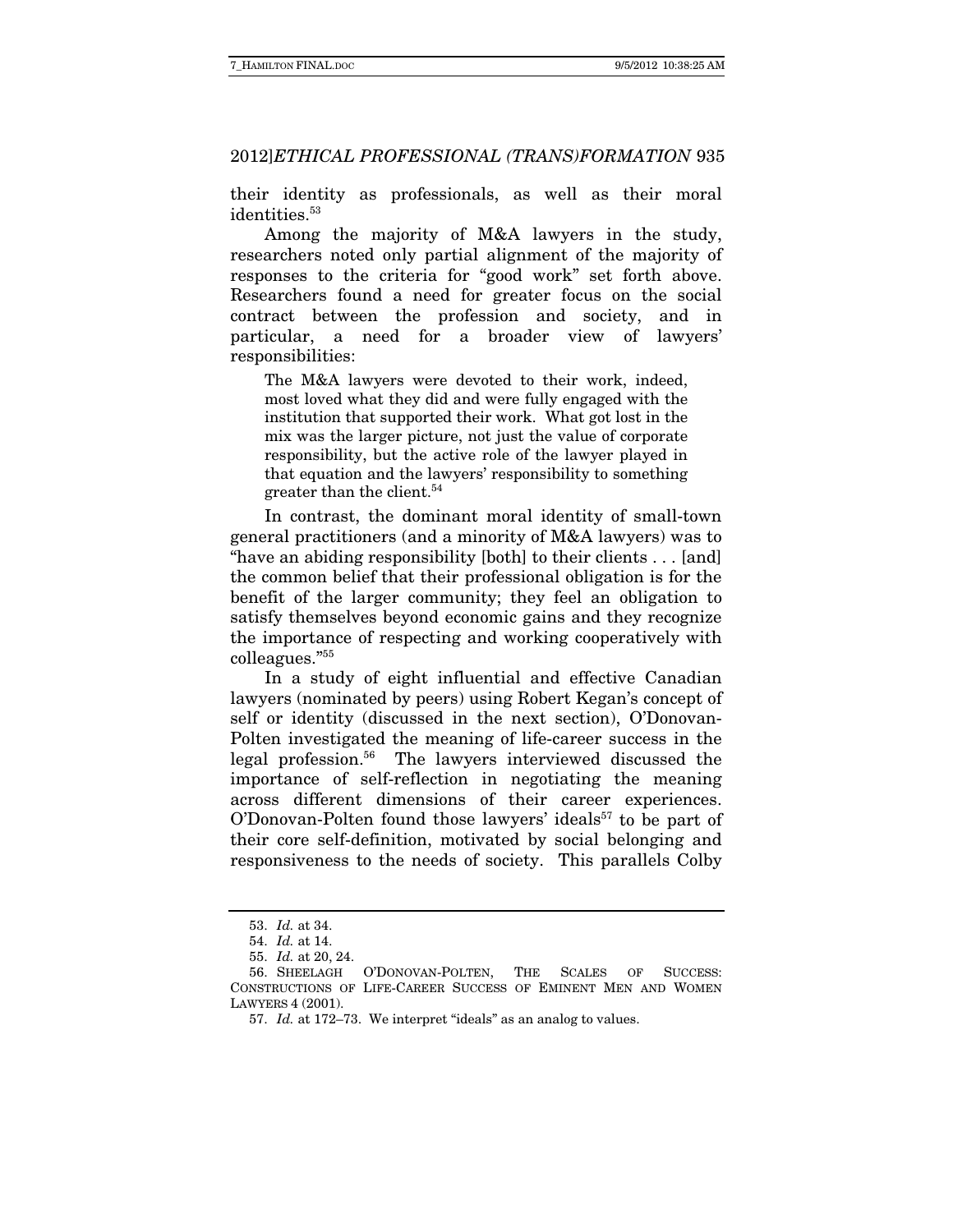and Damon's conclusion that among exemplars the moral self is inextricable from self-conceptions. O'Donovan-Polten states in her analysis that the lawyers she interviewed shared a desire to act upon their self-defined values.<sup>58</sup>

In a similar study of moral exemplars in dentistry, Rule and Bebeau, found (1) all dentists had self-defined moral values, (2) the moral self was consistent across situations, and (3) the self system drove their obligation to moral action—not a sense of unusual bravery or individual heroism.<sup>59</sup> For example, when a young dentist repeatedly voiced concerns about unsafe, and potentially lethal sedation practices to her supervisors, but those reports went unheeded, the dentist felt compelled to report it to authorities, risking retaliation from her employer. $60$  When asked why she risked her career, she said simply, "There was no way I could leave the situation the way it was."61

Rule and Bebeau found exemplars could step back and criticize the profession, while holding a deep commitment to their identity as professionals. $62$  The dentists they interviewed were simultaneously able to reflect on their own limitations.63 Reflection about the profession, their role, and their identity as professionals were common elements. When asked how their understanding of professionalism has changed over their career, these dentists discussed a more internalized, expanded sense of the profession's obligation to society.<sup>64</sup> Among their peers, these dentists were known as effective leaders—concerned not about enhancing their reputation by doing good, but because of a deeper, internalized motivation to be of service to others.<sup>65</sup>

### C. Moral Identity as Lifelong Growth of "Mental Complexity"

Building on these studies of moral identity, we use Robert Kegan's constructive-developmental theory of identity

 <sup>58.</sup> Id. at 183.

 <sup>59.</sup> RULE & BEBEAU, supra note 45, at 162–63.

 <sup>60.</sup> Id. at 66.

 <sup>61.</sup> Id.

 <sup>62.</sup> Id. at 162–63.

 <sup>63.</sup> See id.

 <sup>64.</sup> See Bebeau, Ethical Development, supra note 5, at 371.

 <sup>65.</sup> See generally RULE & BEBEAU, supra note 45.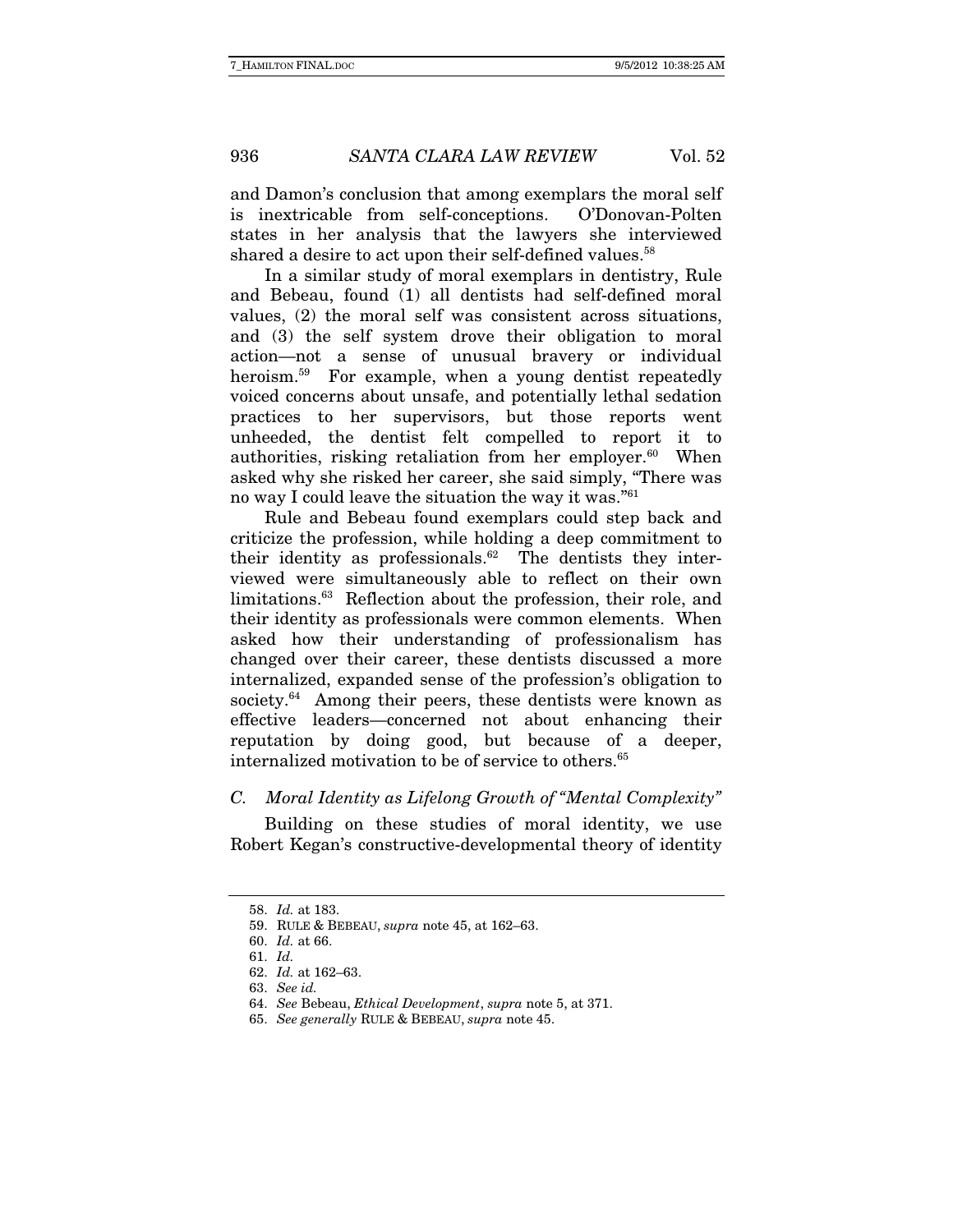formation.66 The fundamental premise of constructivedevelopmental theory is that adults can become increasingly self-aware of both egocentric views and hidden assumptions that might block our attempts to change, hamper our ability to empathize with others, or limit our potential effectively to lead others from an internalized, authentic source of authority.67 This growth occurs through exposure to and reflection about ideas or situations that stretch our current patterns of thinking, instigating a change or adaptation of our view of self and others.<sup>68</sup> We consider this growth as a necessary aspect of developing competence and expertise in moral capacities.69 These moral capacities are also critical to effectiveness for professionals.70

Constructive-developmental growth refers not only to growth in our patterns of thinking, but to the growth of our conscious awareness of emotions, motivations, and intentions. This growth is integral to our ability to operate effectively in the social world. Cognitive and emotional development enables more nuanced and effective ways of communicating with others, bridging across difference, and resolving conflict.71 These holistic cognitive, emotional, and social capacities grow across one's lifespan progressing from selfcentered to other-centered. Kegan describes this growth as increasing "mental complexity."72 Also called "orders of consciousness," levels of mental complexity can be assessed using the Subject-Object Interview  $(SOI)$ ,<sup>73</sup> a minimally structured, forty-five minute to one-hour interview. Stages of

 <sup>66.</sup> See generally KEGAN, supra note 1, at 1–11.

 <sup>67.</sup> See id. at 7, 9.

 <sup>68.</sup> Id. at 7–10.

 <sup>69.</sup> See KEGAN & LAHEY, supra note 18, at 6–7.

 <sup>70.</sup> Hamilton & Monson, Empirical Relationship, supra note 1, at 137.

 <sup>71.</sup> The answer to how people can know what is moral but fail to act upon their moral values, stems from empirical research in social psychology pointing to social influence and situational variables as co-determinants of behavior. See KEGAN & LAHEY, supra note 18, at 17–18.

 <sup>72. &</sup>quot;Mental complexity" is the move from an egocentric understanding of the world to a "more penetrating, more responsible, less egocentric grasp of reality." Id. at xiii, 13–14.

 <sup>73.</sup> See LISA LAHEY, EMILY SOUVAINE, ROBERT KEGAN, ROBERT GOODMAN & SALLY FELIX, A GUIDE TO THE SUBJECT OBJECT INTERVIEW: ITS ADMINISTRATION AND INTERPRETATION 14–16 (1988) [hereinafter SUBJECT OBJECT INTERVIEW].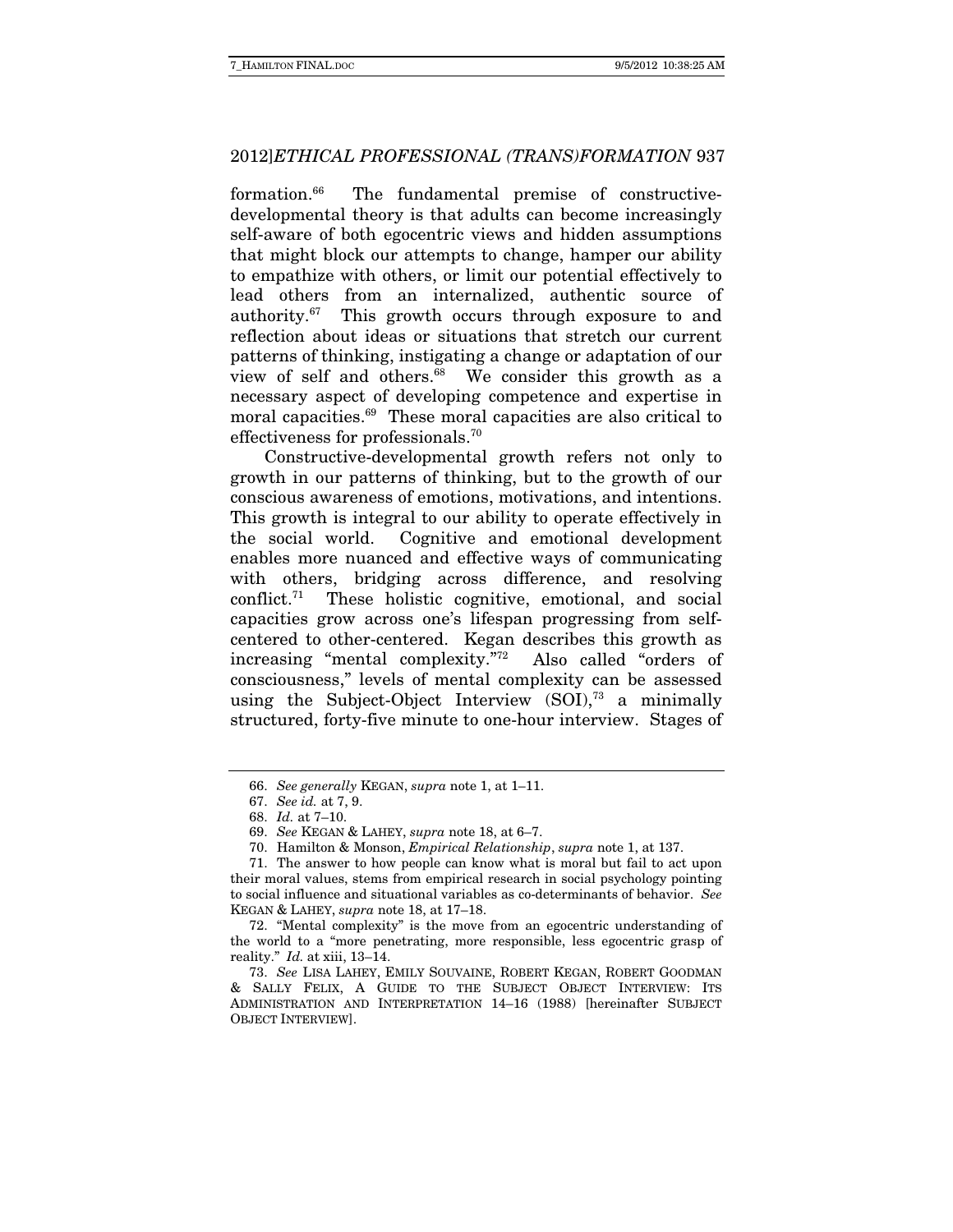mental complexity relevant to adulthood include:<sup>74</sup>

- The Instrumental Mind (Stage  $2^{75}$  is characterized by external definitions of self, predominance of "either-or" thinking, limited perspective taking ability, and an egocentric view—characteristic of adolescence and early adulthood;<sup>76</sup>
- The Socialized Mind (Stage 3) is characterized by increased social perspective taking ability among allies or in-group, but understanding and expectations continue to be externalized, shaped by relationships, particular "schools of thought," or by both;<sup>77</sup>
- The Self-Authoring Mind (Stage 4) involves the ability "to step back enough from the social environment to generate a 'seat of judgment' or personal authority that evaluates and makes choices about external expectations."78 The independence of judgment and problem solving abilities of stage 4 translates to greater fidelity to one's inner moral code. At stage 4, one is not easily swayed by group membership or loyalties;<sup>79</sup> and
- The Self-Transforming Mind (Stage 5) is characterized by the ability to examine one's self-authored personal authority, recognize the limits of any one system of constructing meaning, and seek out novel or alternative systems. A recognition of the interdependencies of different systems or ways of being, and an ability to reconcile contradictory or seemingly paradoxical ways of constructing meaning is a hallmark of the emergence of the self-transforming mind.<sup>80</sup>

Development proceeds not as an abrupt change, but as a gradual unfolding of new ways of understanding the self and

 <sup>74.</sup> See KEGAN, supra note 1, at 29–31, 314–15; see also KEGAN & LAHEY, supra note 18, at 16–20.

 <sup>75.</sup> Stage 1 is omitted, as this is early childhood and not relevant to the present study. Stage 2, while it occurs primarily in adolescence, can continue well into one's twenties, and empirical research finds it common in professions education. Monson and Hamilton found Stage 3 the modal stage among entering law students. See Monson & Hamilton, Entering, supra note 22, at 388; Monson & Hamilton, (Trans)formation, supra note 22.

 <sup>76.</sup> See KEGAN, supra note 1, at 29.

 <sup>77.</sup> KEGAN & LAHEY, supra note 18, at 17.

 <sup>78.</sup> Id.

 <sup>79.</sup> Id. at 17–19.

 <sup>80.</sup> Id. at 17, 19–20.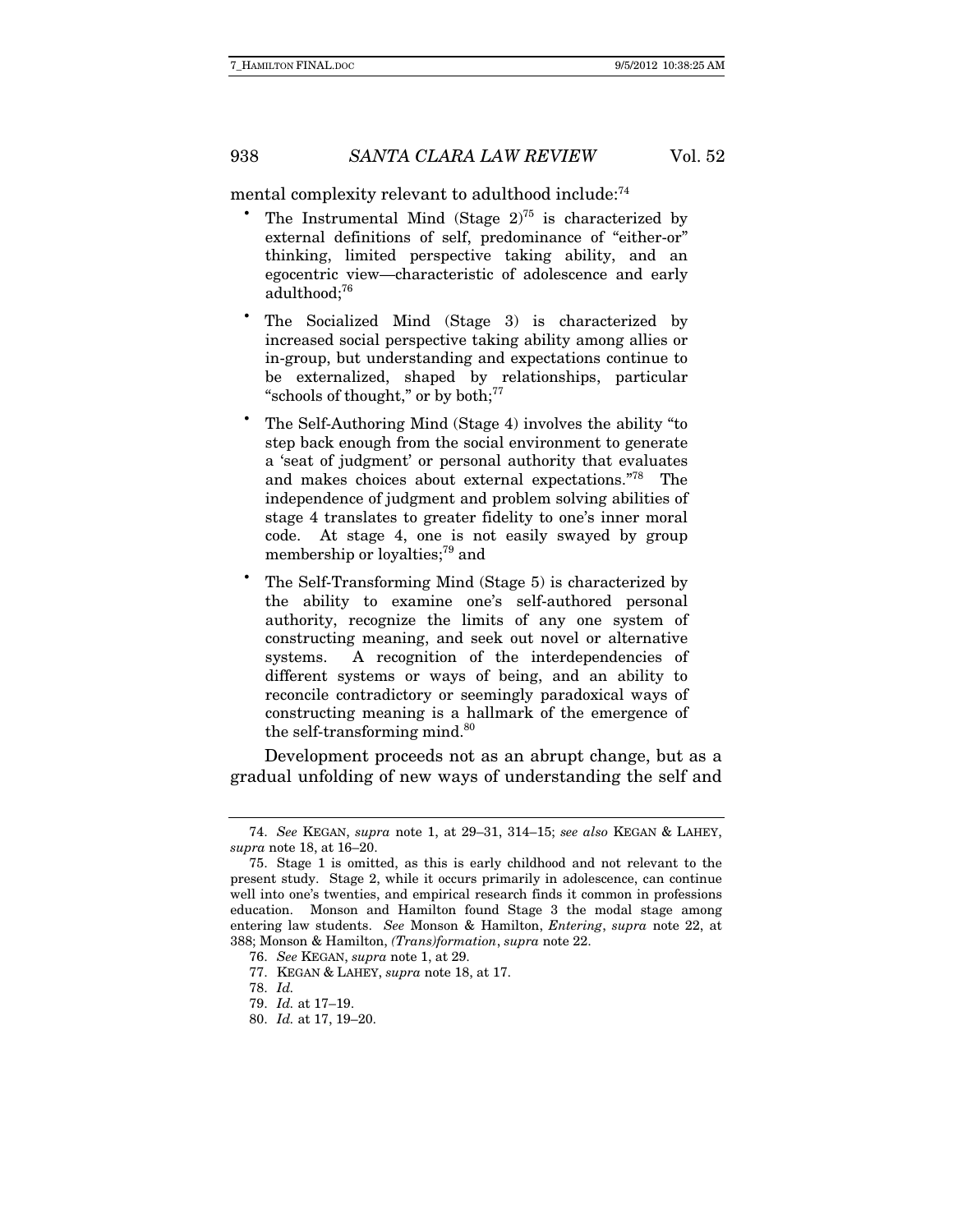others.81 Rather than a complete shift in development, people retain earlier stage ways of constructing meaning. For example, self-authored (stage 4) individuals do not lose their ability or desire for social belonging, or the ability for perspective taking.<sup>82</sup> They are, instead, additionally grounded in such a manner that they are more resistant to forms of social influence that may violate their own inner moral code.

 Appendix A provides a summary of past studies using the Kegan framework from law, military education, dental education, managers, graduate management education, and professional coaches.

#### D. Summary and Research Questions

The need for legal education to increase its focus on ethical professional formation<sup>83</sup> (guided by empirical evidence) is apparent. Substantial work remains to clarify the specific elements of an ethical professional identity that define the educational goal. With a clear definition of these elements, educators can design learning models, educational programs and curricula, and assessments to foster students' and practicing professionals' ethical formation.<sup>84</sup> With the

 84. Neil Hamilton, Foreword: The Formation of an Ethical Professional Identity in the Peer-Review Professions, 5 U. ST. THOMAS L.J. 361, 361–63 (2008); Hamilton, Assessing, supra note 1, at 498.

 <sup>81.</sup> Id. at 21.

 <sup>82.</sup> Id. at 19–20.

 <sup>83.</sup> The word "formation" has dual roots in the paradigm of human developmental psychology, which views the mind as an organism capable of growth with age and with experiences that nurture potential; and in education in the professions, including lawyers, clergy, engineers, physicians, and nurses. The use of the term implies a parallel process of developing professional knowledge and skills along with moral development. An opposing viewpoint is that the mind is shaped through learning acquired through instruction of knowledge or skills, and that this ability naturally varies in the population in the same way variation in height and weight occurs, and this potential is reached at the point of physical maturation. More recent theories of human potential, including moral formation, emphasize the potential for growth or "formation" to occur throughout the lifespan. Thus, "formation" is conceived in this literature as growth of the mind's capacities, not as acquiring surface layer "skills" through learning based on punishment or reward. For a concise review of the term "formation" and its history, see Michael W. Rabow et al., Professional Formation: Extending Medicine's Lineage of Service into the Next Century, 85 ACAD. MED. 310, 310–17 (Feb. 2010). For an extensive review of lifespan developmental theory, see generally KEGAN, supra note 18.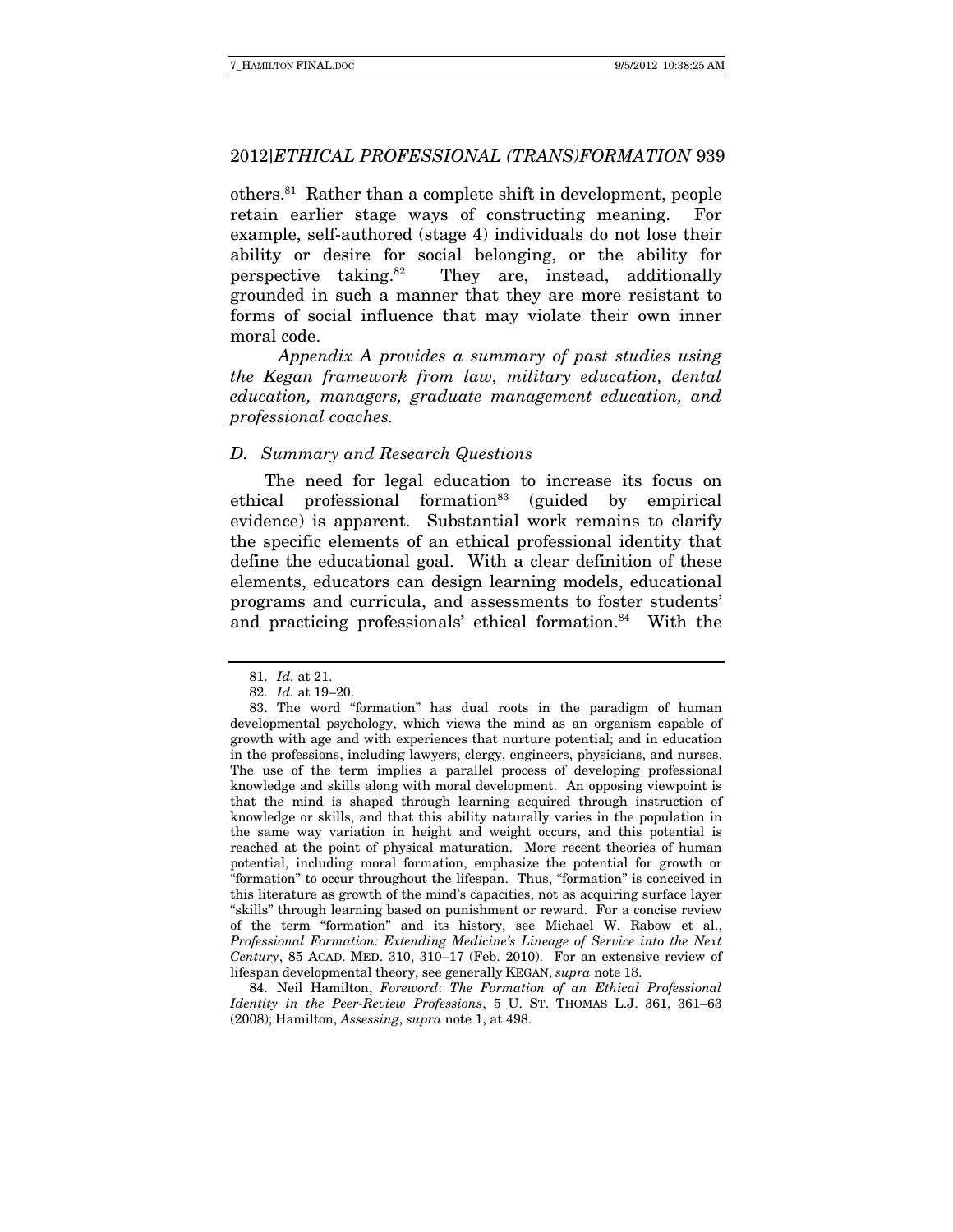goal of providing an empirically-validated definition of the elements of professionalism (professional formation), this study examined how peer-honored exemplary lawyers understand professionalism.85

The overarching research question was: How do peerhonored exemplary lawyers understand the meaning of professionalism? We also explored other questions including: Do exemplary lawyers, as experts in legal professionalism, differ in their understanding of professionalism from novices (i.e., early career lawyers or law students)? Do exemplary lawyers perceive their understanding of professionalism as stemming largely from formative experiences early in life, or has the meaning of professionalism evolved and changed throughout their careers? What are the implications with respect to legal education?

#### III. METHODOLOGIES

We used methodologies informed by research in lifespan developmental psychology,<sup>86</sup> novice-expert studies in character development, $87$  and the development of professionalism competencies in graduate medical education.88 We sought to describe exemplary lawyers' perspectives and understanding of professionalism towards the goal of defining levels of competence or expertise.<sup>89</sup>

 <sup>85.</sup> Graduate medical education utilized the expert-novice approach to defining and assessing professionalism competencies, now part of a learning portfolio that tracks resident physicians' milestones. See generally The ACGME Learning Portfolio, ACGME, http://www.acgme.org/acWebsite/portfolio/ learn\_alp\_aboutalp.asp#one (last visited March 28, 2012). Defining professional competencies is also widely used in business and academe, and largely credited to a model developed by Hubert and Stuart Dreyfus. See generally, STUART E. DREYFUS & HUBERT L. DREYFUS, A FIVE-STAGE MODEL OF THE MENTAL ACTIVITIES INVOLVED IN DIRECTED SKILL ACQUISITION (1980); see also Bebeau, Ethical Development, supra note 5, at 390.

 <sup>86.</sup> See COLBY & DAMON, supra note 41; see also RULE & BEBEAU, supra note 45.

 <sup>87.</sup> See Lapsley & Narvaez, Social Cognitive Approach, supra note 21.

 <sup>88.</sup> David C. Leach, Medical Professionalism and the Formation of Residents: A Journey Toward Authenticity, 5 U. ST. THOMAS L.J. 512, 512 (2008); see also Leach, supra note 27.

 <sup>89.</sup> This goal relates to the ABA's urging for law schools to assess competencies. See Neil W. Hamilton & Verna Monson, Legal Education's Ethical Challenge: Empirical Research on How Most Effectively to Foster Each Student's Professional Formation (Professionalism), 9 U. ST. THOMAS L.J.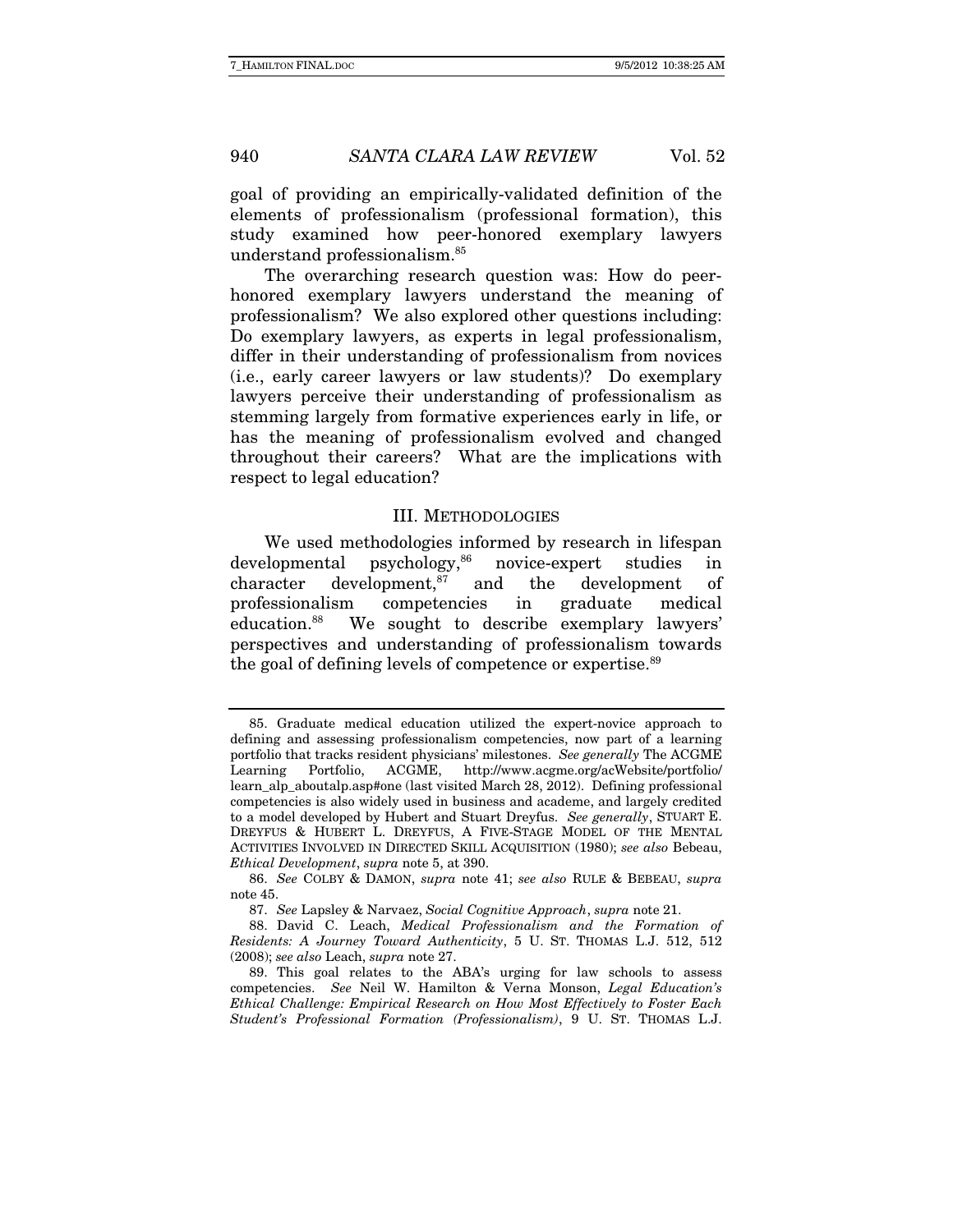#### A. Interview Method

We utilized an adaptation of the  $SOI<sup>90</sup>$  supplemented with questions about the meaning of professionalism and perceptions of change in how the interviewees defined professionalism over the course of their careers, including their recollection of particularly important influences or events.91 The SOI interview is designed to elicit developmental stage differences related to the meaning of professionalism. We used five word prompts $92$  (each written on an index card) including: (1) trust, (2) success, (3) disappointment in self or others, (4) crucibles, or painful, difficult decisions, and  $(5)$  love.<sup>93</sup> We informed them they could select any of the words to discuss in the interview, in any particular order, and that there was no need to discuss all of the cards. To minimize self-presentation effects or social desirability bias,  $94$  we informed them that the purpose of writing notes on cards was to jog their memory, that we would not read what they had written, and that they could

 91. This line of questioning was related to perception of change over time and stems from lifespan development and professions education. We were influenced by COLBY & DAMON, supra note 41, at 321, and also in general, by RULE & BEBEAU, supra note 45.

 92. We reviewed word prompts recommended from SUBJECT OBJECT INTERVIEW, supra note 73, choosing the words "success," "trust," and "conflicts," all standard in the Subject-Object Interview. Collaboratively, we chose additional words or phrases, including "crucibles or painful and difficult decisions" and "love."

 93. Participants were given ten to fifteen minutes to free-write on the cards, noting any problem, issue, or story that related to the word in relationship to professionalism, giving a total of thirty to thirty-five minutes for the interview. The overall interview was shortened to permit time to focus on our direct questions about professionalism.

 94. Self-presentation effects or social desirability bias occurs when research participants respond in the way that places them in a more favorable or flattering light, and not disclosing their true opinion or private belief. See, e.g., Jessica Messner-Magnus et al., Social Desirability: The Role of Over-Claiming, Self-Esteem, and Emotional Intelligence, 48 PSYCHOL. SCI. 336 (2006).

<sup>(</sup>forthcoming 2012) (manuscript 6), available at http://ssrn.com/abstract  $=2004749.$ 

 <sup>90.</sup> We modified the protocol slightly by using only five-word prompts and reducing the time from one hour or more to forty-five minutes. But see SUBJECT OBJECT INTERVIEW, supra note 73 (explaining that it is recommended to give ten words and the participant flexibility to choose words most relevant to them). We also added general interview questions related to the meaning of professionalism and to self-perceptions of change over time. For details for using the Subject Object method, see generally *id.*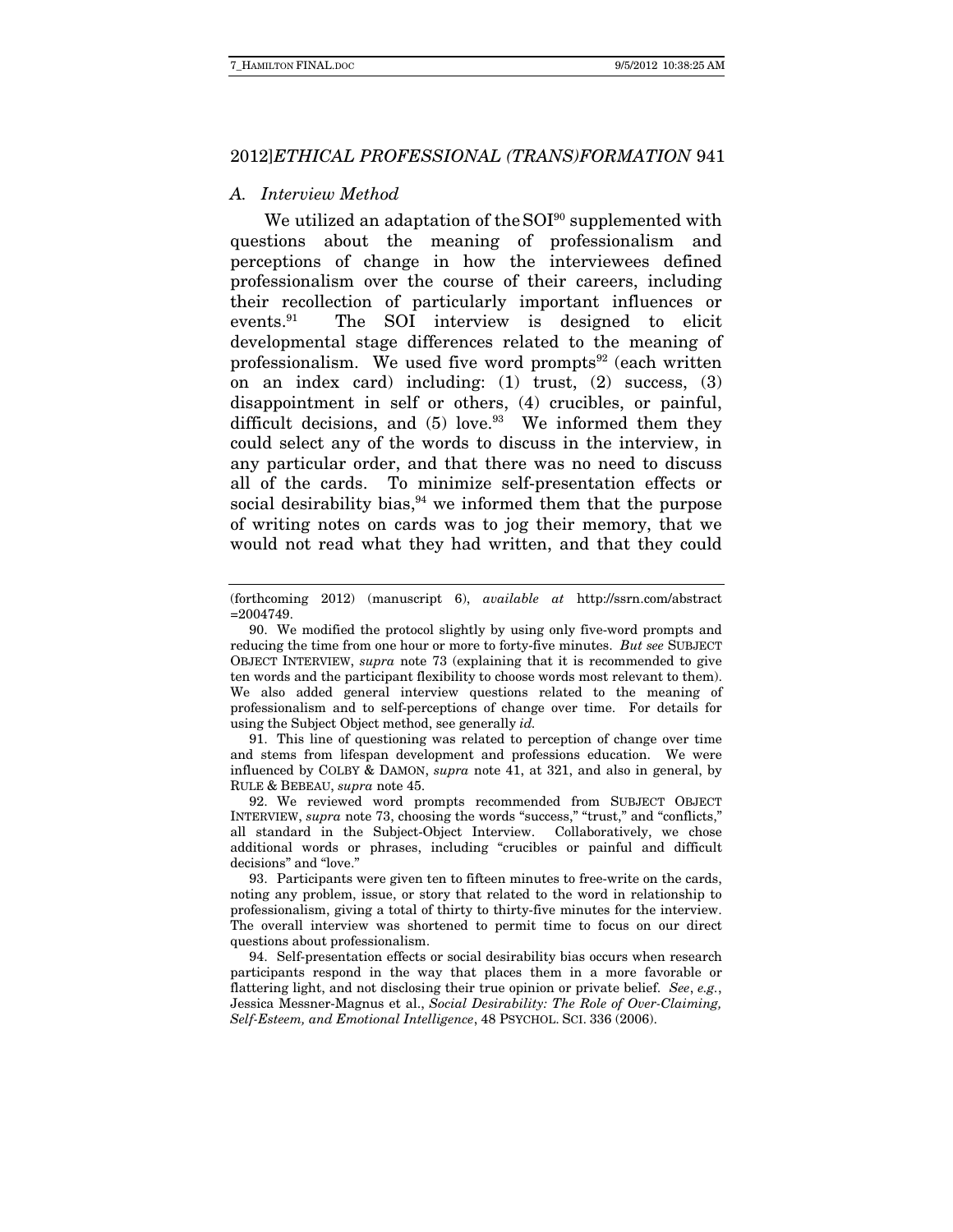keep the cards at the end of the interview.95

Hamilton served as the point of contact throughout the research process, because as a seasoned law professor and practicing attorney, he was viewed as an insider. $96$  This is a key consideration in research involving potentially sensitive topics that increases the extent responses are candid and truthful.97

#### B. Participants and Sampling

To identify lawyers formally recognized by peers in Minneapolis and the surrounding metropolitan area for exemplary professionalism or pro bono service to the community, we reviewed county and state bar association websites to identify professionalism award winners from the past ten years.98 We chose to limit the sample to lawyers within Hennepin County due to time and resource constraints, and because of Hennepin County's diversity in size and practice area of law firms (compared to other counties). To further limit the scope, we also excluded judges, public defenders, prosecutors, or public administration attorneys, reasoning that these specializations would be the focus of future exemplar studies.

After compiling a master list of forty-five professionalism award winners, we randomly selected lawyers from a diverse range of organizations, including large and medium firms,

 <sup>95.</sup> See id.

 <sup>96.</sup> The importance of "insider" perspectives in social science research relates to the research effort's credibility perceived by members and the tacit understanding of the "culture" of law. These practices are common in interpretivist research, action research. See generally MATTHEW B. MILES & A. MICHAEL HUBERMAN, QUALITATIVE DATA ANALYSIS (2d ed. 1994).

 <sup>97.</sup> See IRVING SEIDMAN, INTERVIEWING AS QUALITATIVE RESEARCH: A GUIDE FOR RESEARCHERS IN EDUCATION AND THE SOCIAL SCIENCES 8, 63–64, 89 (2d ed. 1998).

 <sup>98.</sup> The associations and award lists we used included: (1) Hennepin County Bar Association 2001 Pro Bono Publico Public Sector Award, (2) Minnesota State Bar Association Professional Excellence Award, and (3) Minnesota Women Lawyers Myra Bradwell Award. These three associations represent approximately 23,000 lawyers. All of these awards stem from a peer nomination process. An internal committee reviews nominees, selecting the final recipients. In order to judge the comparability between the organization's criteria for selection, we requested the criteria from the associations' administrative representatives. As of the date of this publication, this documentation has not been obtained.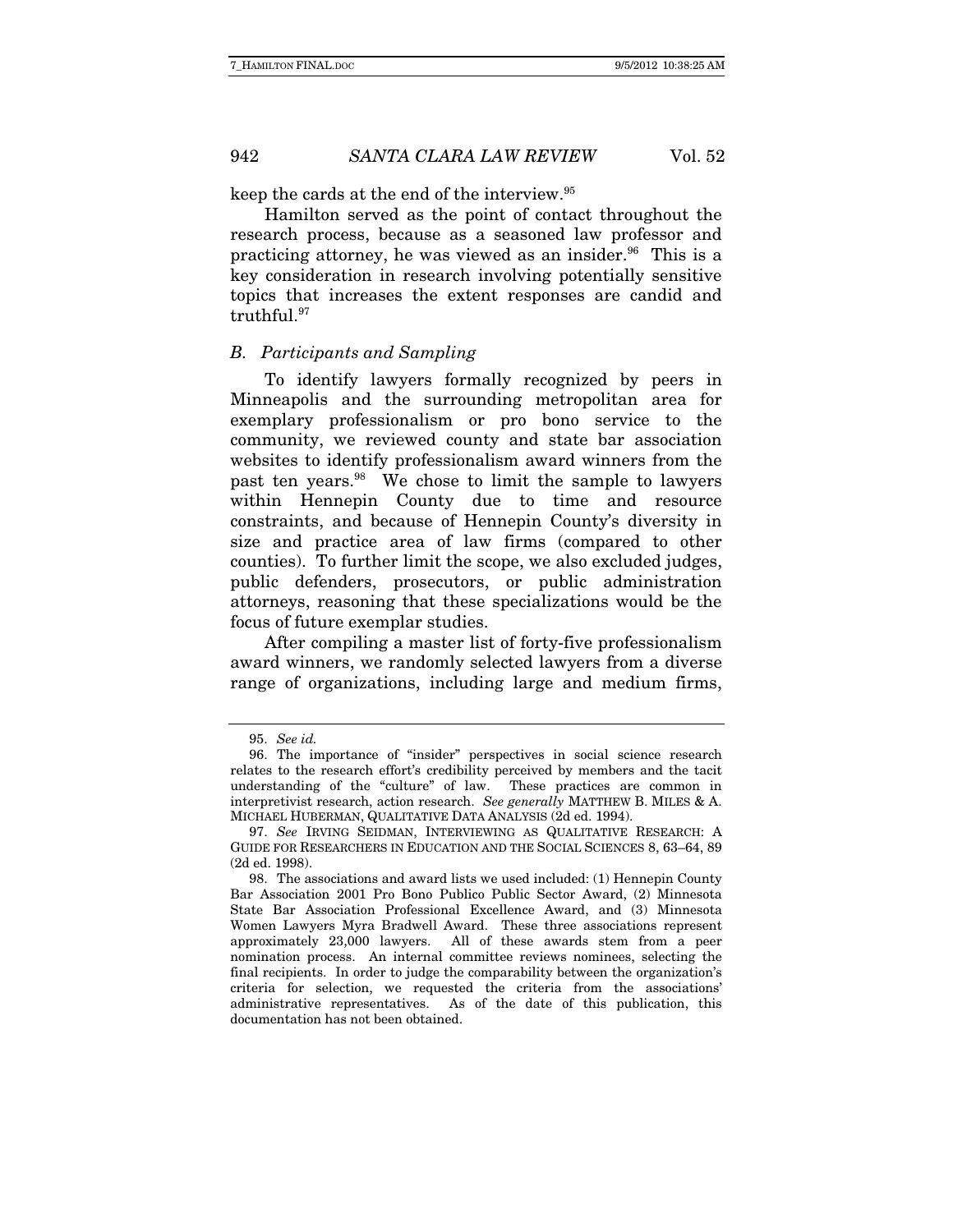legal aid organizations, and non-profits.<sup>99</sup> We also excluded lawyers who were retired, whose role was primarily teaching, or lawyers whom were personal friends or past colleagues. We first selected nine attorneys, and later added three more to increase diversity (i.e., type of organization and ethnic background). The final sample was diverse by gender (six men and six women); ethnicity (including one Native American and one Hispanic American); age (ranging from late forties to mid-eighties); and socioeconomic background (two lawyers in our sample were the first generation in their families to attend college and obtain a law degree).

All of the selected attorneys agreed to participate in a forty-five-minute interview, and to review the interview transcript to ensure accuracy. We provided participants a paper survey that recapped our questions, inviting afterthoughts about the interview. All were encouraged to add content or to redact statements that they later wished to exclude from quotations in research reports. Participants were told that any identifying information about them, their firm, or clients that arose in the interview would be altered in order to protect their confidentiality. Pseudonyms are used throughout this research report. Table 1 displays the twelve attorneys and general characteristics of each as an individual, as well as the nature of their organization.

 <sup>99.</sup> We do not list the organizations because of our confidentiality agreement with participants.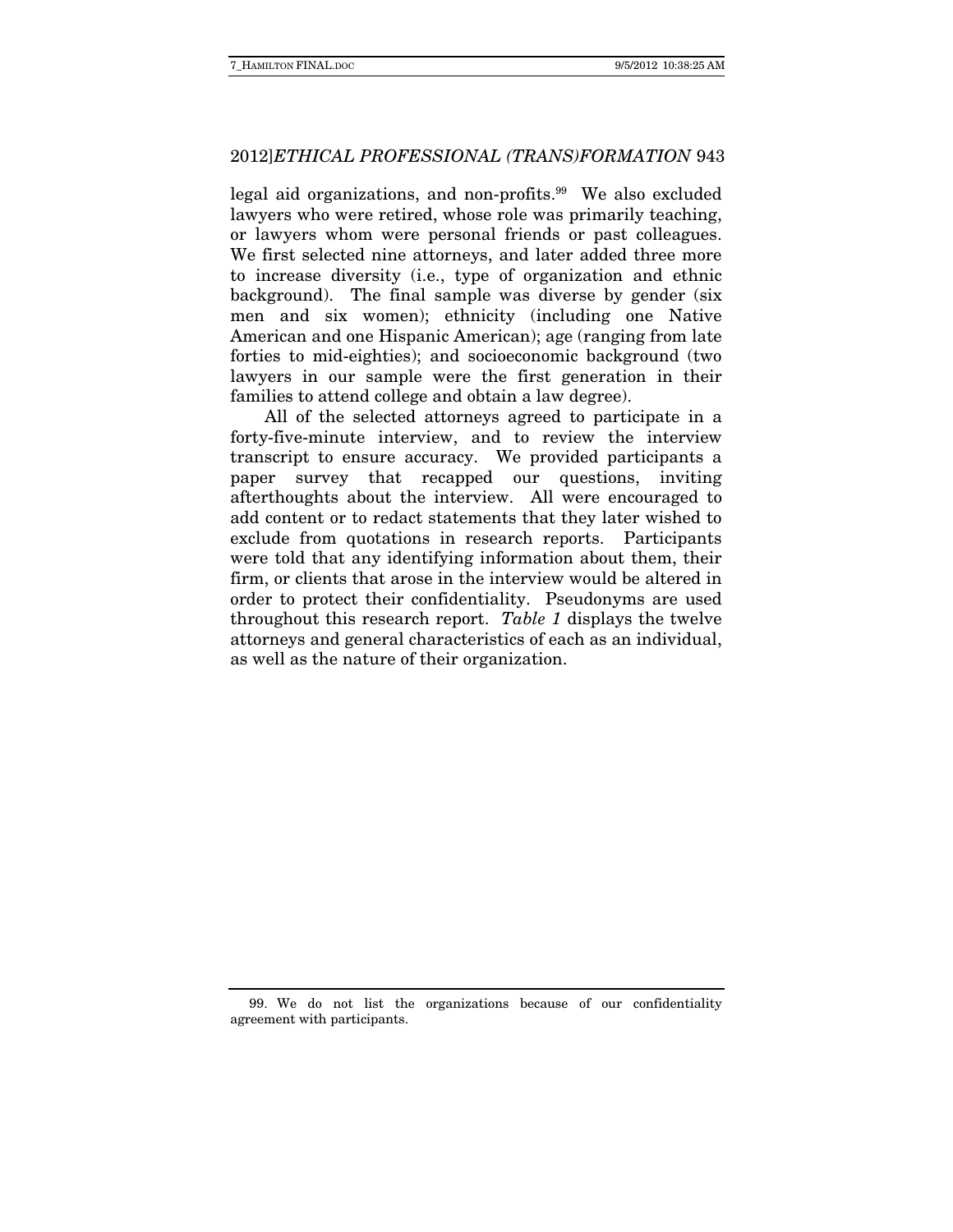| Pseudonym | Primary Area of Practice Role in Organization |                         |  |  |
|-----------|-----------------------------------------------|-------------------------|--|--|
| Alicia    | Small Non-Profit                              | President               |  |  |
| Harold    | <b>Intellectual Property</b><br>Law           | Partner                 |  |  |
| Julia     | <b>Public Finance</b>                         | Shareholder             |  |  |
| Alfred    | Litigation                                    | Partner                 |  |  |
| Catherine | Employment                                    | Partner/Principal       |  |  |
| Lawrence  | Appellate Law, Ethics                         | Shareholder             |  |  |
| Carla     | Legal Aid                                     | Supervising<br>Attorney |  |  |
| Joe       | Litigation, Public<br>Interest                | Shareholder             |  |  |
| Martha    | <b>Family Law</b>                             | Shareholder             |  |  |
| Henry     | Banking                                       | Senior Counsel          |  |  |
| Michael   | Litigation                                    | Partner                 |  |  |
| Elizabeth | Litigation                                    | Partner                 |  |  |

*Table 1*. Exemplars: Pseudonyms, Primary Area of Practice, and Role in Organization

#### C. Data Sources

Data sources included (1) the twelve interview transcripts (a total of ninety-nine pages, single spaced); (2) two post-interview surveys reiterating key questions in order to triangulate our findings and check for consistency of responses; (3) biographical data from website reviews, (4) notes from interviews, and (5) email correspondence with participants, in which checks for clarification of interview content were conducted. Additional supplemental data, consisting of materials intended to illustrate key points in the interview, provided an additional source allowing triangulation of data sources to verify our interpretations and results.

### D. Interview Context and Process

All interviews were conducted in the offices of our participants, of which ten out of twelve were located in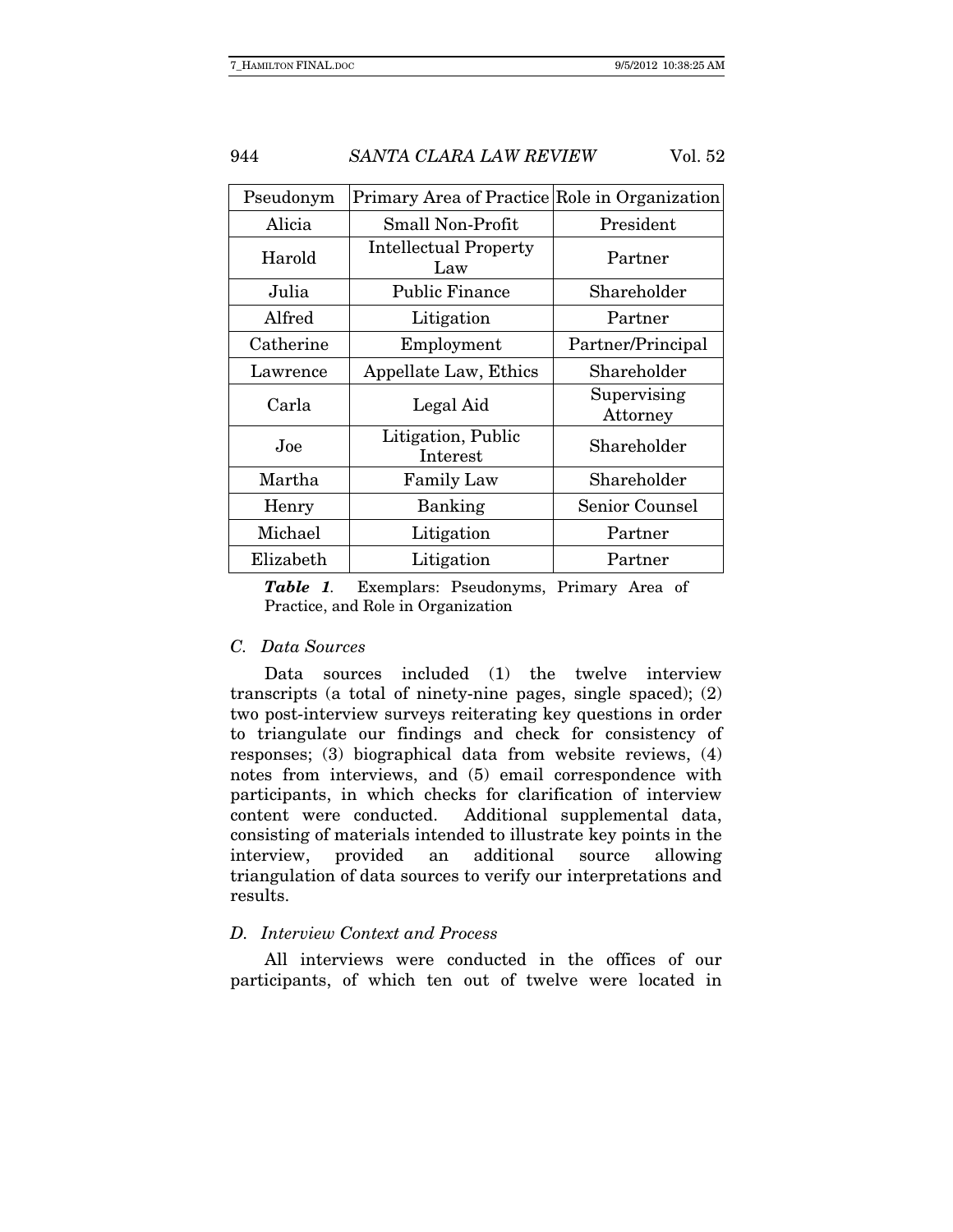downtown Minneapolis.100 The two exceptions included the offices of Carla, a legal aid organization located in a diverse, low-income, commercial area of Minneapolis; and Alicia, who founded a non-profit providing legal services located in a small office in an urban neighborhood in Minneapolis.

After greeting each participant, participants learned the purpose of the interview and the Subject-Object Interview protocol, given the set of cards, and informed that they could take as much time as needed to jot down their thoughts related to each word and the concept of professionalism.<sup>101</sup> We strived to set as much of a conversational tone as possible, allowing the interview to flow, and to set the participants at ease. When they were ready to discuss their thoughts, we asked them to choose a card. Following the end of the SOI interview we asked respondent about their personal meaning of professionalism and whether they had perceived change over the course of their career.

#### E. Data Analysis

We conducted cross-case analysis,<sup>102</sup> involving both inductive and deductive analysis, identifying (1) salient themes related to professionalism, and (2) content related to developmental stage. We both independently reviewed each transcript, highlighting sentences or paragraphs that suggested themes, and noting content suggesting a developmental stage (i.e., that explained the underlying motivation and reasoning of the theme). As a lawyer and law professor, Hamilton's status as an expert ensured that selected themes would be relevant to the practice of law and

 <sup>100.</sup> The metropolitan area of Minneapolis-St Paul is home to sixteen Fortune 500 companies, including multinational corporations 3M, Cargill, Medtronic, and United Health, among others. See Minnesota Department of Employment and Economic Development, http://www.positivelyminnesota.com/ Business/Locating\_in\_Minnesota/Major\_Companies\_Employers/Fortune\_500\_C ompanies.aspx (last visited March 28, 2012). It is also considered a major midwestern financial center. Id.

 <sup>101.</sup> Informed consent was obtained prior to the beginning of the interview. For detailed procedures using the SOI, see SUBJECT OBJECT INTERVIEW, supra note 73.

 <sup>102.</sup> Cross-case analysis of interview data refers to the focus on unifying themes or concepts throughout the cases; alternatively, a case study approach would describe single cases or individuals in depth. See MILES & HUBERMAN, supra note 96, at 174.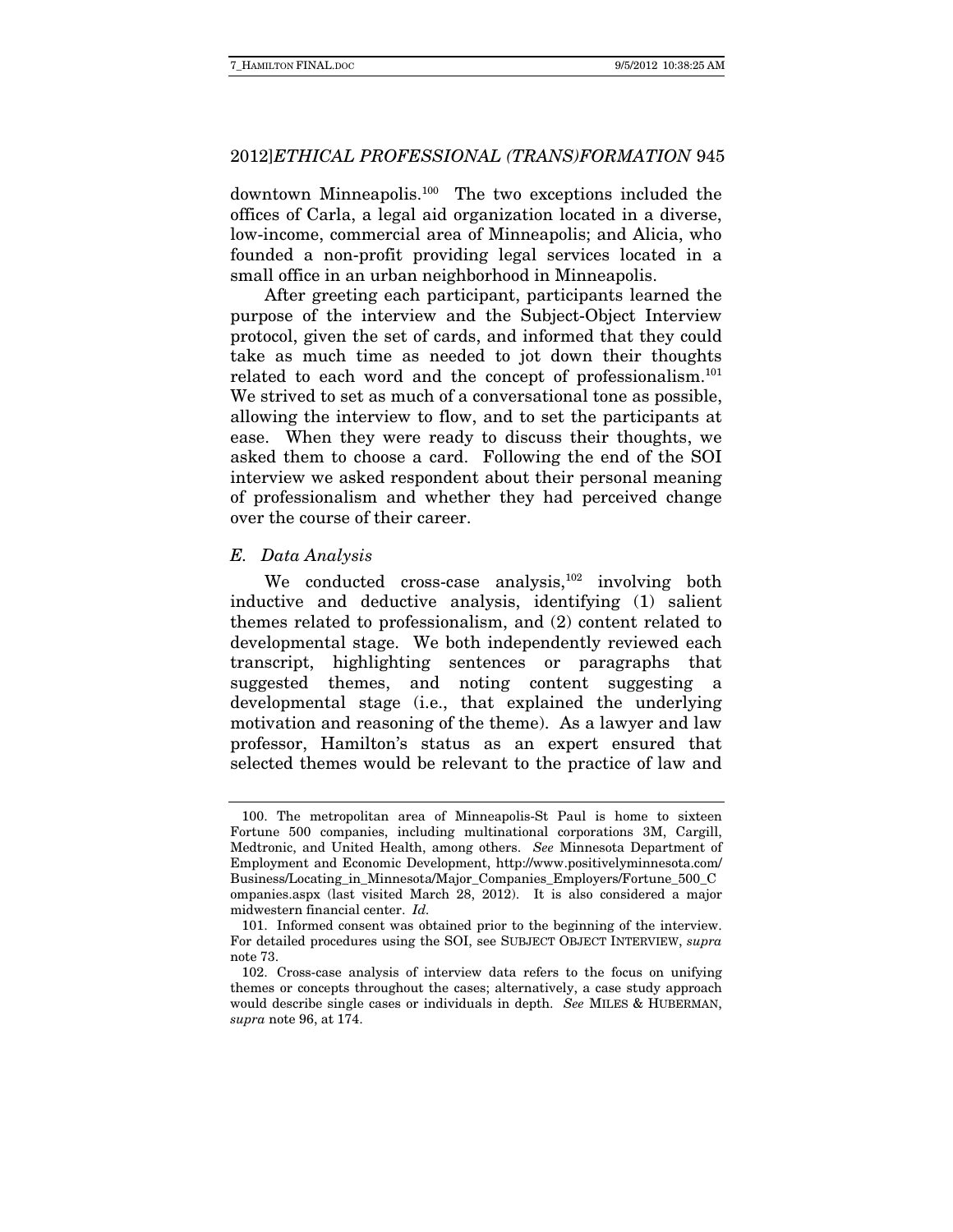to legal education. Monson next reviewed the themes identified by Hamilton, and conducted two additional layers of analysis: (1) a search for confirming or disconfirming evidence within the data, and (2) identification of phrases or paragraphs suggestive of developmental stage related to each theme. We met on three different occasions to discuss our coding and interpretations, and to agree upon a conceptual structure for reporting findings.

We also independently coded each individual case for developmental content, discussed each interview, and assigned a developmental stage estimate to each case.<sup>103</sup> We noted content that was ambiguous or unclear, or required clarification from our interview participants. One participant was contacted early on in the analysis to clarify some content related to retrospective self-assessment. Later in the research process, each participant was contacted to check on the accuracy of our transcriptions, to respond to our interpretations, and to ask participants for permission to use quotations in this research report.

In the next section, we report on the overall results of key themes, followed by examples of variation within those themes related to the developmental stage. Following these displays, we provide a more in-depth analysis using quotes from participants to illustrate their understanding of these various dimensions of professionalism.

# IV. RESULTS: KEY THEMES AND EVIDENCE OF DEVELOPMENTAL STAGES

#### A. The Meaning and Elements of Professionalism

We begin next with a description of how the attorneys we interviewed defined the meaning of professionalism, in what ways they perceived change over the course of their career, and in general, how they reacted to the interview process. We then examine excerpts representative of key themes from their definitions that illustrate differing paradigmatic beliefs held by lawyers we interviewed, as well as different stagerelated excerpts that align with Kegan's developmental

 <sup>103.</sup> Dr. Monson is trained in the administration and analysis of the Subject-Object Interview and is presently seeking certification.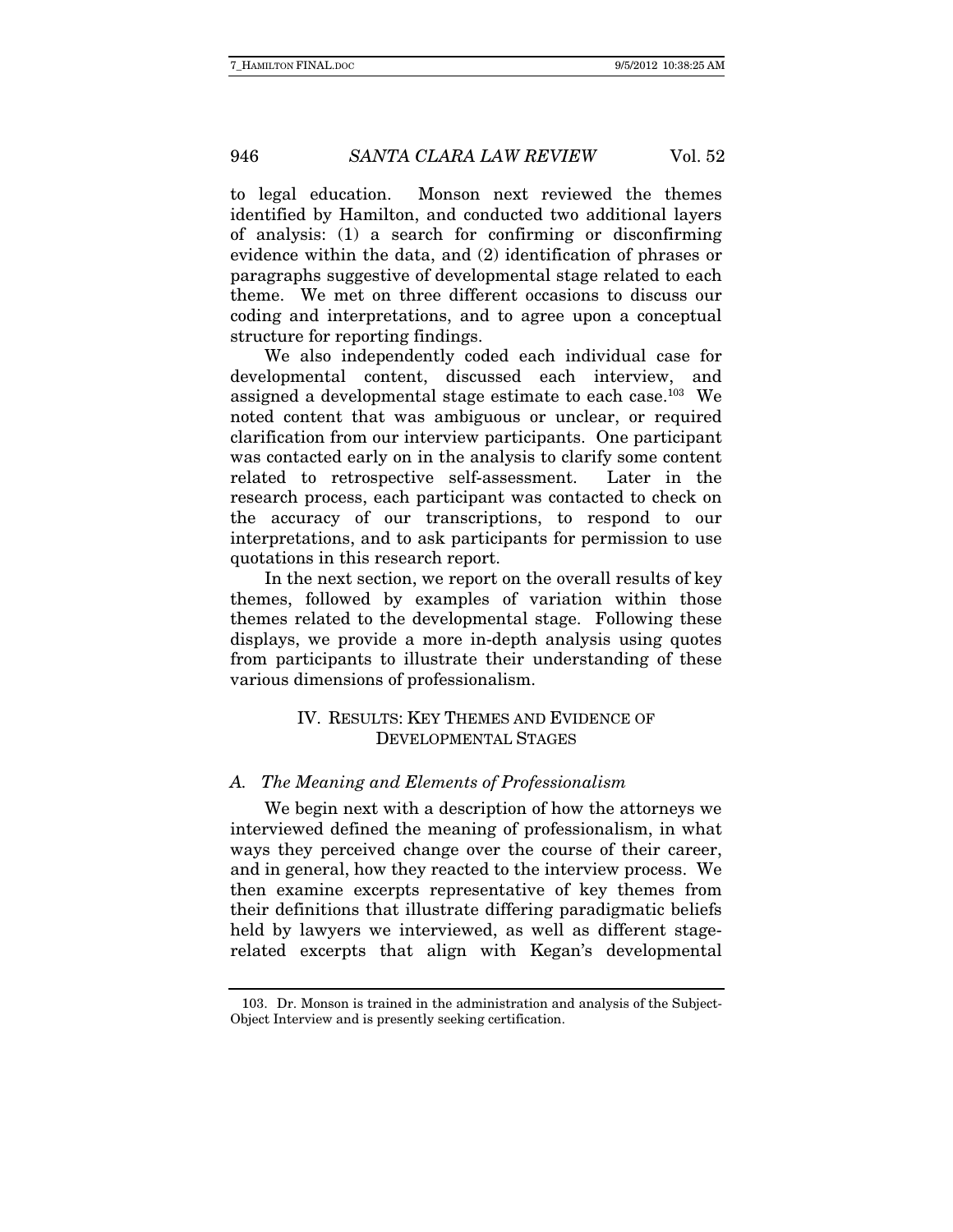theory. Part B explores the exemplary attorneys' view that professionalism is more a way of being than a set of technical skills or capacities—a living definition constantly undergoing development, rather than as an externally imposed code or technical definition. The volume of content and emerging themes from the interviews exceeded expectations and space limitations within this Article to fully report on each theme.<sup>104</sup> We thus limit the scope of this Article to most salient themes related to the meaning of professionalism. In the conclusion, we offer suggestions for further studies.

#### B. Participants' Response to the Interview

Interviews took place in May and June of 2010. From our final sample of twelve, all attorneys agreed to the interview. All signed a standard research consent form in which we agreed to maintain the confidentiality of their statements in interviews, and agreed not to publish quotes without their express permission. The non-traditional format of the interview met some with surprise—comments included that it reminded them of a type of "Rorschach test," or that the nature of the words were surprising, but all indicated it was enjoyable and engaging. In only one out of the twelve interviews, the attorney chose to depart from the word prompts, and speak in an unstructured way about her definition of professionalism. We allowed each interview to flow in as close to a conversational manner as possible. The tone and pace of the interviews varied from formal and guarded, to more open and willing to freely discuss personal viewpoints about potentially sensitive topics or experiences, suggesting more candor.<sup>105</sup> In three cases, the respondents started out more guarded, but opened up as the interview proceeded.

The word prompts most frequently chosen by interviewees were "trust" and "success;" third, "disappointments in self or others." "Love" proved to be the

 <sup>104.</sup> We plan future studies based on emerging themes within this dataset to include, at minimum, the impact of law firm culture on professionalism and indepth case studies on leadership and professionalism.

 <sup>105.</sup> The distinction between interviewee's "public voice" and "inner voice" is a distinction related to whether the interviewee's words can be judged as truthful. See SEIDMAN, supra note 97, at 63.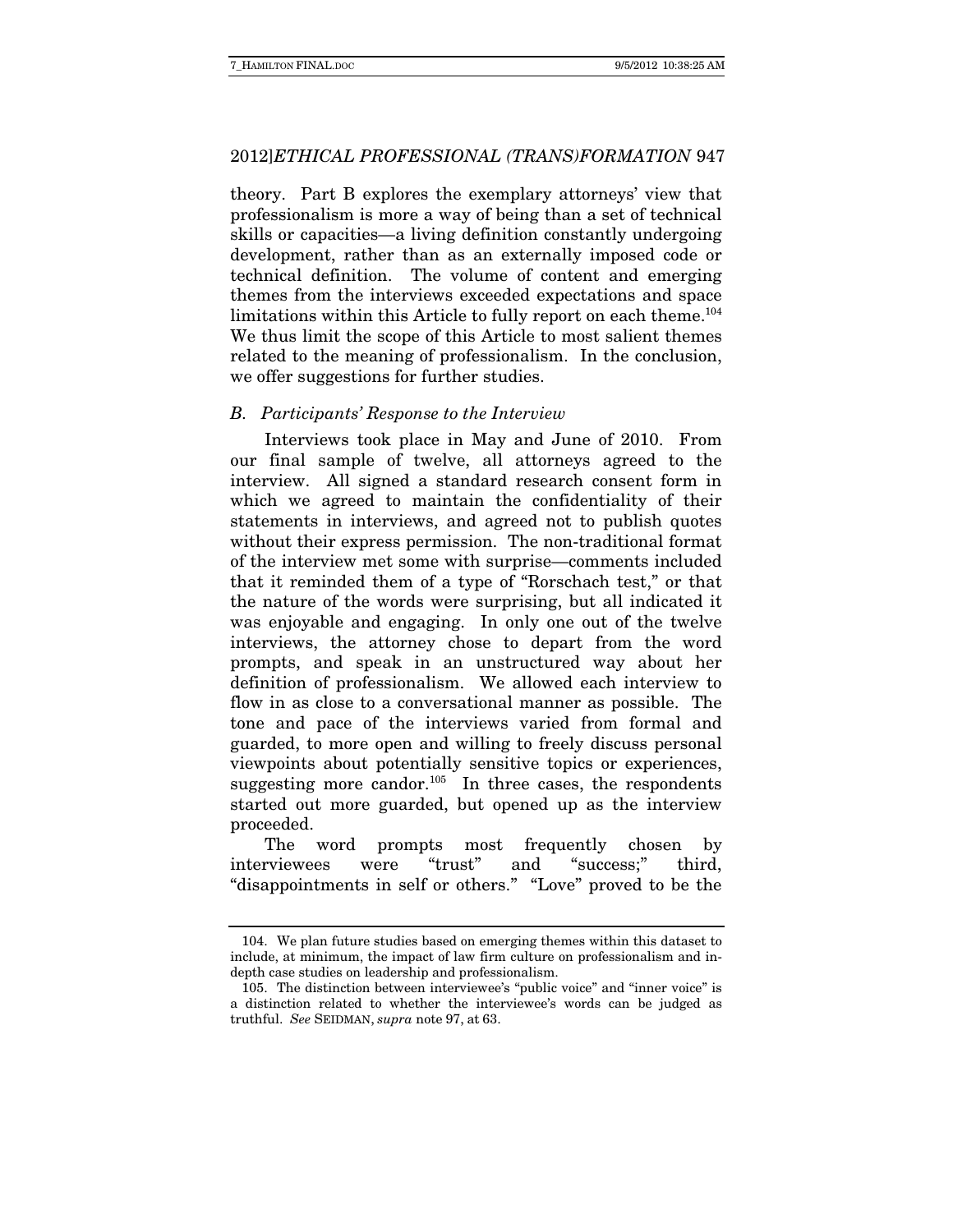most difficult word for interviewees to connect with professionalism, with only four choosing to discuss the concept. Among those four, the focus was on their love for practicing the law or for their law firm, or to state that their interpretation of love was limited to family. We view the content from interviews relating love to professionalism is somewhat beyond the scope of this paper, and see it as a potential future research topic.

#### C. Major Themes

Hamilton identified a total of eleven broad themes.<sup>106</sup> Towards gauging consistency of coding and interpretations, Hamilton re-coded the data over a three-month period on two separate occasions, comparing themes and selecting representative quotes most relevant to the law. Monson reviewed these themes and the data, identified conceptual overlap, and then Hamilton and Monson agreed on four generalized themes, three of which have sub-themes:

- 1) moral core or moral compass, including deep sense of responsibility to others; trustworthiness in relationships with others (including clients, colleagues, the profession, the justice system, broader society); and honesty with self and others as an important basis of trust;
- 2) counseling the client, including giving independent judgment; candid and honest counsel informed by the lawyer's moral core; and lawyer as facilitator in identifying client's long-term interest,

 <sup>106.</sup> The eleven original themes identified by Hamilton included: (1) continuous dynamic growth in understanding and internalizing the meaning of professionalism; (2) the internalized moral compass or core values of the lawyer; (3) the habits of reflection and learning from mistakes as an important element of dynamic growth in understanding; (4) counseling the client and giving independent judgment; (5) deep sense of commitment and responsibility toward others; (6) importance of firm or department culture and mentoring junior lawyers; (7) relationships built on trust and being trustworthy; (8) moral courage; (9) respect for other people, including kindness and humility; (10) internalized standard of excellence at the technical skills of lawyering; and (11) gender differences in terms of boundaries of role, and the critical importance of mentoring. Because of conceptual overlap in these categories, and the limitations of the scope of this Article to address fully each topic, we are focusing this Article on the set of themes respondents emphasized most.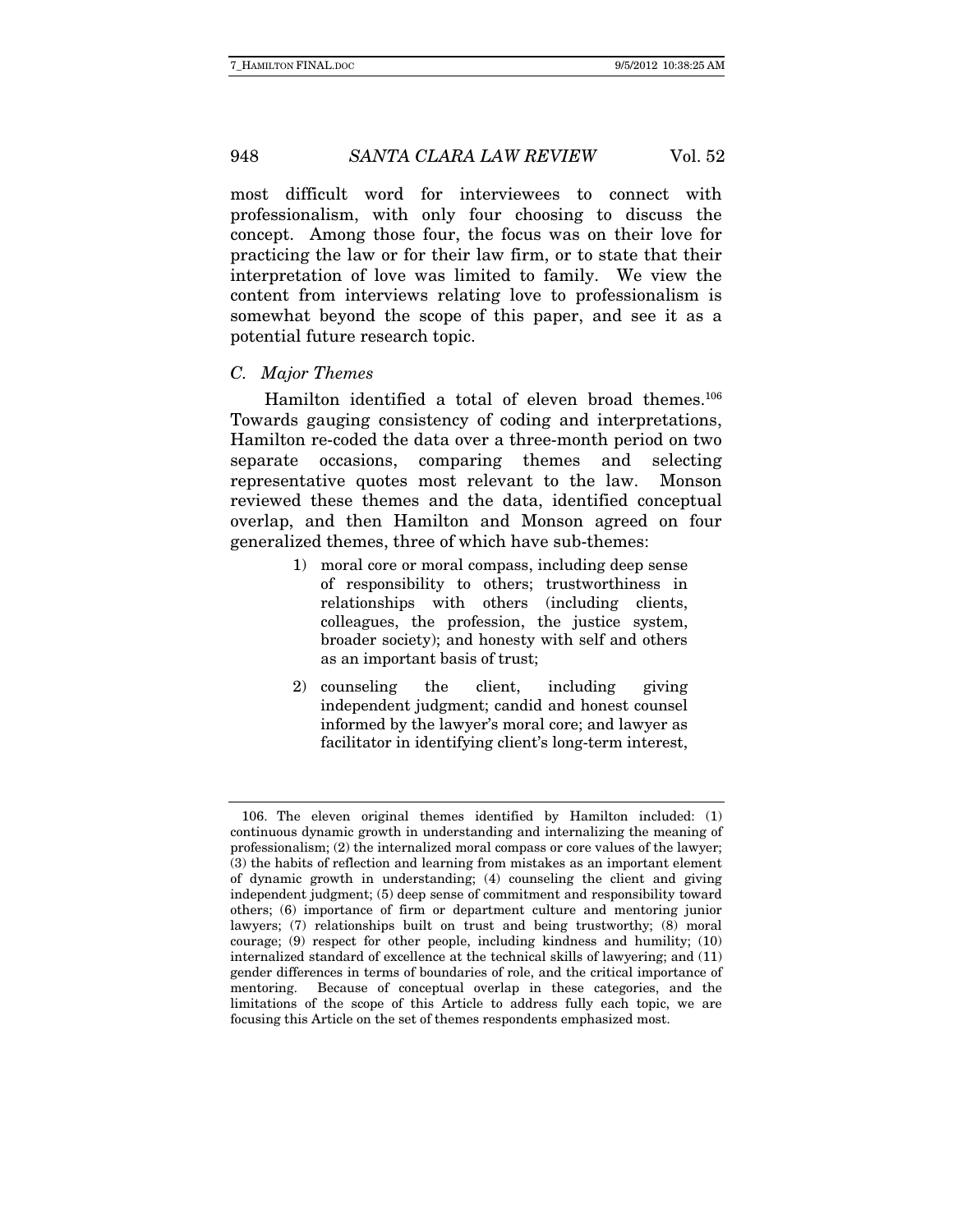growth, or movement towards healing and forgiveness;

- 3) ongoing reflection and learning (1) from mistakes or losses, and (2) about the limitations of the status quo of legal practice, including professional setbacks, i.e., failing to meet internalized standards of excellence, or losing important cases; personal setbacks, i.e., experiencing depression or loss of loved ones; alternative methods of practice (e.g., mediation); and the limitations of the justice system in serving the poor or oppressed, or imbalances of power; and
- 4) self-assessment of how the meaning of professionalism has evolved, including continuous dynamic growth in understanding and internalizing the meaning of professionalism (including reflection and learning from mistakes).

#### 1. Professionalism as Moral Compass or Moral Core

Although all twelve lawyers discussed aspects of a moral core or moral compass, there was some variation in this theme with three of the lawyers expressing views that core morality is formed significantly but not completely in childhood, and that this trait is stable with some additional growth throughout life. The nine others observed that moral formation continues, as an ongoing process over a lifespan involving reflection and self-awareness.

#### 2. Commitment and Responsibility to Others

As part of the moral core or moral compass theme, commitment and responsibility to others was an important subtheme mentioned by all twelve attorneys. "Others" referred to one-on-one relationships with clients or colleagues, as well as the firm or organization, the profession, and broader society. The following illustrates the qualitative differences in how our attorneys viewed responsibility to others.

Michael described his core value of service to the community as part of professionalism, illustrating how he conveys this value to associates at his firm: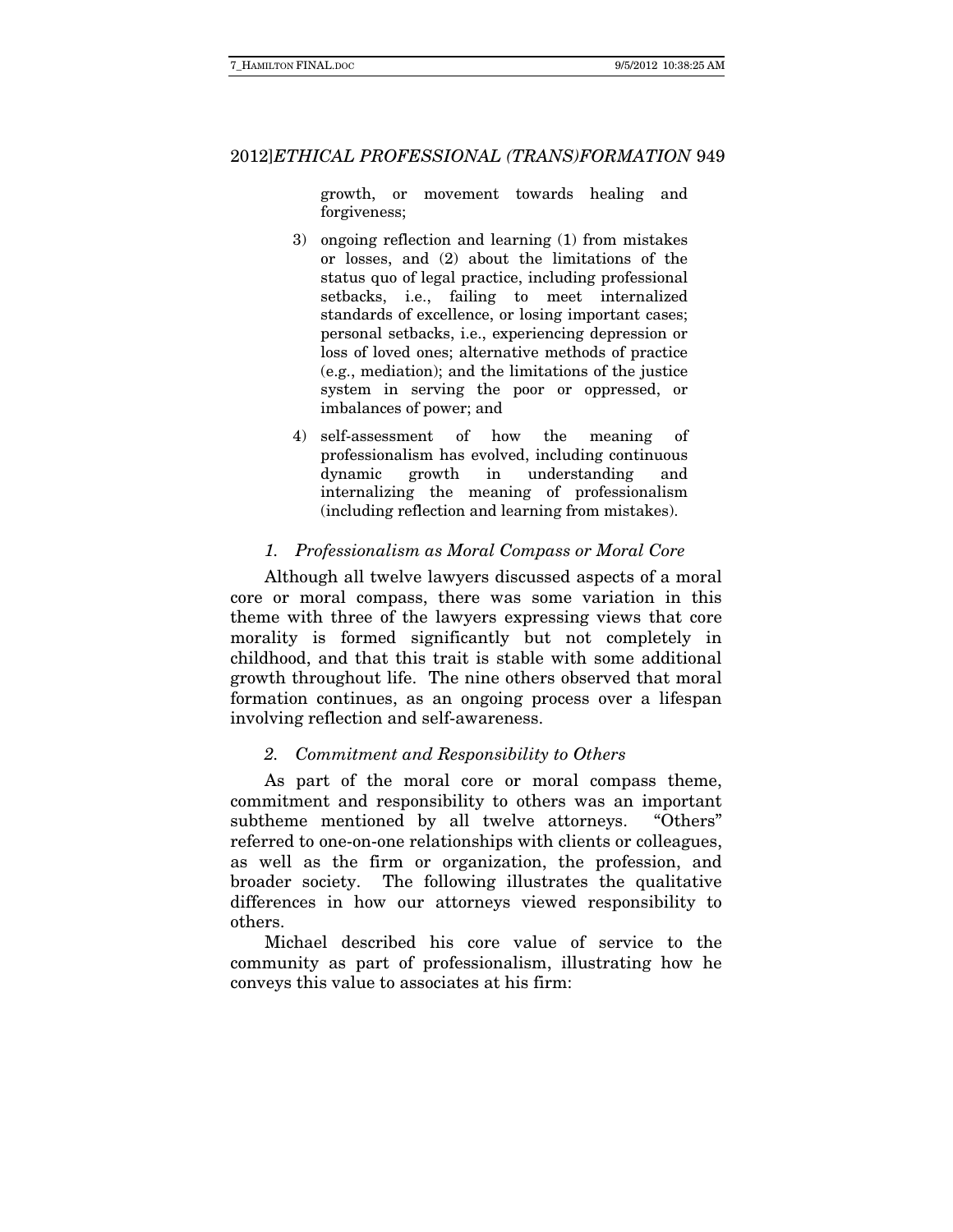You have to do something . . . other than be a good lawyer. You have to do it not only for yourself and just feeling good about yourself and for community, but frankly, it is part of marketing these days. You have to be connected to people, you can't just go home after work and . . . play with your kids . . . . I am constantly harping on them. . . . I look around in an associate meeting and I say "okay what are you guys doing . . . what groups are you involved with? What groups are you active with?"<sup>107</sup>

In contrast to Michael's view of community service as a partially external market-driven requirement, Michael stated that his core value of service started not from any marketing objective, but rather, it was "one step leading to another step associated with an interest associated with something that plucked at [my] heart strings at some point in time."108

For Michael, that interest was helping children, first through his service as a county prosecutor in child abuse cases, and then through his leadership in forming a center for child law, as well as pro bono work to a large non-profit that serves children.<sup>109</sup>

Joe described similar motivations as Michael, describing how he is "deeply involved in diversity-related issues" and that the motivation was internal (i.e., "first of all it is enjoyment . . . I feel I am making a contribution)."<sup>110</sup>

For Elizabeth, who had started out in a legal aid office after law school, her stature as a partner with a big firm afforded her the opportunity and flexibility to make a much larger impact in pro bono cases. $111$  Most recently, Elizabeth discussed a pro bono case in a Southern state involving an African American teen charged with capital murder, which carried a possible death penalty.112 Elizabeth's firm investigated, finding evidence that the teen should be exonerated of capital murder (no evidence of intent was

 <sup>107.</sup> Interview with Michael, in Minneapolis, Minn. (June 11, 2010).

 <sup>108.</sup> Id.

 <sup>109.</sup> Id.

 <sup>110.</sup> Interview with Joe, in Minneapolis, Minn. (June 7, 2010).

 <sup>111.</sup> Interview with Elizabeth, in Minneapolis, Minn. (May 26, 2010).

 <sup>112.</sup> Id.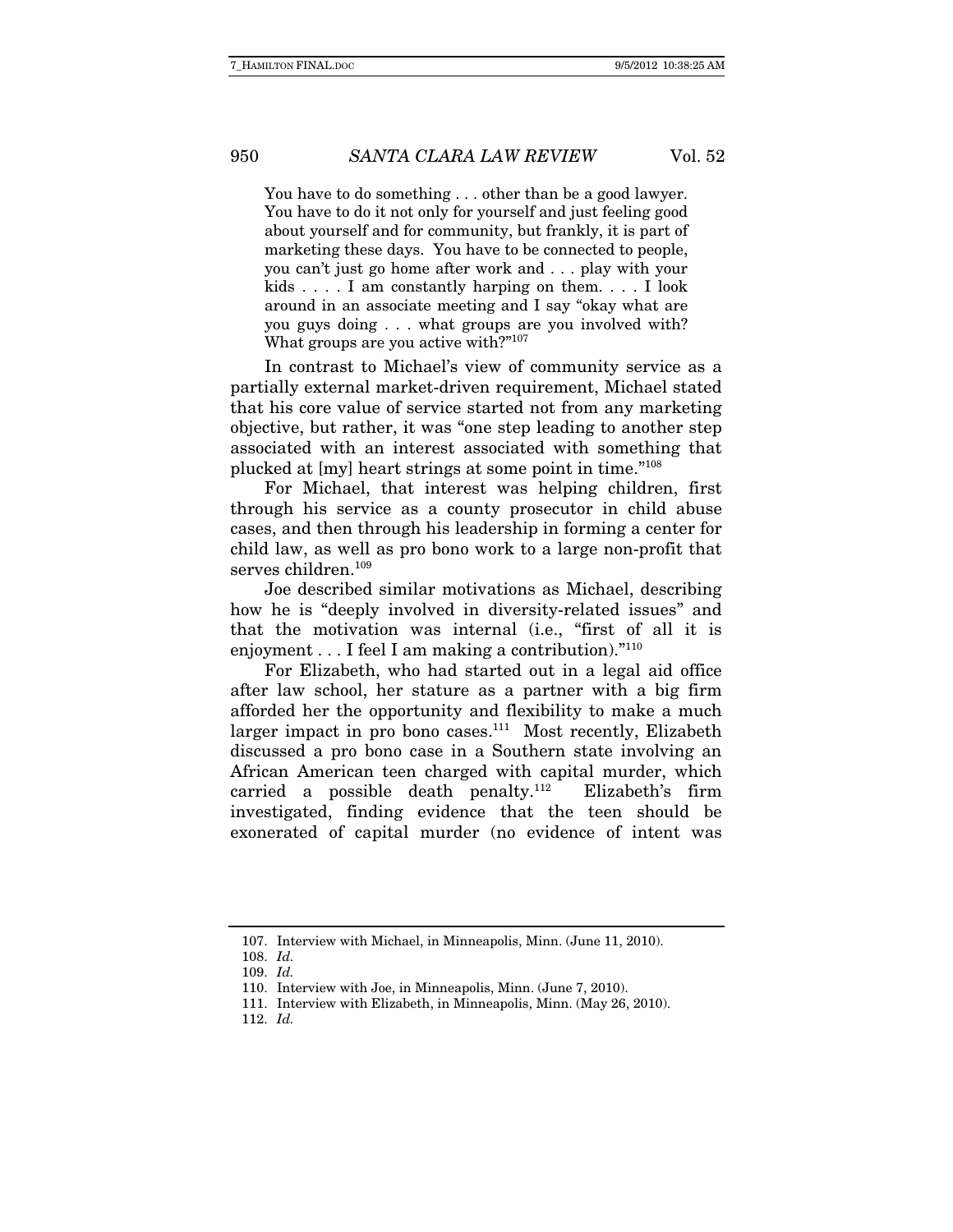found).113 For Elizabeth, pro bono work appeared to be a tremendous source of energy and meaning. She said:

[O]ne of the things that has been just a gift to my professional career is the ability to do this pro bono work . . . so there is that credibility you have from when you are in a firm like mine that can make you able to do [more]

. . . .<sup>114</sup>

Last, one of our exemplars, Alicia, spoke about how volunteering her time was part of her identity, and that it meant she had accepted the tradeoff of a more modest lifestyle, with respect to income.<sup>115</sup> She stated:

[A]nother aspect of my life is volunteering . . . doing the right thing in all cost . . . maybe seeking who you are . . . . I wish I really cared more about money . . . but there are other things that seem to be more important.<sup>116</sup>

A strong human rights advocate recognized for her service, Alicia spoke with great passion about her human rights work, and her view that professionalism entails "doing the right thing . . . no matter what the cost, seeking justice on behalf of those who have no access to justice  $\dots$ ."<sup>117</sup>

#### 3. Toward a Living Definition of Professionalism

#### a. Continuous Dynamic Growth in Understanding

During the interview, the attorneys were asked to selfassess whether their understanding of professionalism had evolved throughout the years.<sup>118</sup> The results from this portion

 <sup>113.</sup> Id.

 <sup>114.</sup> Id.

 <sup>115.</sup> Interview with Alicia, in Minneapolis, Minn. (June 9, 2010).

 <sup>116.</sup> Id.

 <sup>117.</sup> Id.

 <sup>118.</sup> There is a distinction between "retrospective self-assessment," a technique used in medicine and medical education in measuring professional competence, and the methods of Colby and Damon and others, which are derived from idiographic traditions such as assisted autobiography. The latter align most closely to our philosophy and method for the present study. See COLBY & DAMON, supra note 41, at 322. A comprehensive review of the research in medical education shows only a limited correlation between selfassessment of competence and actual performance, with the most high performers underestimating and low performers overestimating their abilities. See David A. Davis et al., Accuracy of Physician Self-Assessment Compared with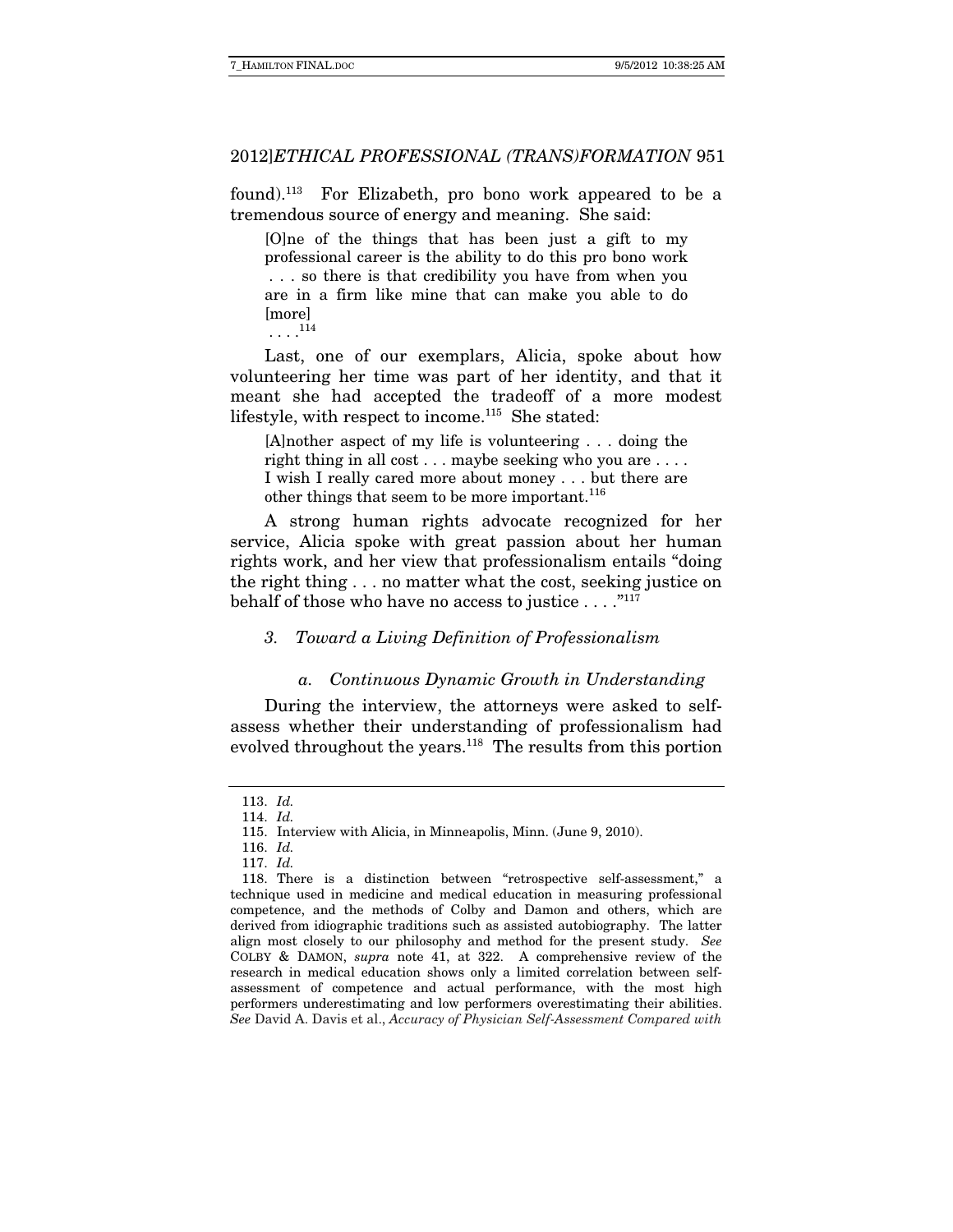of the interviews support the idea that an individual's selfunderstanding of the concept of professionalism evolves to become more complex and internally defined. With this development comes increased cognizance of the dynamic tension between economic self-interest, and the roles representative of clients, officer of the legal system, and public citizen responsible for the quality of justice. We also heard that our respondents' self-understanding of growth and change is that it is not a result of incremental gains of knowledge, facts, or skill, but is a gradual transformation of thought or way of making sense of the world.

 This shared self-perception also contained the sense that ongoing learning was the norm, and that it was energizing. For example, Elizabeth stated "I am a partner . . . . How did this ever happen? And then I answered that question that I am still learning. I haven't learned everything, so I continued on happily  $\dots$ ."<sup>119</sup>

In the words of Martha: "I used to think of professionalism as rules or something outside of myself that was imposed on me and instead of thinking about it as a way of life."120 Lawrence shared this perception, noting that in starting his career, he relied on senior partners as mentors, and now, has taken on the role of mentor to younger associates.121 Lawrence stated, "I have become the person whose approval I wanted . . . [I've grown] into the person that I wanted to become."122

Catherine discussed her perception of change in terms of a better ability to set boundaries:

I had you know [when I first started practicing law], perfectly good intentions and a lot of brain power but very little sense when it came to boundaries. And um, if I ran

Observed Measures of Competence: A Systematic Review, 296 J. AM. MED. ASS'N 1094, 1094 (2006).

 <sup>119.</sup> Interview with Elizabeth, supra note 111.

 <sup>120.</sup> Interview with Martha, in Minneapolis, Minn. (June 11, 2010).

 <sup>121.</sup> Interview with Lawrence, in Minneapolis, Minn. (June 10, 2010).

 <sup>122.</sup> Id.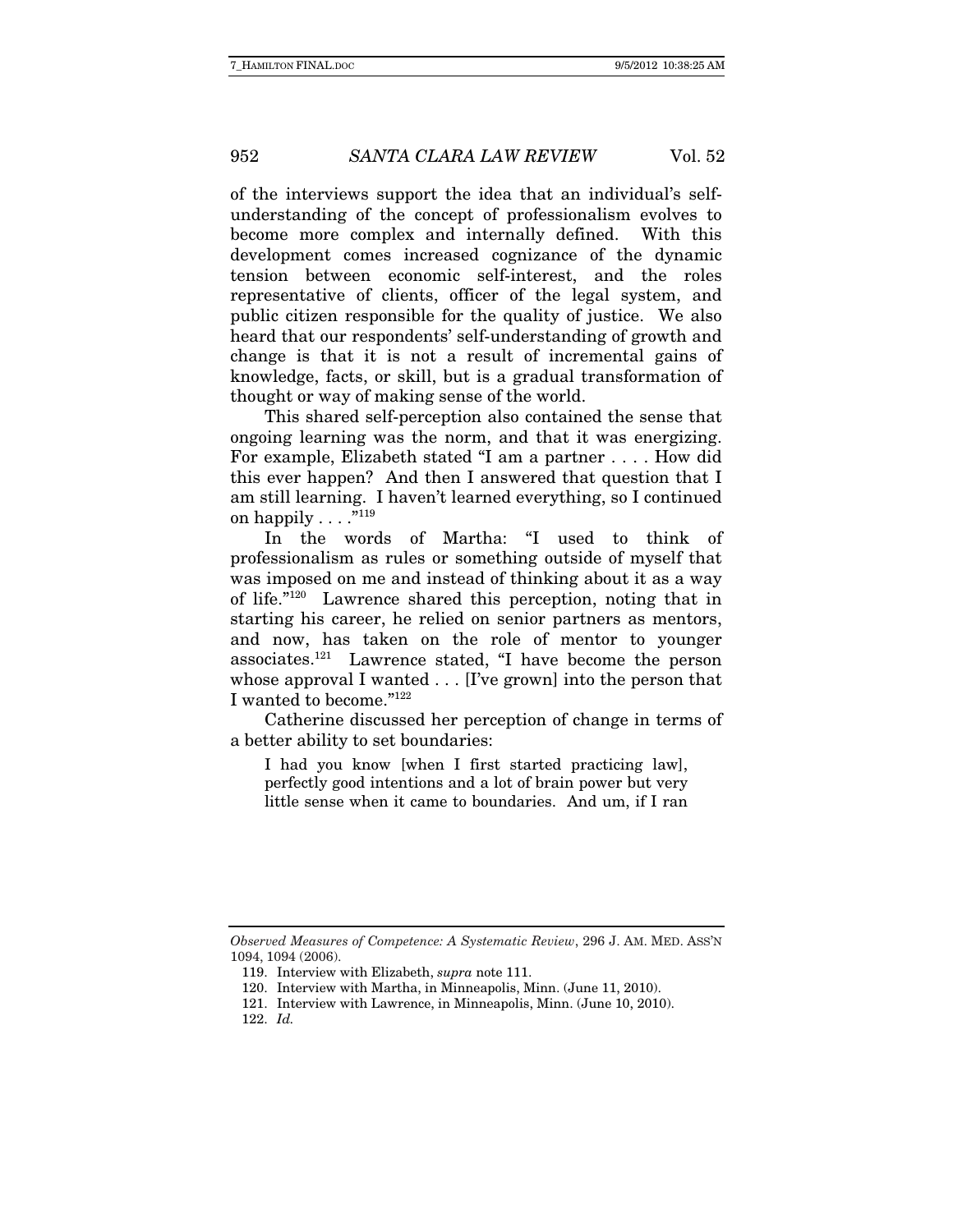into myself [laughs] I would say, you need some immediate remedial work on boundaries among other things. So yes, I think that it is absolutely born of experience um, but it requires more than simply experiencing of life or the profession or even a role as a manager. I think it requires of real ... thoughtfulness, mindfulness, it requires caring about the people that you interact with and more than caring feeling an obligation to care, that makes sense? So yeah there is no doubt that I have grown and I am still growing. I mean I get better at it all the time and I make mistakes all the time. $123$ 

For Alfred, he now attributes his success to the contributions of those around him: "I have come to appreciate over the years how . . . much what I am able to achieve depends on those around me, and those I work with, and those that work for me than I ever did before."124

This shift to increased understanding of interdependencies was shared by Michael, who stated, "I think I have . . . a better feel for how the system works and therefore a better judgment now than I had twenty years ago when I was more or less a pure advocate."<sup>125</sup>

#### b. Reflection and Learning from Mistakes

An important theme related to professionalism as a growing, living phenomenon is how our exemplars experienced mistakes or failures. Part of that process, to Carla, was about becoming "self-aware—aware of if you are burning out or if you are becoming stale."126 For Carla, a legal aid attorney who represents children, the intensity of the work is counterbalanced by satisfaction she derived from doing policy work and mentoring younger attorneys.127 For others, like Joe, the experience of losing a first trial brought important lessons that helped them be more effective in their careers. Joe said:

 <sup>123.</sup> Interview with Catherine, in Minneapolis, Minn. (May 25, 2010).

 <sup>124.</sup> Interview with Alfred, in Minneapolis, Minn. (Apr. 18, 2010).

 <sup>125.</sup> Interview with Michael, supra note 107.

 <sup>126.</sup> Interview with Carla, in Minneapolis, Minn. (May 24, 2010).

 <sup>127.</sup> Id.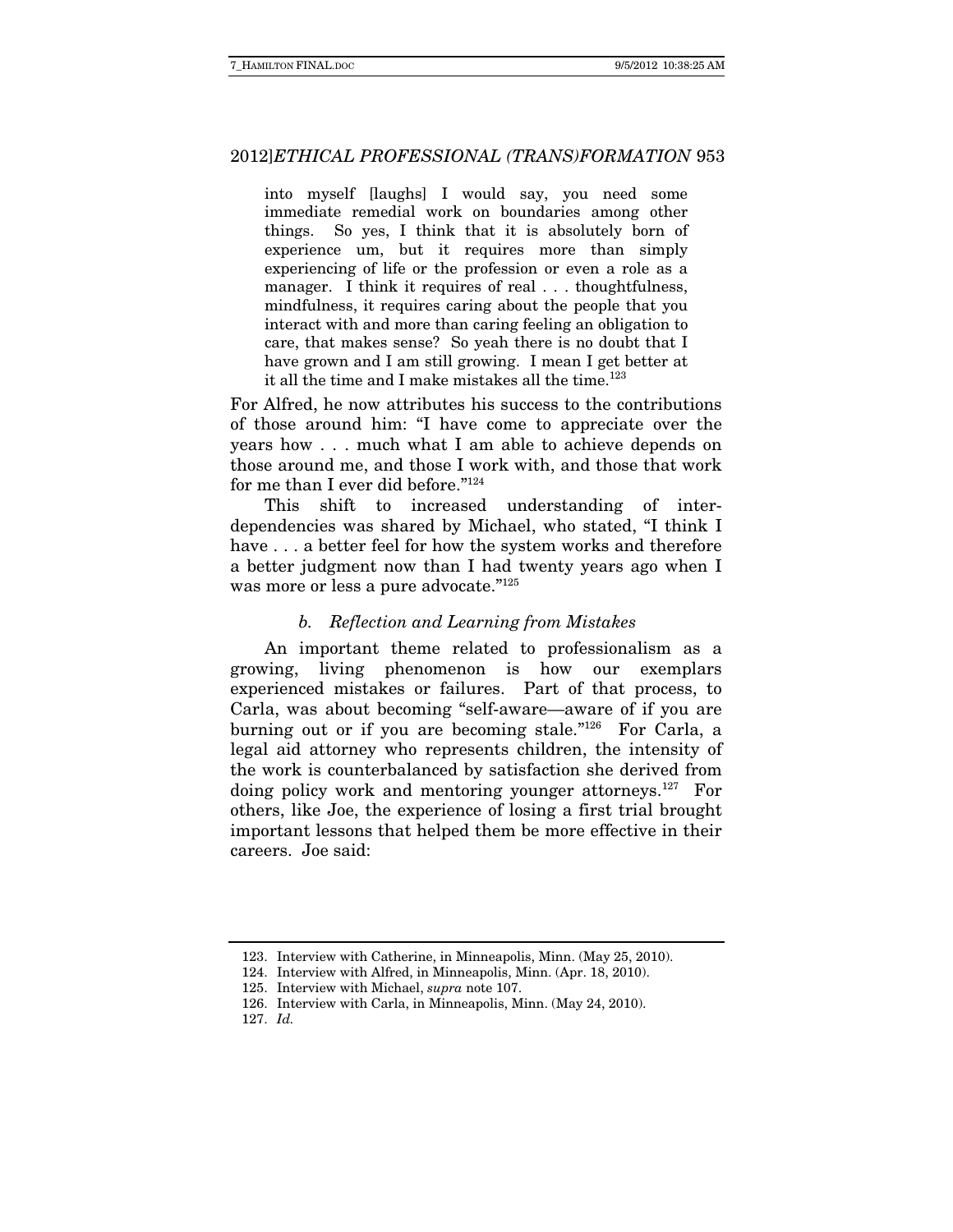[W]hen I lost a trial . . . for the first time I lost, it was just devastating especially because I thought I should win. I mean it was really, it was really a rotten experience. It turned out [to be] one of the best things that could have happened to me. And the reason was because it made it so I was able to give better advice that, that no matter how hard I worked there is a risk in a trial or a risk in a motion and the risk is that the judge or the jury might not agree with you. And candidly if you haven't lost a trial or you haven't lost a motion, I think it is hard for you be a good adviser. Because you end up saying things like well I have never lost a trial, so the client thinking. I had this happen to me and the client thinks well, as long as I got you as a lawyer I am in good shape. Well that means that the client can't understand the sense of risk. It is crazy.<sup>128</sup>

Although our exemplars talked openly about losing cases, experiencing frustrations, or overcoming obstacles, only one of them candidly reflected during the interview on disappointment with self in professionalism. Julia stated:

[A] couple of years ago . . . I was disappointed with myself. You know, I made a decision and I stuck with it, even though [it] wasn't the most thought out decision but the thought did come to me that I had unearned my professionalism award. That was one case where I didn't think I acted very professionally. You know I took a position that was hard to substantiate. And then when I was challenged, I just didn't back down, which maybe the best thing to do, if you want to be successful you know. But I let myself down, time[] heals. And you don't trust others who let you down. So you know this particular person was disappointed in me and probably [will] never trust me again. $129$ 

Julia's reflection and admission of falling short of her internally defined standard of professionalism stands in contrast with other exemplars, such as Michael, who stated, "I don't recall scenarios when I was disappointed with myself in terms of ethics of professionalism."130

 <sup>128.</sup> Interview with Joe, supra note 110.

 <sup>129.</sup> Interview with Julia, in Minneapolis, Minn. (May 26, 2010).

 <sup>130.</sup> Interview with Michael, supra note 107.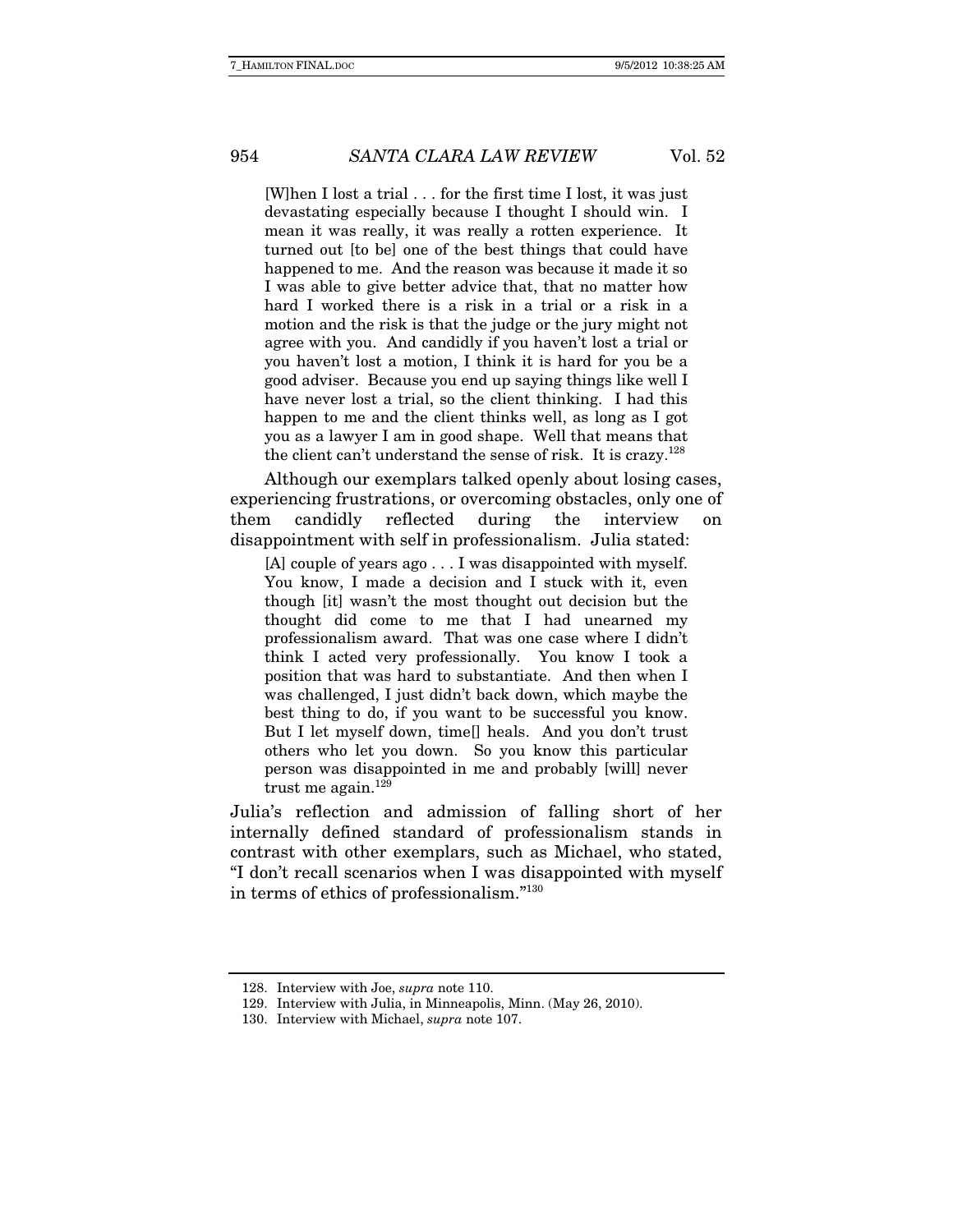#### c. Ways of Self-Transformational Growth

We identified structural (i.e., developmental) $^{131}$  evidence of Kegan's Stage 5, self-transformation, within four of our exemplars. Part II.C. earlier defined Stage 5 to be characterized by the ability to examine one's self-authored personal authority to recognize the limitations of any single system of constructed meaning. A perspective-taking process for continually challenging their understanding was common among these four individuals. For example, Michael discussed a process he uses in preparing to go to trial:

I often consciously put my or almost automatically put myself in the position of the judge hearing the case and what would I do if I was the judge? What arguments would I respond to? What information would I need? How would I resolve an issue? And that's a way of thinking that I wouldn't have done even maybe ten years ago, maybe five years ago. $132$ 

Joe, who earlier recalled the experience of losing a case and realizing that it had been critical in helping more effectively prepare his clients and himself, summed up his philosophy of how he puts his ideas out for refinement through a process of perspective taking:

You have to find it; you have to find the other side's annoyingly good point because you can't just go for your conclusion. You got to figure out how to cope with what

 <sup>131.</sup> The term "structure" is differentiated from "content" in developmental psychological theory. "Structure" refers to the degree of complexity of consciousness. It is the "why" of the individual, not the "what." Structure refers to one's reasoning, motivations, assumptions, or intentions that can be held out for conscious examination. At earlier stages, one's motivations and assumptions are unconscious or hidden; as growth in consciousness proceeds, individuals can consciously identify underlying motivations and assumptions. For example, if a participant expounds upon on the importance of cross-cultural experiences, that fact alone is insufficient to classify the individual as stage 3 or 4. If the participant explains that cross-cultural experiences are expected by teachers or peers, then that likely reflects the indelibility of the socialized (stage 3) meaning making structure. On the other hand, if the explanation is that cross-cultural experiences are important because of how immersion in a diverse cultural experience resulted in a re-evaluation of life goals, then this reflects the meaning making structure of stage 4, with its new capacity to consciously reflect upon how one is constructing meaning. Stage 3 is "going along with" the crowd; stage 4 is holding out one's rationale and motivations and consciously reflecting upon them. See generally KEGAN, supra note 1, at 20–36.

 <sup>132.</sup> Interview with Michael, supra note 107.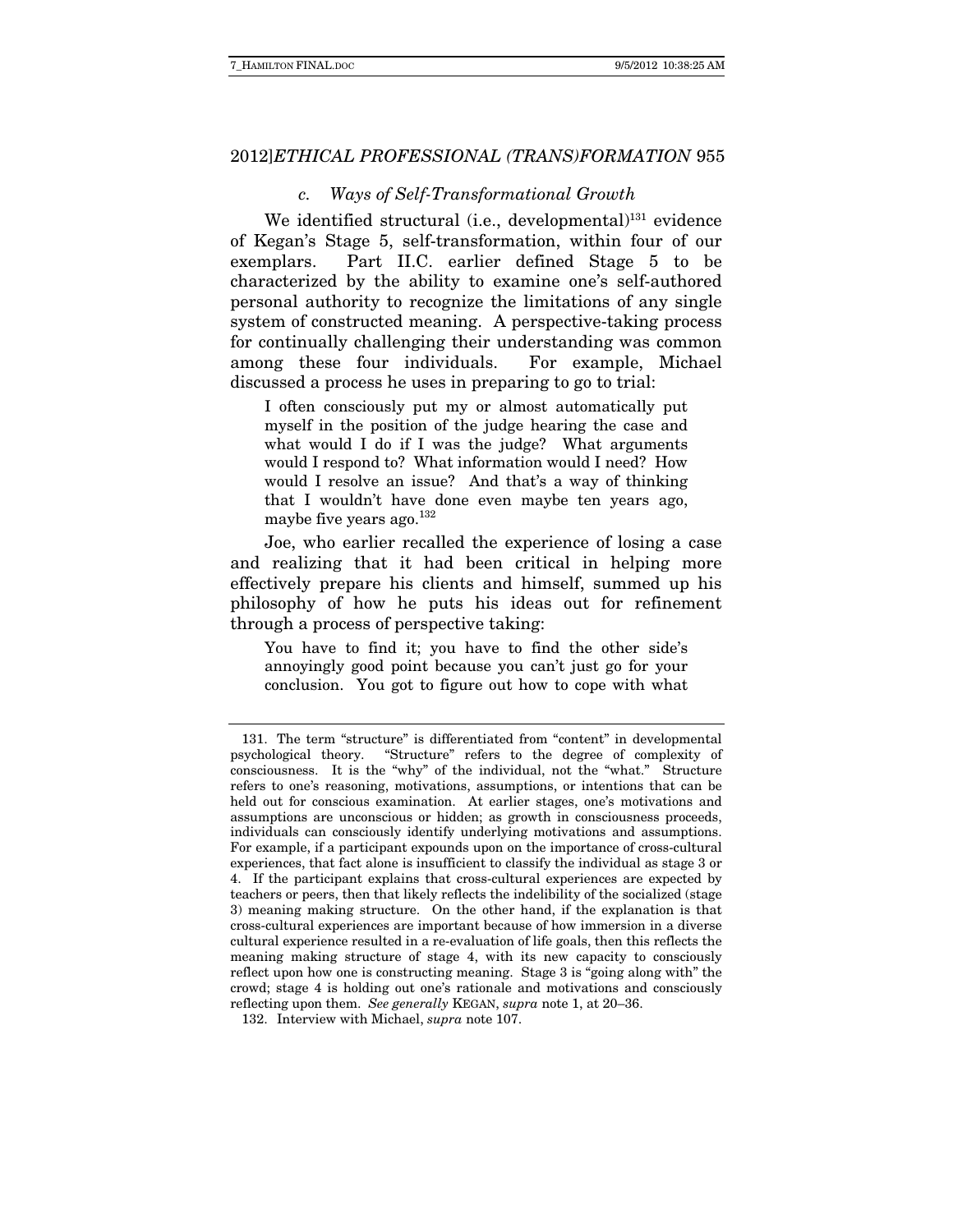somebody else might have which might be a very good point so I think that the if I haven't traveled that pathway of uncertainty and maybe I am wrong and maybe the other side has way too many annoyingly good points you know. If I feel like I have traveled that pathway then I am able to say to myself, alright I think I trust myself with this current pathway.<sup>133</sup>

In contrast, Alicia reported using ethical analysis questioning the obligation of the profession to society. Alicia stated she asks herself, as she prepares a case, "[w]hat is my duty to law and seeking justice, what's my duty to judicial system, what's my duty in terms of you know legal professionalism, what's my duty to those seeking justice."134

Martha provided insight into how transformation can take place beyond the level of individual, and throughout a field within the profession. Martha, the divorce attorney, discussed how she had helped lead a movement to shift divorce from an adversarial to a collaborative process by bringing in a psychologist to "divorce camp."135 She stated:

And we decided we were going to transform how lawyers in this state practice family law, which you know is a little arrogant at best. But we have, we have, and that's so powerful when you are there and someone stands up and says I am going to do that differently. I have been coming here and suddenly it daunts to me I am going to that differently. And so making that difference, but you cannot convince someone else to change until you have changed.136

Describing a technique to help move towards selftransformation, Martha posed the following questions, which she used in a process of ongoing refinement or testing of her core beliefs about professionalism:

[A]sking those questions that make you think, okay, what am I doing that for? Am I doing that for myself or am I doing that for my client? Why am I doing that? Am I doing that to win or am I doing that to move

 <sup>133.</sup> Interview with Joe, supra note 110.

<sup>134.</sup> Interview with Alicia, *supra* note 115.

 <sup>135.</sup> Interview with Martha, supra note 120.

 <sup>136.</sup> Id.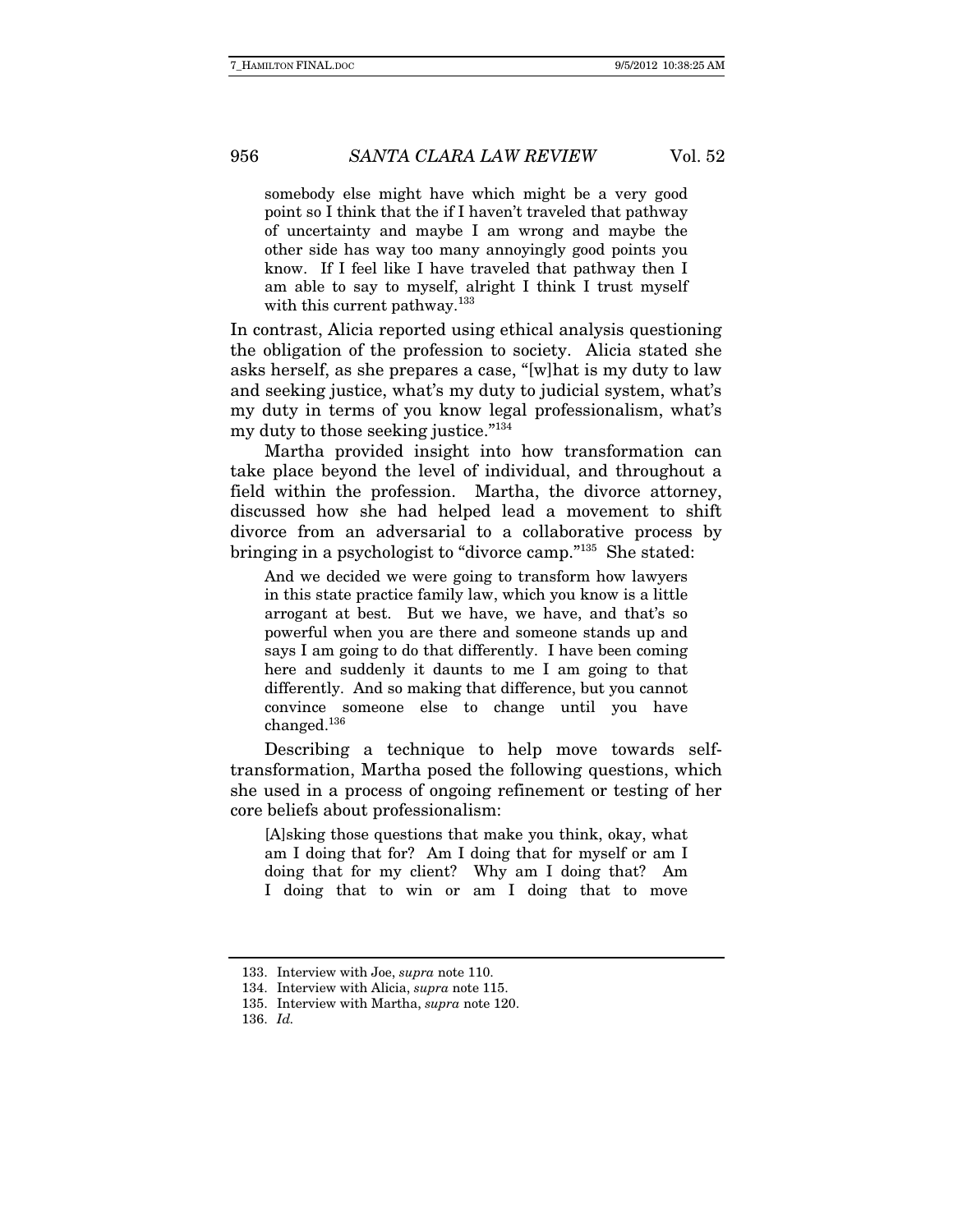this family forward?137

#### V. DISCUSSION AND CONCLUSION

Interviews with peer-honored lawyers exploring the meaning of professionalism revealed four primary, overarching themes, including the ideas that:

- 1. Professionalism is linked to a lawyer's moral core or moral compass, and includes a deep commitment to clients, colleagues, the firm, and broader society. The foundation of this moral core is trustworthiness, which serves to "hold together" the day-to-day functions of practicing law, and serves as an important marker in both establishing and maintaining a lawyer's credibility and reputation. A major part of this foundation of trustworthiness is honesty, with self and others. Honesty serves also as an internal mechanism that is part of an ongoing practice of self-reflection and growth.
- 2. Counseling the client with independent judgment and candid advice is central to the lawyer's role.
- 3. Self-reflection becomes habitual, and ongoing, and is related to ongoing growth in a lawyer's professionalism.
- 4. A lawyer's understanding of professionalism evolves over a career.

When asked directly if they perceived a change in how they viewed professionalism, all attorneys agreed that their understanding had evolved throughout their careers. Although all perceived a gradual change, three of the lawyers pointed to the importance of upbringing, family, virtues such as the "golden rule," or innate personality traits as also important.

With recent increased focus on leadership in law,<sup>138</sup> the observance that, among exemplars who were in transition to

 <sup>137.</sup> Id.

 <sup>138.</sup> See Neil W. Hamilton, Ethical Leadership in Professional Life, 6 U. ST. THOMAS L.J. 358, 387–93 (2009) [hereinafter Hamilton, Ethical Leadership]; see also Deborah L. Rhode, Lawyers and Leadership, 20 PROF. LAW., no.3, 2010 at 4.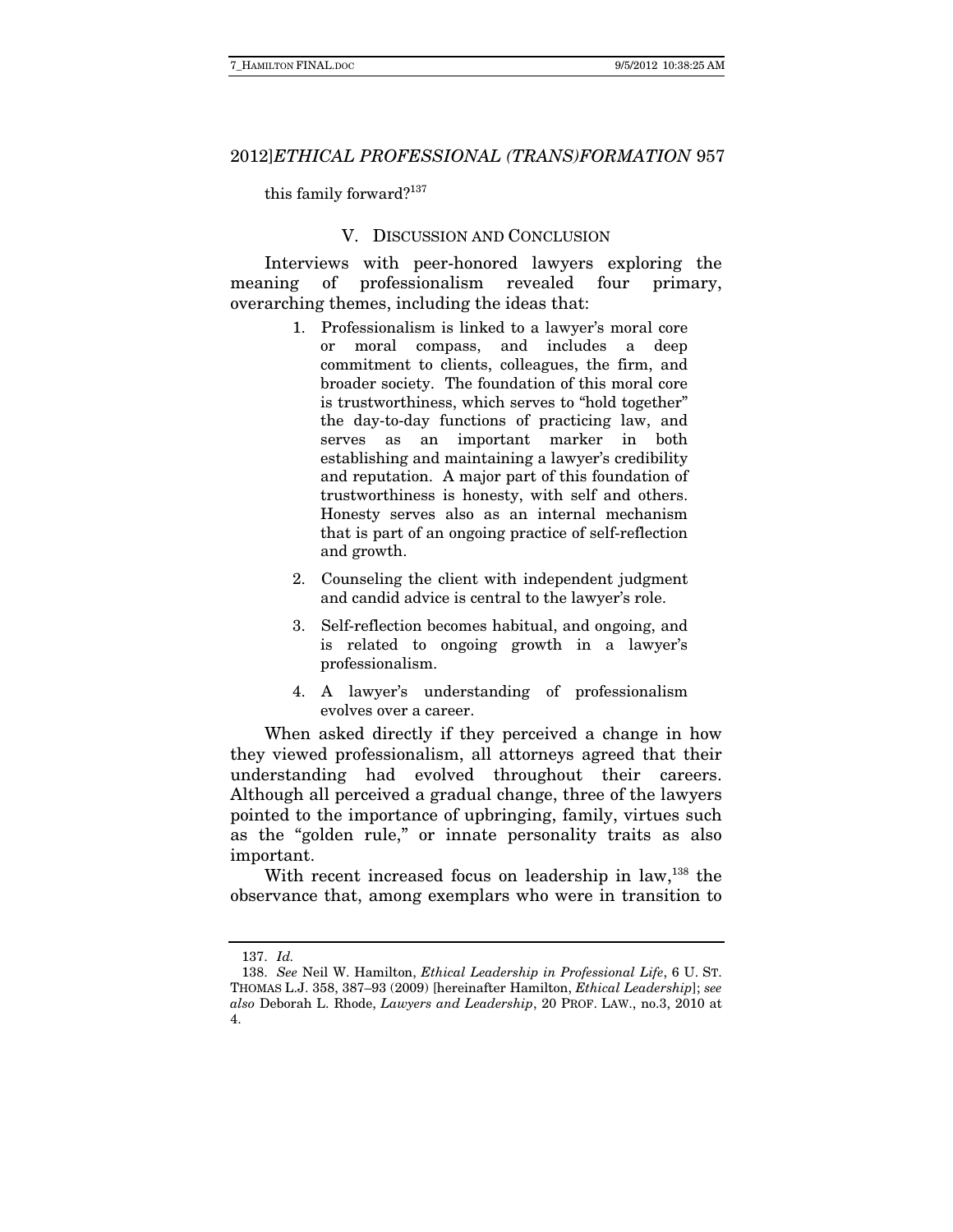Stage 5, conceptions of professionalism began to overlap conceptions of leadership seems particularly fruitful for further research to mine this relationship.<sup>139</sup> Our exemplars discussed a range of leadership actions that they associated with professionalism including: (1) playing a change agent role in transforming family law from an adversarial approach to one that facilitates a healing process, (2) addressing the holistic and legal needs of women victims of domestic violence in undeveloped nations, and (3) doing pro bono work on a Guantanamo Bay defense camp, defending a juvenile accused of murder in a rural town in the South, or working behind the scenes for policy change within state or local government towards improving how children in poverty are served by the system.

#### A. Comparison with Past Studies

Compared with our earlier studies of law students and early career lawyers, $140$  exemplary lawyers' conceptions of professionalism show later stages of mental complexity defined earlier in Part II.C. Mental complexity is the move from an egocentric understanding of the world to a more penetrating, more responsible, less egocentric grasp of reality. This movement toward later stages of mental complexity provides justification for viewing the themes articulated by the exemplary lawyers as a benchmark for defining levels of competencies in professionalism. To illustrate, we include a figure that displays the overall results of estimating Kegan stages with past studies, shown in Figures 1 and 2.

 <sup>139.</sup> Professionalism and leadership are likely overlapping concepts, with respect to interpersonal skills, communication, strategic thinking, and values of service to others. Our personal view of professionalism encompasses theories emphasizing humility, service, and interdependence over competition. See,  $e.g.,$ RONALD A. HEIFETZ, LEADERSHIP WITHOUT EASY ANSWERS 20 (1994). Professionalism and ethical leadership are overlapping concepts since the foundation of both in ethical professional identity and ethical leadership is a strong moral core or personal conscience. See Hamilton, Ethical Leadership, supra note 138, at 365–68, 396. We think a lawyer who seeks to be an ethical leader with clients or law firm colleagues will need to demonstrate a strong ethical professional identity.

 <sup>140.</sup> See Monson & Hamilton, Entering, supra note 22; Monson & Hamilton, (Trans)formation, supra note 22.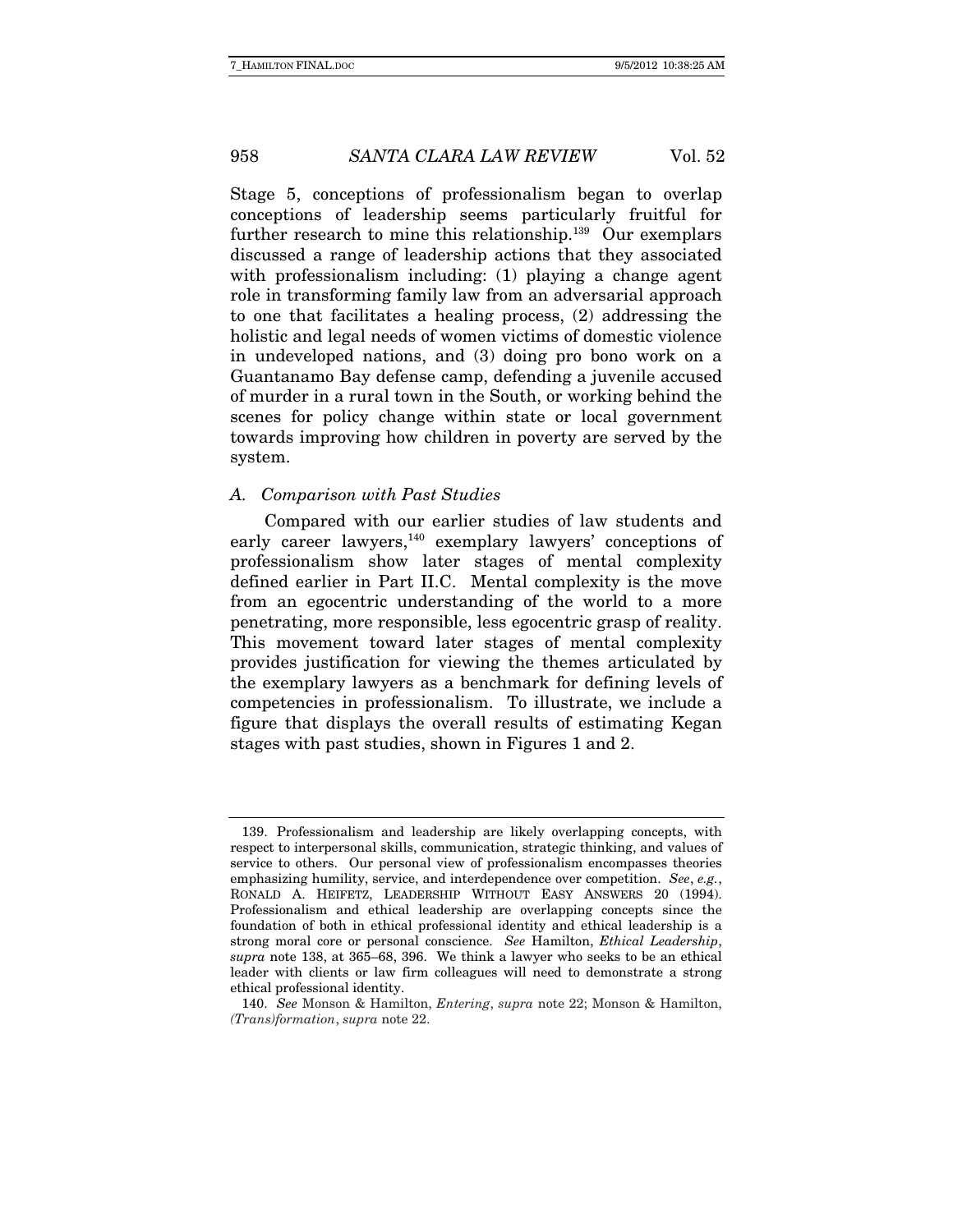

**Figure 1**. Stages of Professional Identity Among Law Students, Early Career, and Exemplary Lawyers



**Figure 2.** Stages of Professional Identity Development Among U.S. Professional Military

As Part II.C. explained, Stage 2 is the instrumental mind characterized by an external definition of self and an egocentric view. Stage 3 is characterized by increased social perspective taking ability among allies or the in-group, but understanding and expectations continue to be externalized. Stage 4 involves the capacity to step back enough from the social environment to generate a seat of judgment that evaluates and makes choices about external expectations. The independence of judgment here translates into a greater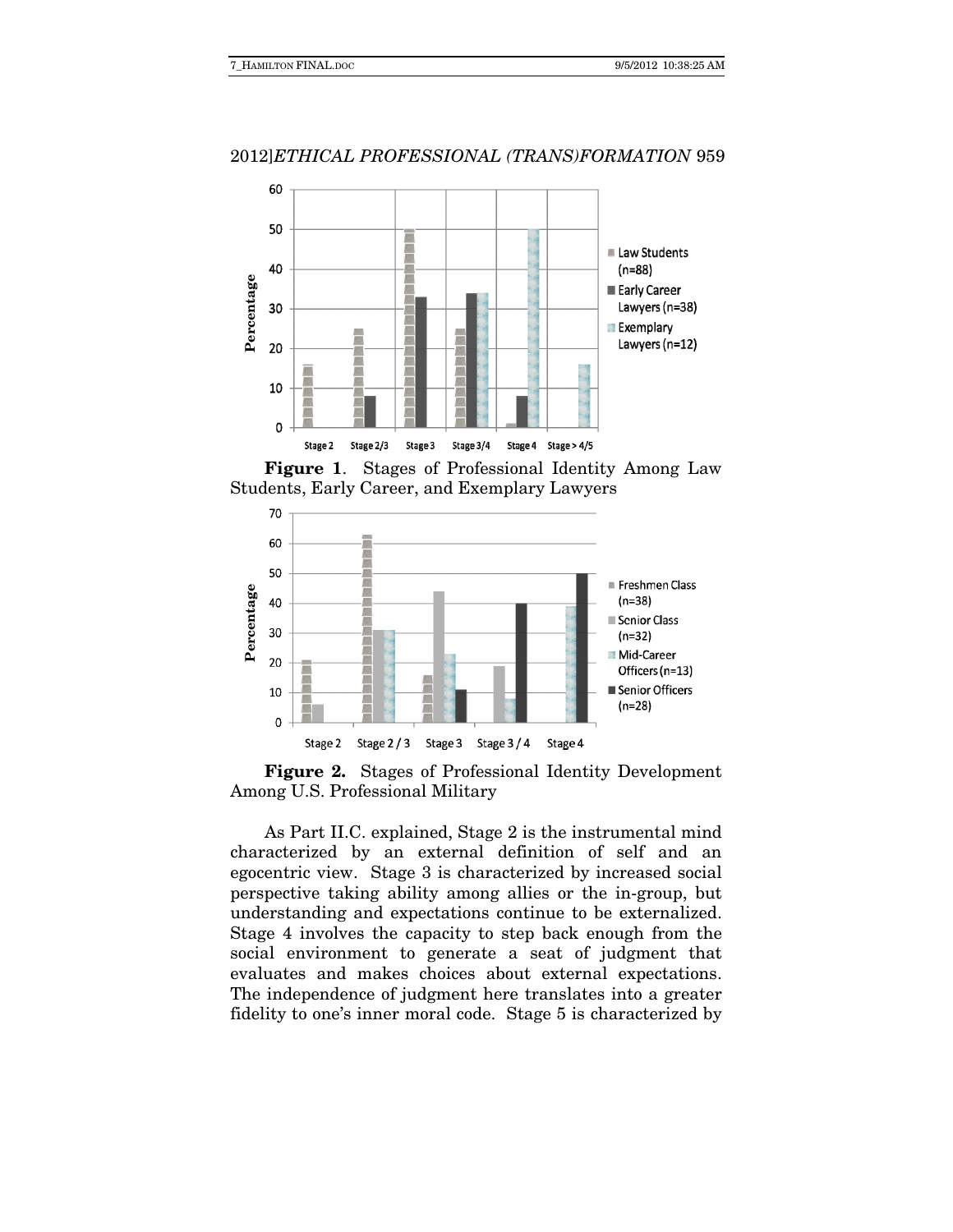the ability to examine one's personal moral code and recognize the limits of any one system of constructed meaning.

A comparison of the bar showing the stages of mental complexity of entering law students with much higher proportions of earlier stage 2 and stage 3 than the bar for early-career lawyers or the bar for exemplary lawyers. Similarly, only one percent of entering law students is at Stage 4, whereas fifty percent of exemplary lawyers are at Stage 4, with sixteen percent at higher stages.

We want to emphasize that the purpose of this study was not to assess developmental stage for each participant. The estimates we report represent a snapshot of development for expert and novice groups, and any individual assessment intended for diagnostic purposes would require multiple measures, across time, in order to increase validity.<sup>141</sup> If we were to discuss the results of this assessment with individuals, we would follow the practices of experts in this methodology who view the assessment process as collaborative and developmental, in a type of synthesis between coaching and assessment.<sup>142</sup>

# B. Limitations of the Present Study and Future Research Topics

This study has limitations. Ideally, we would have longitudinal data following a group of entering law students through their careers. We are working on a longitudinal data set. A longer interview would help with the process of probing for more stage-related content. Observing attorneys or having the results of 360-degree reviews in the course of practice would be useful to gauge the extent that espoused beliefs and values matched with behaviors. However, given the time pressures on practicing lawyers and concerns

 <sup>141.</sup> For example, William Torbert's studies of CEOs and managers utilize Loevinger's Washington Sentence Completion Test, which measures epistemological development, a construct close to Kegan's notion of mental complexity. See KEGAN & LAHEY, supra note 18, at 27.

 <sup>142.</sup> See Marcia B. Baxter Magolda, Learning Partnerships Model: A Framework for Promoting Self Authorship, in LEARNING PARTNERSHIPS: THEORY AND MODELS OF PRACTICE TO EDUCATE FOR SELF-AUTHORSHIP 37–62 (Marcia B. Baxter Magolda & Patricia M. King eds., 2004).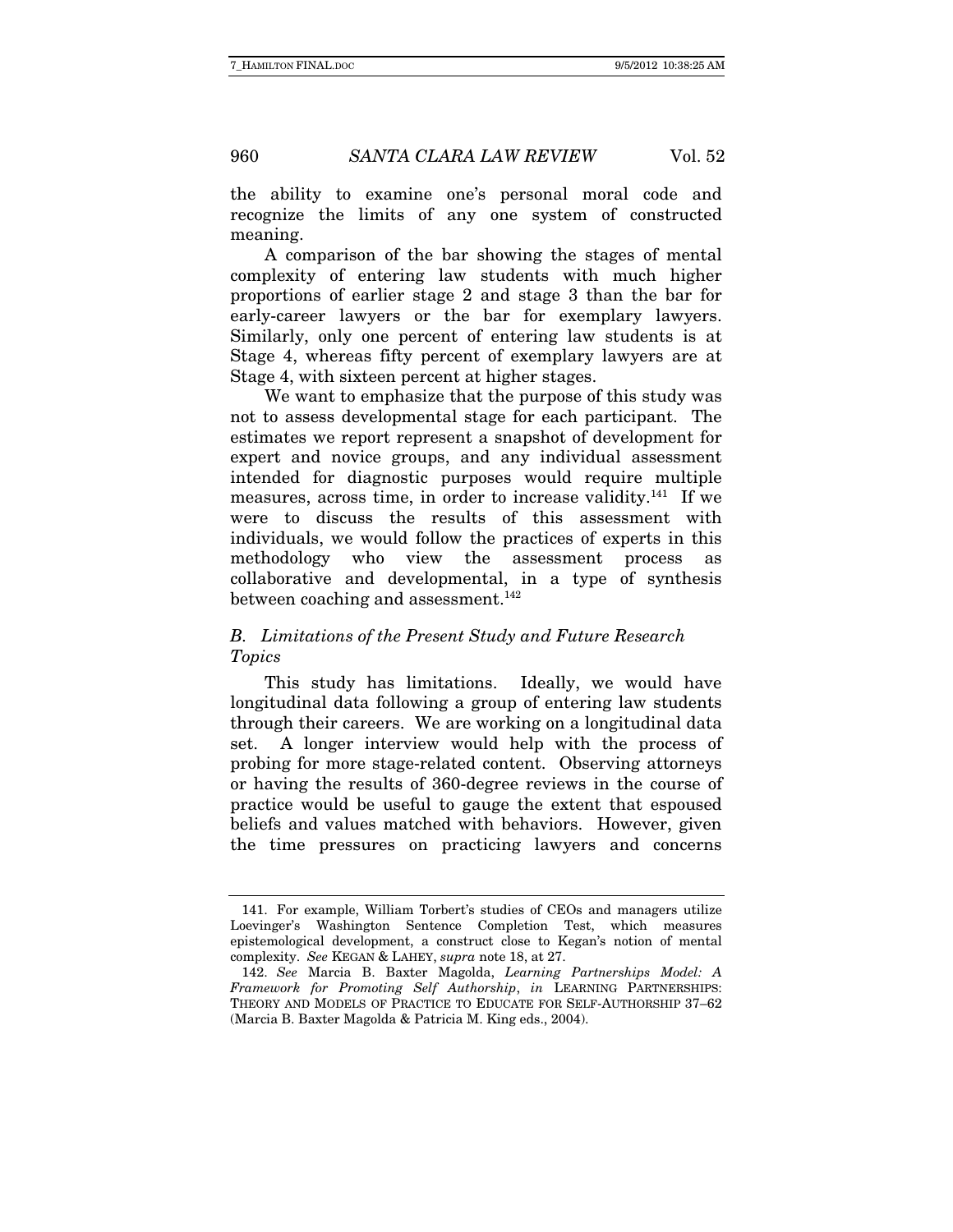regarding client confidentiality, this may not be feasible. More extensive analysis of archival and biographical data would have added depth and richness to this dataset, and permitted greater chances to triangulate evidence across different data sources.

Another limitation is that our sample is limited to one region of the U.S. Criteria for professionalism awards and understandings of professionalism might vary by region. Also, the criteria for selecting award winners might vary between the nominating organization's committees, as well as vary from year to year. Given more adequate resources for follow-up studies, we would seek additional geographical locations to replicate this study, and consider an open nomination process that would permit individuals who do not belong to bar associations to be nominated. Open nomination processes are extremely time consuming and run some risks of claims that the investigators biased the selection process.143

The scope of this Article limited the extent we could fully cover the multiple themes that emerged from this data. A series of follow-up studies building on these results should guide law schools clear definitions and assessments of professionalism. At minimum, topics for future research should include (1) the importance of law school and law firm culture; and (2) the experience of women and non-white lawyers, both in the changes they observed over the past decades, and in how younger generations of women lawyers are experiencing socialization into the firms. Studies focusing on individual cases, delving more deeply into the stories of challenges and triumphs of exemplary professionals, represent another avenue of research. Other replications of this study should focus on (1) judges, (2) prosecutors or criminal defense attorneys, (3) in-house corporate attorneys, and (4) public administrative or non-profit attorneys.

Last, this topic could arguably be addressed by broad, population studies using surveys, in which we would attempt to estimate the extent that these themes were present among the population of practicing attorneys.<sup>144</sup> Although

 <sup>143.</sup> Open nomination processes for exemplar studies were used in Colby and Damon's study of exemplars, and Rule and Bebeau's study of dental exemplars. See COLBY & DAMON, supra note 41, at 25; see RULE & BEBEAU, supra note 45.

 <sup>144.</sup> Proponents of empirical studies aimed at objectively estimating the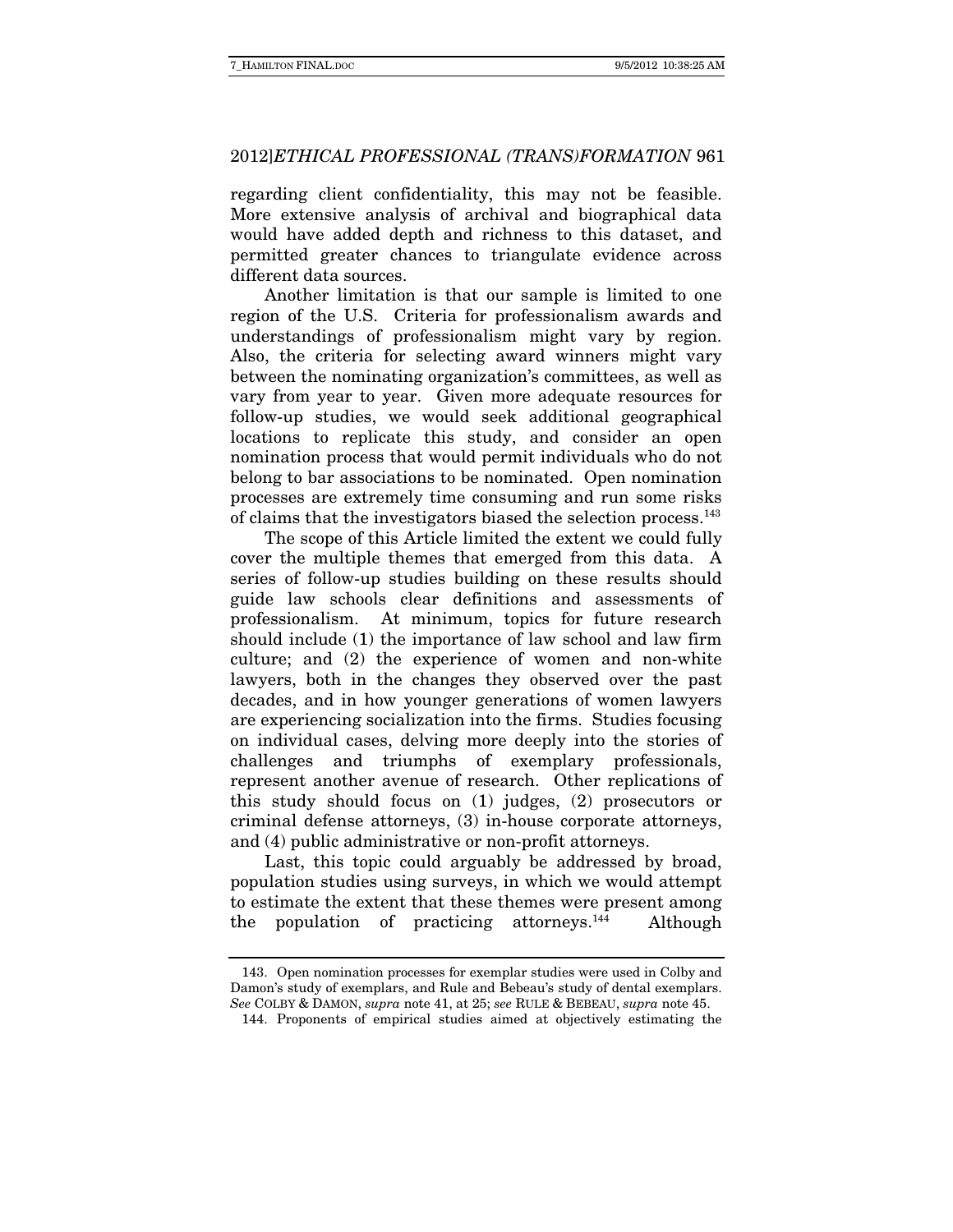scientifically-administered surveys would permit broader generalization of some beliefs, the resulting information would lack the depth, meaning, and realism yielded from interviews and dialogs with participants.<sup>145</sup>

# C. Implications for Law Schools

Legal education must undertake a paradigm shift to focus on each student's ethical professional identity. This Article advances this educational goal by interviewing peerhonored exemplary lawyers to clearly define the elements of an ethical professional identity. Law faculty can design curriculum, programs and assessments to reach a clearly defined educational goal.146

parameters of a population might criticize our methodology as subjective and biased. Self-report questions from surveys, however, are also subject to numerous forms of bias, and although scales might yield important information, quantitatively, given the complexity of the topic, and the nature of human beings, an approach that seeks in-depth understanding, from the perspectives of participants, is more useful. Readers interested in the philosophical and the methodological underpinnings of our study should refer to COLBY & DAMON, supra note 41, at 322–23. For readers concerned we might be embracing a postmodernist view that there is no objective, discoverable "truth" about professionalism, see Robert Kegan's discussion of postmodernism, in which he discusses the idea of "reconstructive postmodernism"—the concept that multiple truths may arise in our interviews or discussions with individuals, but that through dialog and synthesis of different positions, a new "truth" can be constructed. See KEGAN, supra note 1, at 329. For a more general discussion about the nature of positivistic and naturalistic research paradigms, see MILES & HUBERMAN, supra note 96, at 4–7.

 <sup>145.</sup> Miles & Huberman stated, in 1994, "[t]he paradigms for conducting social research seem to be shifting beneath our feet, and an increasing number of researchers now see the world with more pragmatic, ecumenical eyes." MILES & HUBERMAN, supra note 96, at 5. However, the appeal of quantitative, test-based approaches to studying human abilities, in education and organizations, remains a societal bias, and is reflected by approaches such as "No Child Left Behind," or in policies that require experimental methods to "prove" the effectiveness of a program. For human abilities that are complex, holistic methodological approaches are needed, both to study the phenomenon of interest and to promote development. See Hamilton & Monson, Skeptics, supra note 10, at 3–6, for a discussion of how a bias in favor of a quantitative paradigm is inadequate for assessment and development of complex abilities such as professionalism and moral development.

 <sup>146.</sup> See generally Hamilton & Monson, supra note 89. See also Verna Monson, Group Learning in Law Schools: A Key to Fostering Professional Formation (Mar. 23, 2012), available at SSRN, http://ssrn.com/abstract= 2021455.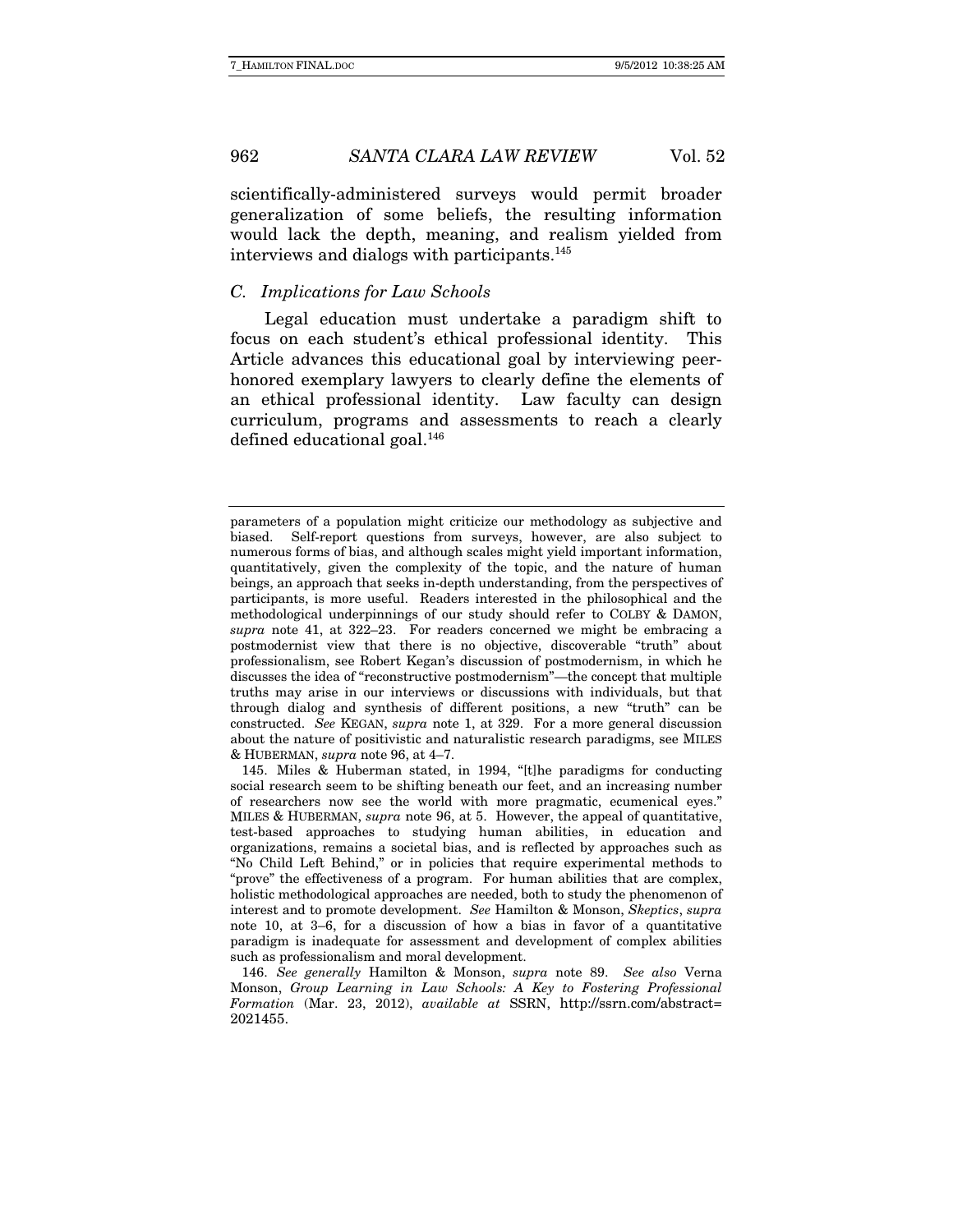The main findings of this study are that exemplars understand professionalism in a qualitatively more complex, or expert manner, than do early career lawyers and entering law students. Our exemplars' understanding of professionalism represents a high level of competence or expertise in professionalism, providing law schools and bar associations with a clear benchmark to use in defining levels of competencies in professionalism. $147$  This methodology ensures the definition of the elements of professionalism is captured, not theoretically, but in a way grounded in the realistic context of practice.148

The Article proposes a shift from a static definition of professionalism and ethical professional identity, focused on ethics education about the Rules of Professional Conduct, to a constructive developmental definition that emphasizes also fostering each student's moral core of responsibility to others, trustworthiness and honesty, independent counsel to clients, and habits of seeking feedback, reflection, and selfassessment. The entire model recognizes that a student's stage of moral identity development will influence how the

 <sup>147.</sup> The literature in medical education is especially informative about the concepts and processes of defining and measuring professional competencies. See Ronald M. Epstein, & Edward M. Hundert, Defining and Assessing Professional Competence, 287 J. AM. MED. ASS'N 226 (Jan. 2002); see also David C. Leach, Competence Is a Habit, 287 J. AM. MED. ASS'N 243 (Jan. 2002).

 <sup>148.</sup> This is a strategic difference compared to other methodologies from industrial-organizational or clinical psychology that employ off-the-shelf tests of constructs associated with professionalism, with a similar purpose of defining competencies (i.e., knowledge, skills, and abilities). With these methods, the possibility exists that more advanced levels of competencies in character will go undetected (i.e., transformational professionalism). The resulting narrowed range of competencies means that the highest level of character development related to professionalism might not be articulated, thus missing an important opportunity to raise standards by providing key role models of exemplary professionalism. See MARJORIE M. SHULTZ & SHELDON ZEDECK, See MARJORIE M. SHULTZ & SHELDON ZEDECK, IDENTIFICATION, DEVELOPMENT, AND VALIDATION OF PREDICTORS FOR SUCCESSFUL LAWYERING 3 (2008). Shultz and Zedeck's work is critically important with respect to determining if an alternative law school entrance exam has improved predictive validity over current assessments; our point is not to criticize their effort, but to point out that the development of complex moral capacities is better accomplished with assessments that are formative, giving developmental feedback to foster growth. This suggestion is a central one from scholars of change in legal education practices. See, e.g., Hamilton, Assessing, supra note 1; ROY STUCKEY ET AL., BEST PRACTICES FOR LEGAL EDUCATION: A VISION AND A ROAD MAP 26–27 (2007).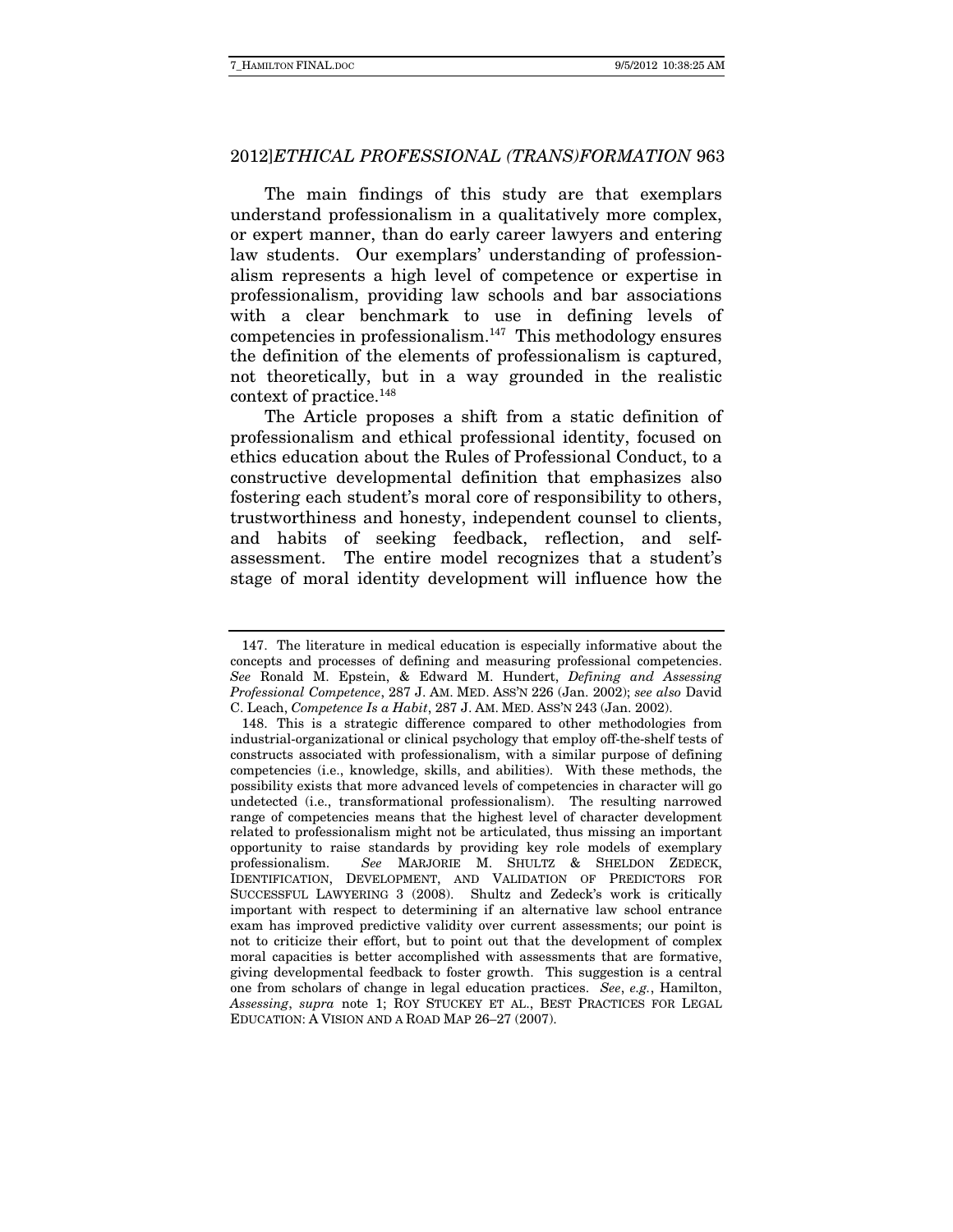student understands an ethical professional identity, so legal education must engage each student at the student's current level of identity development.

Essentially we are proposing that a major goal of legal education should be to foster formation, in as large a proportion of students as possible, toward both the elements of professionalism as understood by peer-honored exemplary lawyers and an internalized ethical professional identity (Kegan's Stage 4). Carnegie argues that, for medical education, "[f]ormation is the most fundamental goal of the learning process."149 The same should be true for legal education.

We analyzed the empirical evidence of which pedagogies are most effective to foster formation of an ethical professional identity in a separate shorter article,150 and we are working on a longer article reviewing this empirical literature. One critical insight in this literature is that since the students come to us at different developmental stages, and by definition, an earlier stage student will not understand a question relevant at a much later stage, the professor must ask a variety of questions relevant to the range of development stages of his or her students. Kegan and Lahey provide one important window on effective pedagogies to foster formation. They note that the conditions for optimal growth center on what they call "optimal conflict," characterized by four conditions<sup>151</sup>:

- Challenges or problems must represent a "persistent experience of some frustration" or "quandary;"
- The problem must challenge one's assumptions and beliefs or "our current way of knowing;"
- The underlying issues must connect deeply to who we are and what we value; and
- Social support from instructors, supervisors, mentors, peers, and others must be effective to prevent the

 <sup>149.</sup> EDUCATING PHYSICIANS, supra note 1, at 41.

 <sup>150.</sup> See Hamilton & Monson, supra note 89.

 <sup>151.</sup> KEGAN & LAHEY, supra note 18, at 54.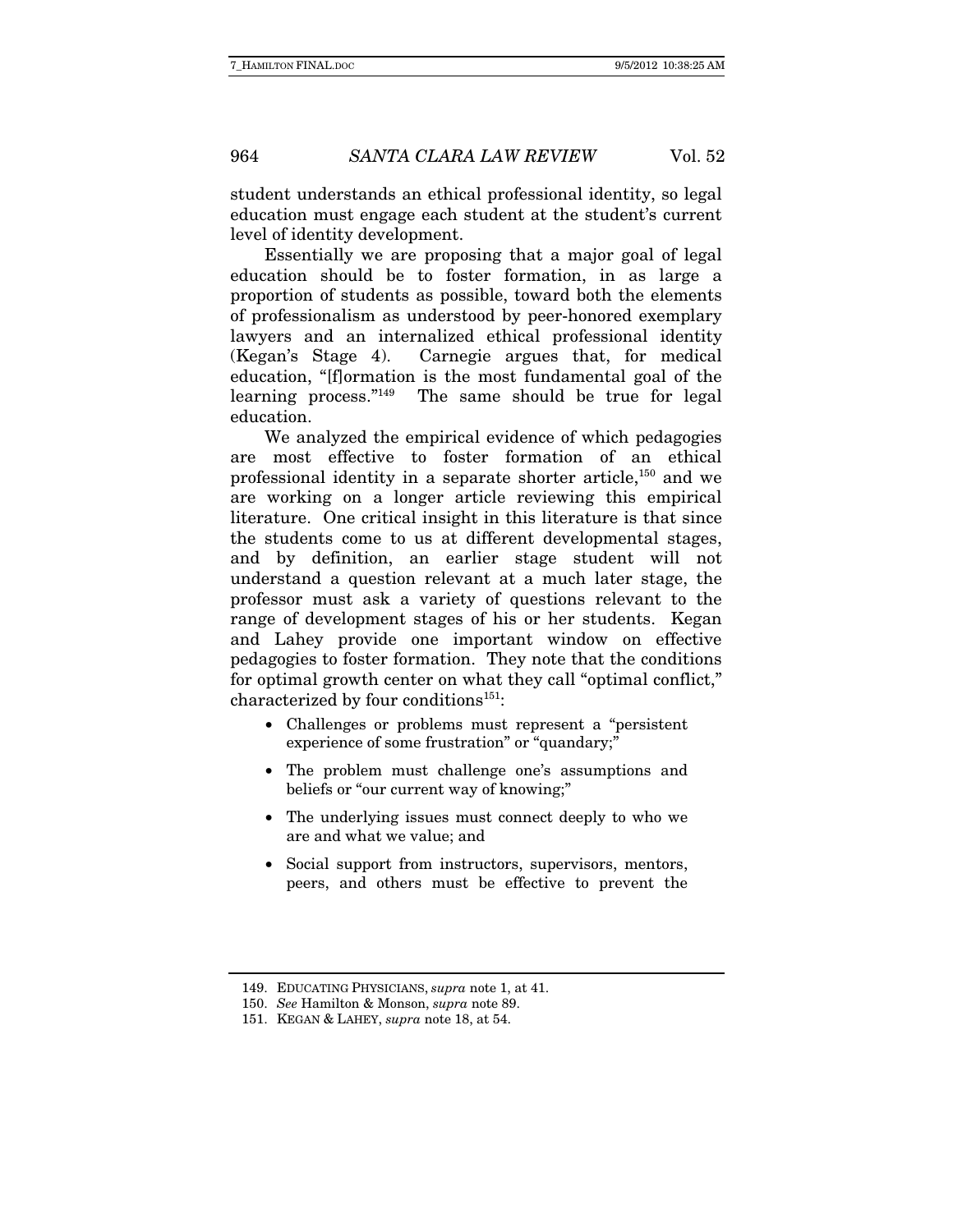student from being overwhelmed or able to "escape or diffuse it."152

There is a significant challenge to design assessment measures for these competencies that would meet the criteria for validity and reliability of psychological or educational measurement. For example, as part of this educational engagement, the Subject Object Interview methodology would be useful with law students or associates as a formative assessment within the context of leadership courses or mentoring programs.<sup>153</sup> Developmental feedback, based on the assessment results, is practical and realistic within the context of professional responsibility or clinical practice courses.154 We urge the use of assessments that students can use to foster self-development of these professionalism elements.

#### D. Conclusion

Empirical evidence over three decades of research shows that ethical professional identity can grow across the lifespan. The exemplars we interviewed represent a benchmark for a high level of competence in professionalism; the finding that this expert group differed from novices supports the contention that growth occurs across the lifespan. With a clear definition, educators can design educational programs, curricula and assessments to foster students' ethical professional formation. This paradigm shift toward fostering students' potential for ethical professional formation and transformation is one that will ultimately better meet the needs of the changing nature of the legal job market and law firms because it promotes dynamic change and transformation in a variety of capacities and skills that contribute to effectiveness in the practice of law.155 The students on this path realize both internal and external benefits.

 <sup>152.</sup> Id.

 <sup>153.</sup> See McGowan et al., supra note 14, at 5.

 <sup>154.</sup> MURIEL J. BEBEAU & PHILIP LEWIS, MANUAL FOR ASSESSING AND PROMOTING IDENTITY FORMATION 117–20 app. B (2004).

 <sup>155.</sup> See Hamilton & Monson, Empirical Relationship, supra note 1.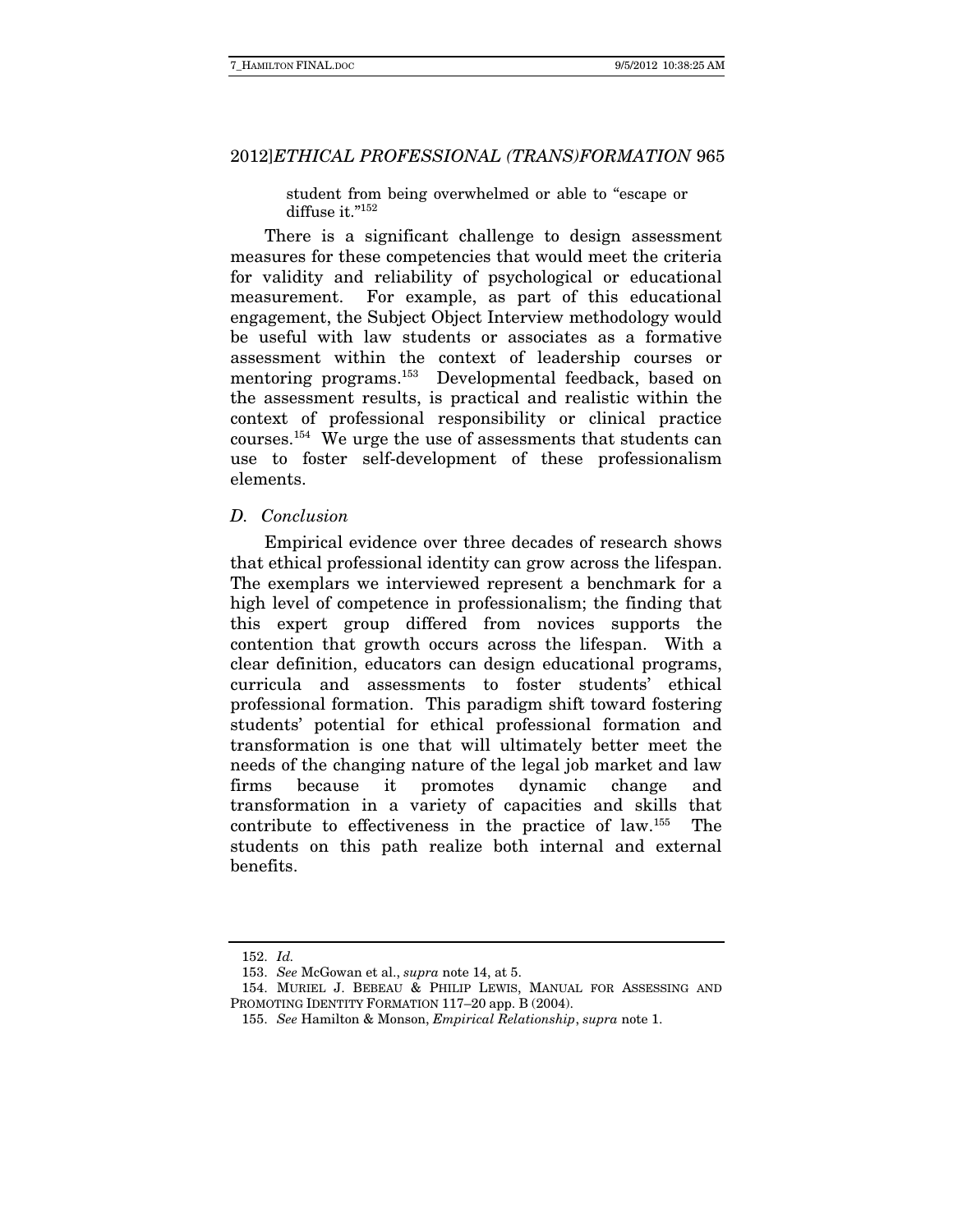# **APPENDIX A**

Summary of Kegan Identity Assessment Studies in Education in the Professions $^{156}\,$ 

| <b>STUDY</b>                                                                   | <b>STAGE</b><br>$\overline{2}$ | <b>STAGE</b><br>2/3        | <b>STAGE</b><br>3 | <b>STAGE</b><br>3/4 | <b>STAGE</b><br>$\boldsymbol{4}$ | <b>STAGE</b><br>4/5 |
|--------------------------------------------------------------------------------|--------------------------------|----------------------------|-------------------|---------------------|----------------------------------|---------------------|
| Bartone et al., 2007,<br>professional military<br>cadets (freshmen),<br>$n=38$ | 8<br>(21%)                     | 24<br>(63%)                | 6<br>(16%)        | $\boldsymbol{0}$    | $\boldsymbol{0}$                 | 0                   |
| Bartone et al., 2007,<br>professional military<br>cadets (senior), n=38        | $\overline{2}$<br>(6%)         | 10<br>(31%)                | 14<br>(44%)       | 6<br>(19%)          | 0                                | $\overline{0}$      |
| Eigel, 1998, CEOs,<br>$n=21$                                                   | $\mathbf{0}$                   | $\mathbf{0}$               | $\theta$          | $\boldsymbol{0}$    | 17<br>(81%)                      | 4<br>(19%)          |
| Eigel, 1998, middle<br>managers, n=21                                          | 1<br>(5%)                      | $\overline{2}$<br>$(10\%)$ | 7<br>(33%)        | $\boldsymbol{0}$    | 10<br>(48%)                      | 1<br>(5%)           |
| Monson & Bebeau,<br>2006, dental students<br>(freshmen), n=94                  | 12<br>(13%)                    | 48<br>(51%)                | 18<br>(19%)       | 12<br>(13%)         | $\overline{4}$<br>(4%)           | 0                   |
| Hamilton, M., 2011,<br>professional coaches,<br>$n=26$                         | $\theta$                       | 5<br>(19%)                 | 6<br>(23%)        | 11<br>(42%)         | 4<br>(15%)                       |                     |
| Monson & Hamilton,<br>N., 2010, first-year law<br>students, n=88               | 14<br>(16%)                    | 22<br>(25%)                | 29<br>(33%)       | 22<br>(25%)         | $\mathbf{1}$<br>(1%)             | $\theta$            |
| Monson & Hamilton,<br>N., 2010, early career<br>lawyers, n=37                  | 0                              | 4<br>$(11\%)$              | 19<br>(51%)       | 9<br>(24%)          | 5<br>(14%)                       | 0                   |
| Roehrich & Bebeau,<br>2005, dental students<br>(freshmen) n=46                 | 6<br>(13%)                     | 32<br>(70%)                | 4<br>(7%)         | 4<br>(7%)           | $\theta$                         | $\theta$            |
| Snook et al., 2007,<br>Harvard MBA<br>students, $n=26$                         | 9(35%)                         |                            | 7(27%)            |                     | 9(35%)                           |                     |

 156. This table is a modification of one included in Monson & Hamilton, (Trans)formation, supra note 22.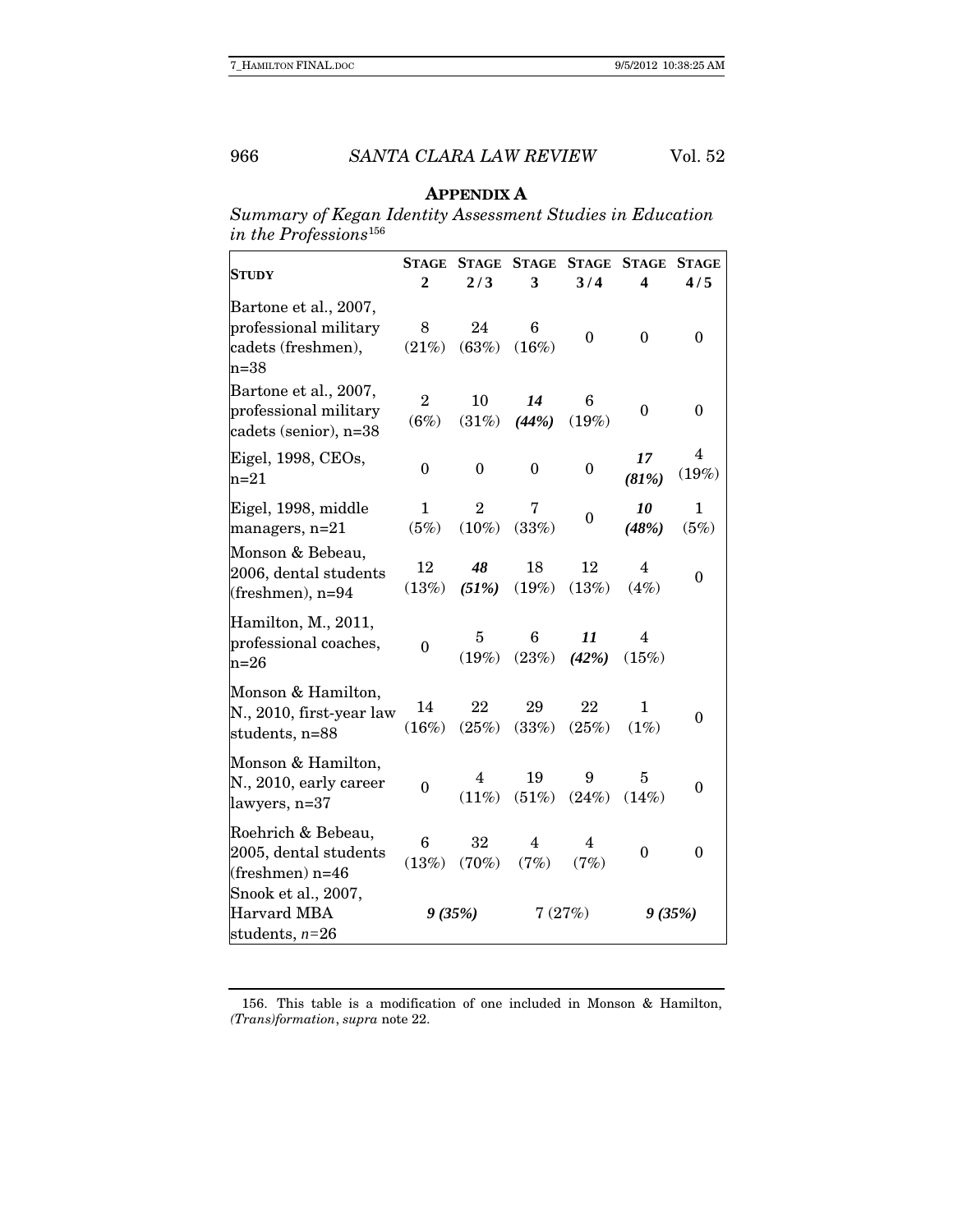#### **APPENDIX B**

# Guidelines for Giving Developmentally Appropriate Feedback<sup>157</sup>

Feedback is an important component of learning. This section is concerned with the development of comments and questions that, in addition to being constructive, take into account how the student sees the self in relation to others. Individuals at different stages of identity have different concerns. Thus, questions that may make sense to a Stage 3 learner may not be understood by a Stage 2 learner and may be less likely to challenge further thinking.

Below are listed some prototypic questions to promote further thinking about what the respondent has written. To identify what kind of probe questions to include, ask yourself, is this an essay that reflects:

- 1. Individual competence or role enactment? (Primarily a Stage 2 Identity)
- 2. Team player orientation or sense of social obligation? (Primarily Stage 3 Identity)
- 3. Values orientation or professionalism? (Primarily a Stage 4 Identity)

If some of both, then the individual may be in the transition. Select questions from each level that will direct attention to the dimension that is missing.

### FOR STAGE 2 IDENTITY

What is the respondent grappling with? Concrete individualistic performance How does he/she see the world? Concrete and dualistic

#### PROBE QUESTIONS

 Strategy: When the respondent sees things in dualistic terms: good and bad, right and wrong, black and white.

 <sup>157.</sup> Adapted from BEBEAU & LEWIS, supra note 153, at 111–13. For further in-depth discussion of language and constructive developmental viewpoints, see generally ROBERT KEGAN & LISA LASKOW LAHEY, HOW THE WAY WE TALK CAN CHANGE THE WAY WE WORK: SEVEN LANGUAGES FOR TRANSFORMATION 7–10 (2001).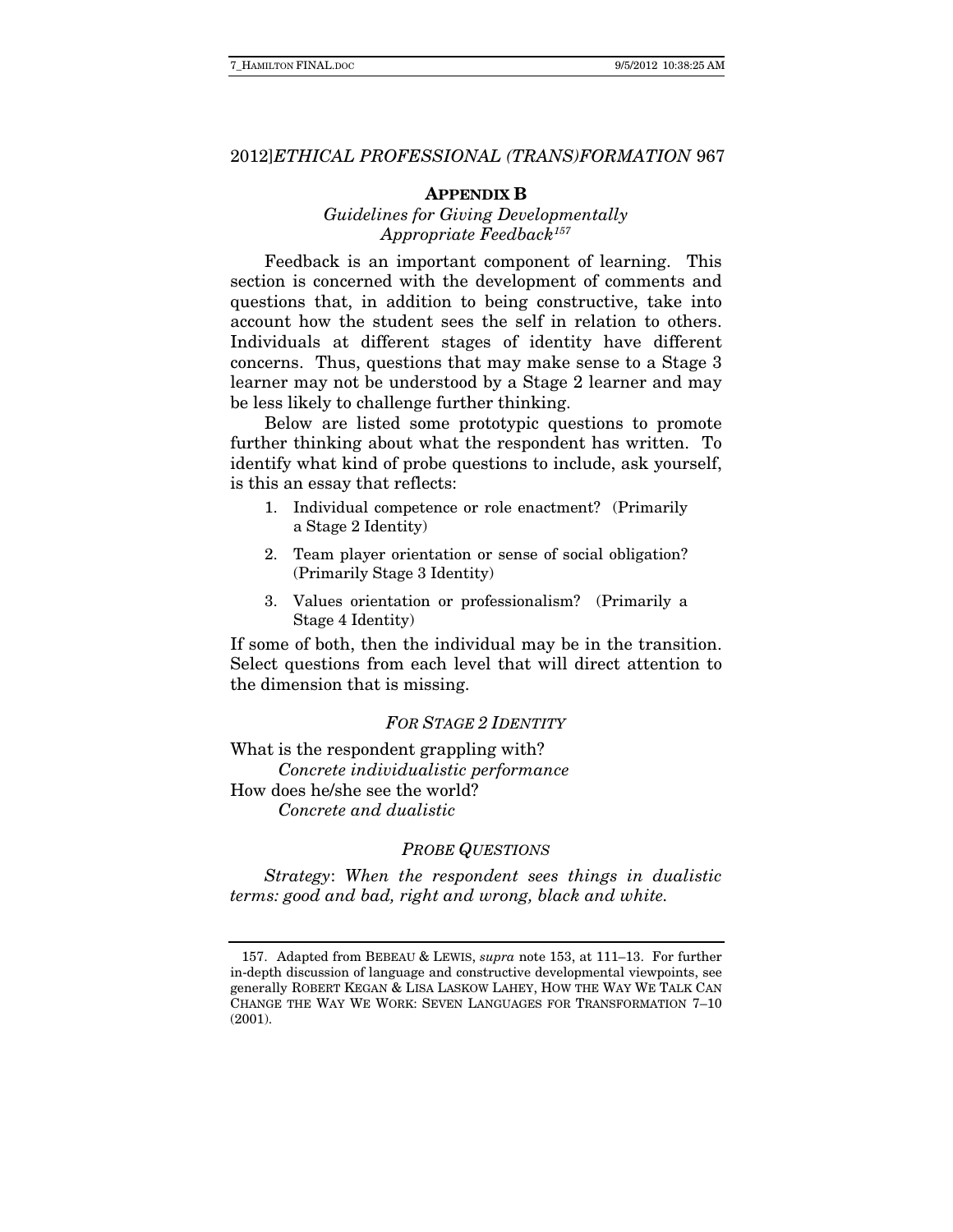Ask: Does everyone see it the way you do? How did the other person think about what you did or said? Is there any evidence to support your view? Some people think there are situations which are not clearly right or wrong. Can you think of such examples?

Strategy: When the respondent sees only his/her interest in the situation, encourage perspective taking.

Ask: What does (name other party) care about? How does the profession think about that? How would you feel if you were on the receiving end of that action? How would your friend (or family) feel? Do you actually know what your friend (parent, superior, subordinate) thought about what you did? Did you ask? It is helpful to ask and to collect evidence on how others see things.

Strategy: Take other's perspective with respect to their intent or experience.

Ask: Do you think the other person perceived what you did as helpful, disrespectful, dishonest, etc.

#### Strategy: Try to elicit an internal focus.

Ask: Would you feel guilty if you did that? If so, why would you feel guilt or shame?

Ask: What emotion would your parents or friends experience if you failed (cheated, lied, harmed someone, failed a course, or failed the bar exam)? How would their reaction make you feel? What if you succeeded (earned good grades, an offer in a top firm)? Maybe we can find some words that capture those feelings (self-confident, shameful, compassionate, remorseful). What sort of qualities would you like to strengthen in yourself?

# Strategy: Try to elicit the respondent's experience of being regarded by others?

Ask: What do you want your friends (or superiors, subordinates, parents) to say about you? What kind of person would you like to become? How do you feel when your friends are worried about you (or proud of you, upset with you)? How do you feel when your family members or instructors are worried (or proud or upset or angry) with you?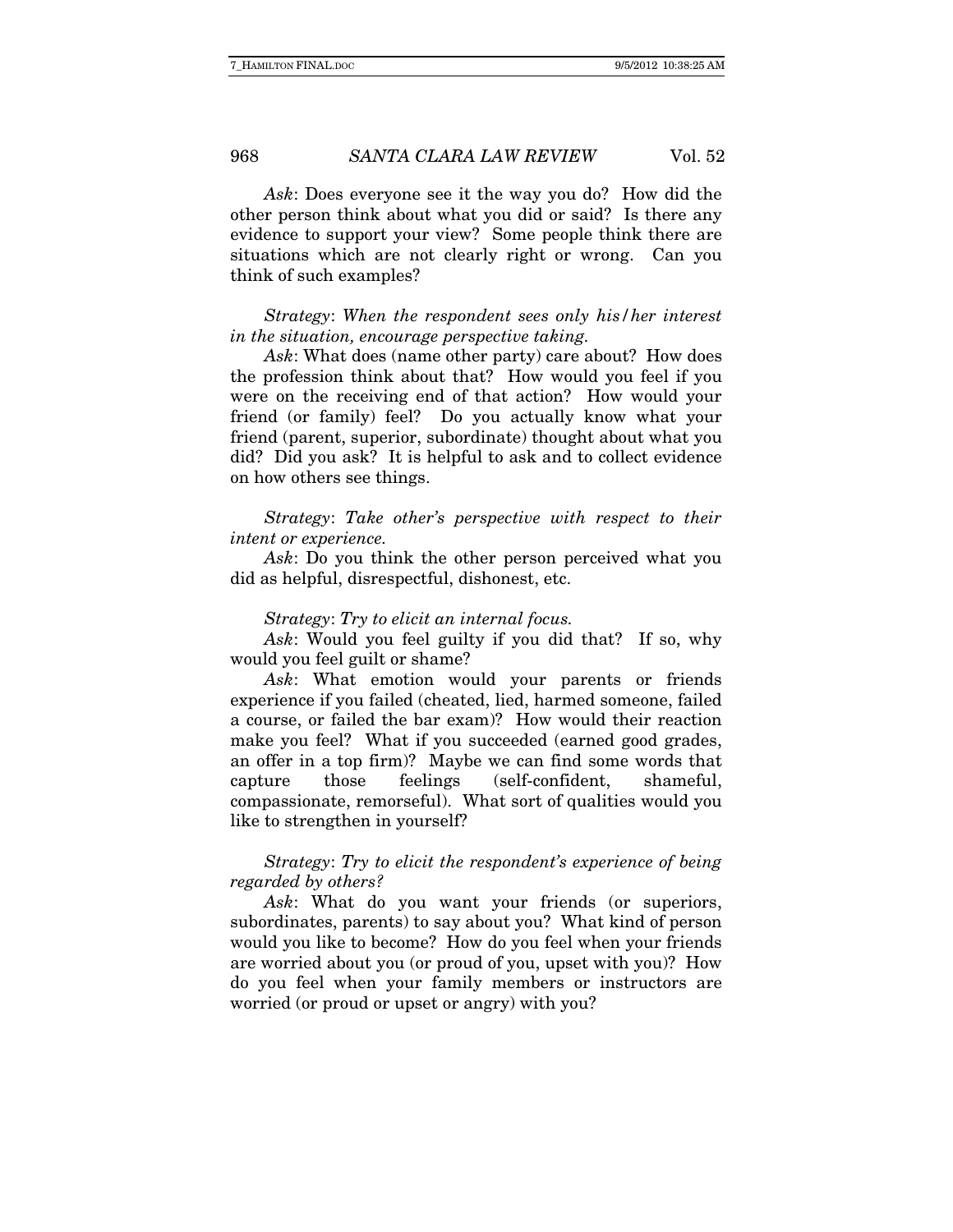Strategy: Develop a perspective on failure. Help them see that failures can be opportunities for learning.

Ask: What can you learn from that experience? What would be the worst thing that would happen to you if you failed? What circumstances might lead you to repeat this failure?

#### FOR STAGE 3 IDENTITY

What is the respondent grappling with? Being a team member or team player Concern for societal role, professional ideals How does he/she see the world and the self? Reflective and idealistic

#### PROBE QUESTIONS

Strategy: Take the respondent's perspective on what they accepted as a shared value.

Ask: How do you know that is true? What is your source of authority for that? Do different authorities disagree about that? What reasons do they use to come to their conclusions?

Strategy: Raise consciousness about likely conflicts between interpersonal allegiances and one's ideals.

Try to do two things:

1. Raise consciousness that conflict:

Ask: "What if you marry someone who wants you to stay home rather than have a career?" "What if your friend asks you to keep secret about something that harms someone else?" "What if a senior associate or partner asks you to lie in order to help a client?" "What if your client asks you to overlook an ethically questionable policy in an employee contract negotiation?"

2. Raise consciousness as to whether one's ideals can be met:

Example: Sometimes respondents get very frustrated when they know they should live up to some ideal standard, but do not see how to do it.

Ask: Have you worked out a way to really do what is right?